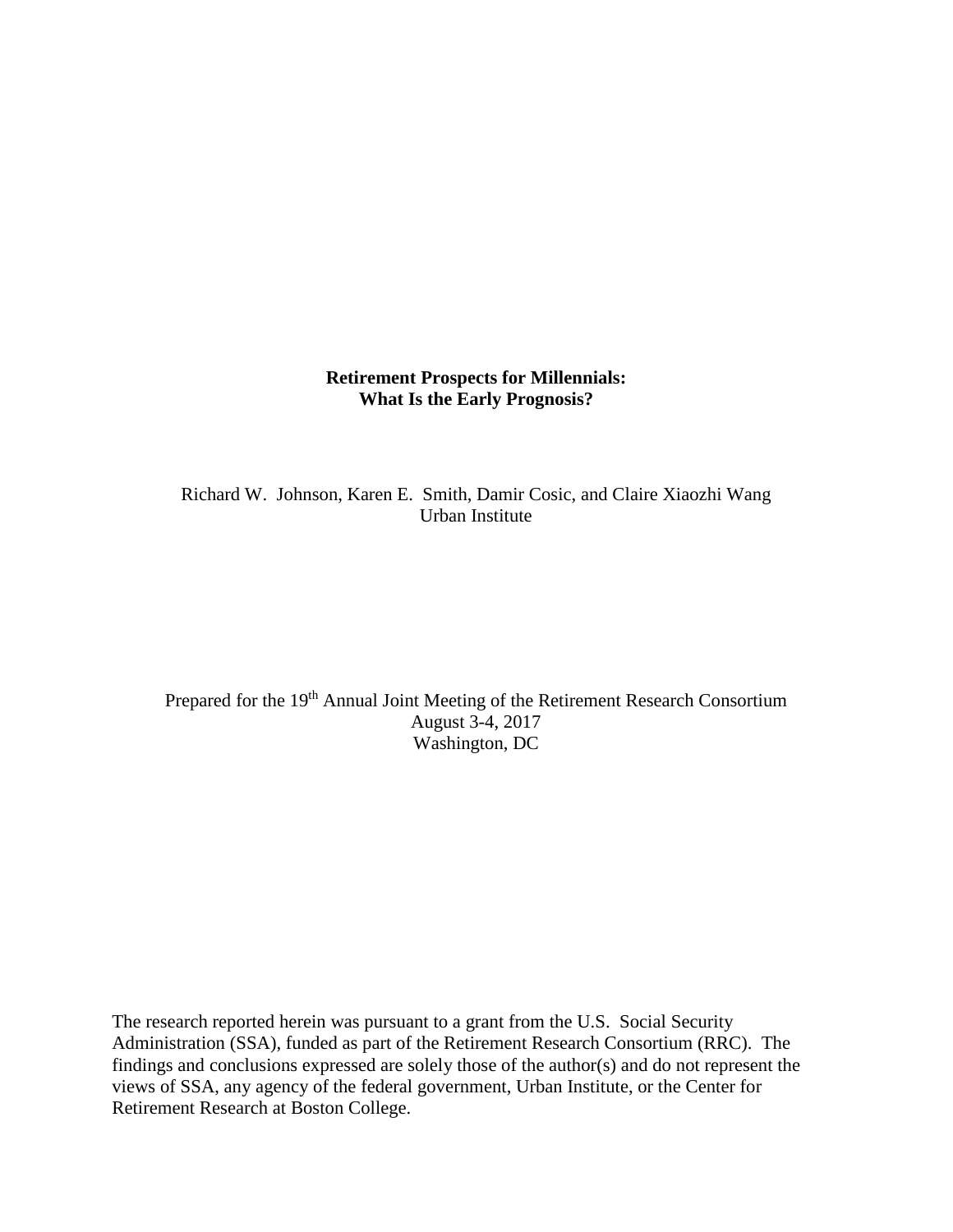### **Introduction**

Changes in retirement programs and ongoing economic, social, and health-care-related trends raise worrisome questions about the financial security of future retirees. The increase in Social Security's full retirement age will reduce benefits for workers who retire in the future, and the system's long-term financing problems could lead to additional benefit cuts in two decades unless Congress addresses the funding shortfall. Private-sector employers have moved away from defined benefit (DB) pensions to defined contribution (DC) retirement plans over the past three decades, shifting much of the responsibility for retirement saving from employers to employees and reducing future retirement benefits for many workers (Morrissey, 2016; Munnell, 2014). Falling labor supply among middle-aged men (Council of Economic Advisers, 2016) and stagnant earnings for lower- and moderate-income men (Mishel, 2015) threaten future retirement security because Social Security benefits and the capacity to save for retirement depend on lifetime earnings. Future retirees will need more money than earlier generations as health care costs and indebtedness rise (Hatfield et al., 2016; Karamcheva, 2016), and retirement savings must last longer as retirees' life expectancy grows.

The financial crisis, Great Recession, and collapse of the housing market in the second half of the previous decade led to unusually high and long-lasting unemployment and wiped out trillions of dollars of household wealth (Grusky, Western, and Wimer, 2011; Smeeding, 2012; Wolff, 2016). Lost earnings and wealth can derail retirement savings. The recession hit younger workers especially hard. They were more likely to lose their jobs than older workers (Farber, 2015), and the economic consequences of a layoff can persist for decades, leading to lower earnings on future jobs (Davis and Van Wachter, 2011). Moreover, people who graduate from college during a recession often have trouble finding a good job, suppressing their earnings for years (Oreopoulos, von Wachter, and Heisz, 2012). Consequently, the Great Recession could significantly disrupt retirement savings for people born in the late 1970s and early 1980s, who were in their 20s during the early part of this decade. On the other hand, relatively few younger people own a home or hold much wealth, so the collapse in housing and equity prices in the wake of the financial crisis probably did not affect them as much as it affected older people.

Other economic and demographic trends, however, are more encouraging. Women who retire in coming decades will have worked in paid employment more and earned more than previous generations (Goldin and Mitchell, 2017), enabling then to accumulate more Social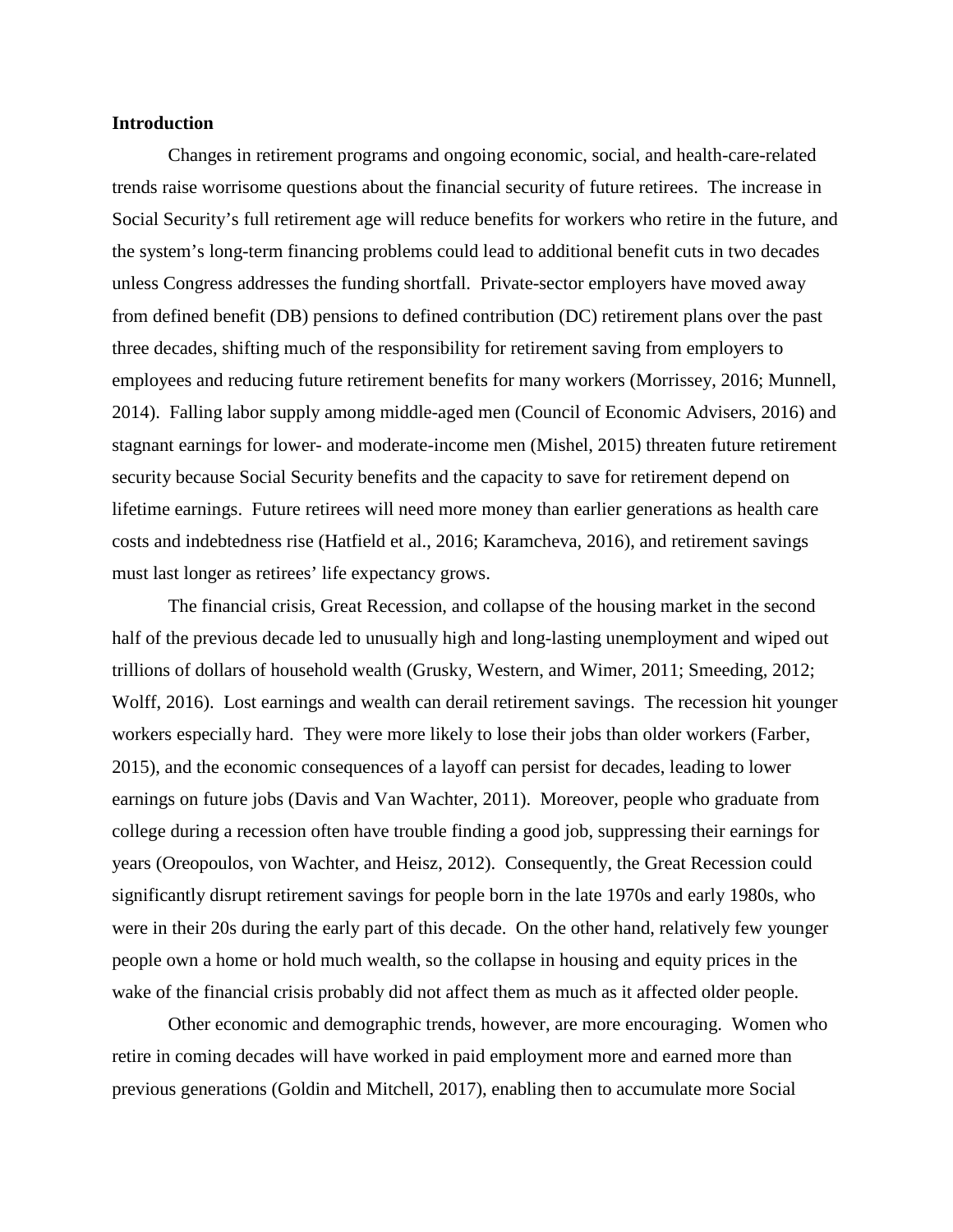Security benefits and retirement savings in their own names. Increases in the national average wage raises Social Security payments for all beneficiaries, even for those with relatively low earnings. Widows are especially likely to be impoverished (Sevak, Weir, and Willis, 2003/2004), but the shrinking gender gap in life expectancy (Trovato and Heyen, 2006) will reduce future widowhood rates. In addition, people are working longer than previous generations (Johnson and Wang, 2017), raising their lifetime earnings, future Social Security benefits, and capacity to save for retirement.

Given these conflicting trends, it is perhaps not surprising that there is no consensus about how future generations will likely fare in retirement. Several studies warn of a looming retirement crisis, predicting that in coming decades many older adults will live in or near poverty and a majority will be unable to maintain their preretirement living standards (Munnell, Hou, and Webb, 2014; Rhee, 2013). Other studies are more sanguine, concluding that most people are saving adequately and that economic growth will boost future retirement incomes (Biggs and Schieber, 2014; Butrica, Smith, and Iams, 2012; Scholz, Seshadri, and Khitatrakun, 2006).

This report used household survey data from the past five decades and a dynamic microsimulation model to assess retirement prospects for future generations, with a special focus on the late Gen X and Millennial generations. Because retirement outcomes depend on how much people earned and saved when they were younger, much of our analysis compared trends in employment, earnings, pension coverage, and wealth during working ages across cohorts. We projected future incomes at age 70, accounting for working-age outcomes that have already occurred. The analysis focused on outcomes for adults born between 1976 and 1980, who we labeled late Gen Xers, and adults born between 1981 and 1990, the early Millennials. We excluded from our analysis Millennials born after 1990, because their labor market experience is too thin to draw firm conclusions about their long-term earnings potential and capacity to save for retirement. We compared outcomes for these cohorts to those born earlier, including preboomers (born before 1946), early boomers (born between 1946 and 1955), and late boomers (born between 1956 and 1965).

Our results suggest retirement security for late Gen Xers and Millennials will be shaped by many of the same forces that are already beginning to buffet the financial security of current retirees, including the erosion of DB pension plans and rising debt levels. So far, outcomes for Millennials are not dramatically worse than those for previous recent cohorts, although the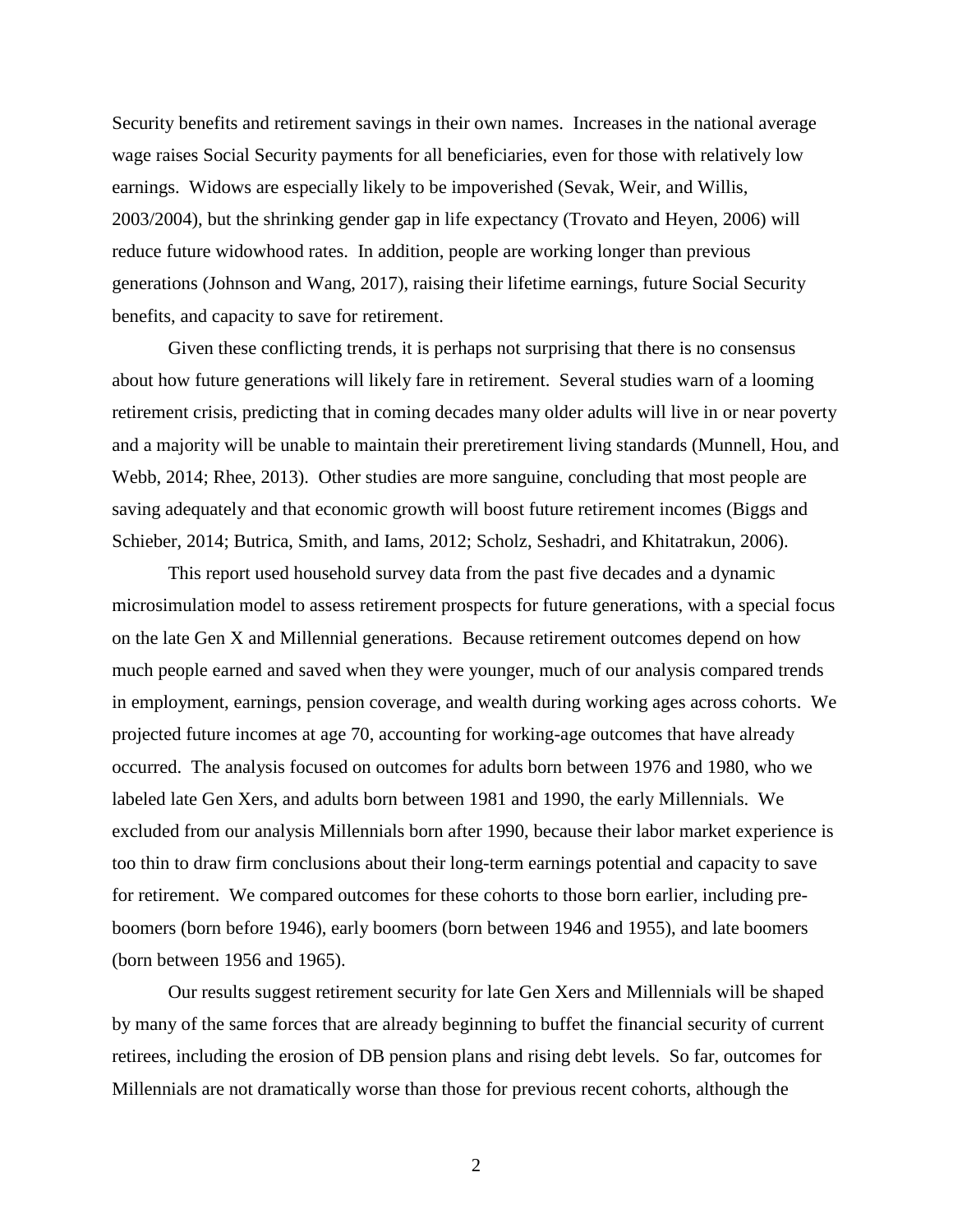steady generational improvement in economic status that defined American society in the middle of the twentieth century appears to have ended, at least for now. Men's labor force participation rates continue to decline before age 55 and their median wage remains stagnant. Gen X and Millennial women are earning more than the Boomers did, but Millennials are not earning more than Gen Xers. People born after 1970 are not accumulating household wealth any faster than those born in the 1960s, reversing the generational growth experienced by earlier cohorts, and Millennials are less likely to own a home than earlier generations. However, the collapse in home prices and the stock market in the late 2000s complicate these generational comparisons. The most encouraging development for Millennials is the growth in college graduation rates, which raises their future earnings potential.

Our projections show that median age-70 income will be higher for Gen Xers and Millennials than previous generations, but a greater share may experience falling living standards when they stop working. Using a measure of retirement income that includes payouts that could be collected from an actuarially fair annuity valued at 80 percent of a retiree's financial assets and retirement accounts, we found that 40 percent of 70-year-olds born between 1976 and 1985 would be unable to replace at least 75 percent of the inflation-adjusted average annual earnings they and their spouse received from ages 50 to 54, under the assumption that average wages grow at the same rate as they did between 1966 and 2015. By comparison, replacement rates at age 70 would likely fall short of the 75 percent threshold for 32 percent of those born between 1936 and 1945 and for 30 percent of those born between 1956 and 1965.

# **Data and Methods**

To assess retirement prospects for people born in the 1980s and late 1970s, we compared employment, earnings, pension coverage, and household wealth at younger ages for several generations, using household survey data. We also compared projections of retirement incomes for different birth cohorts, generated by our dynamic microsimulation model. Our tabulations report all financial amounts in constant 2015 dollars, adjusted by the change in the consumer price index.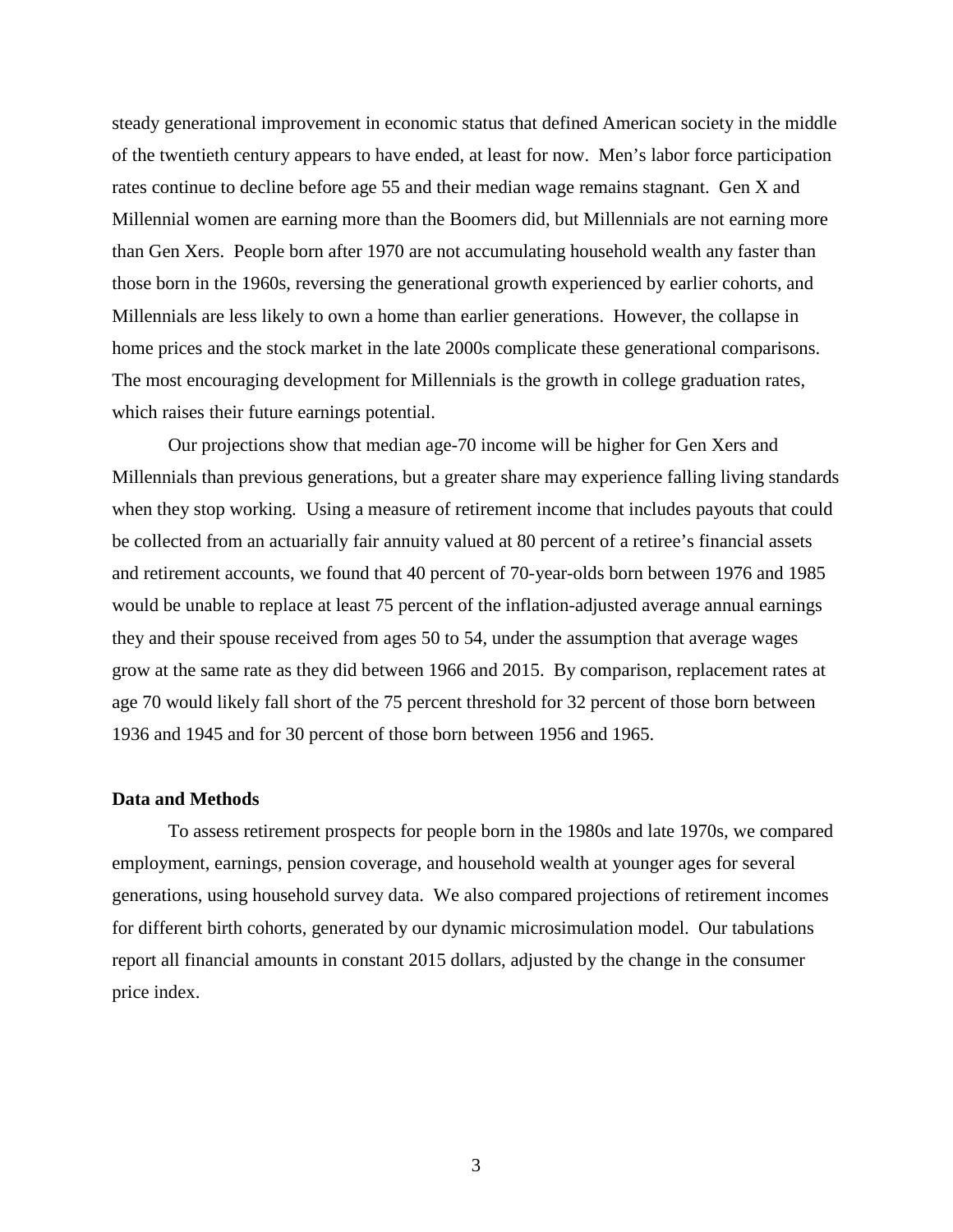### *Measuring Recent Economic Trends before Retirement*

We used household survey data spanning several decades from the Current Population Survey's (CPS) Annual Social and Economic (ASEC) supplement and the Survey of Consumer Finances (SCF) to examine long-term trends in demographic and economic outcomes. Although the surveys do not follow the same sample of households over time, we created synthetic cohorts by combining information from interviews completed in various years by respondents born in the same period. We then compared aggregate outcomes across cohorts at various ages. When comparing outcomes across cohorts, however, we must recognize the sometimes-substantial differences in macroeconomic conditions, such as the unemployment rate and typical investment returns, that confronted each generation at particular ages. For example, high unemployment rates and slow wage growth during and immediately after the Great Recession and the collapse in housing and equity values in 2007 and 2008 complicate cohort analysis. All estimates were computed at the individual level, not the household level.

The CPS is a monthly survey of about 60,000 households conducted by the U.S. Census Bureau for the Bureau of Labor Statistics (BLS) that collects demographic and employment data. Every March the ASEC collects additional information from CPS respondents on income received during the previous year, employer-sponsored retirement plans during the previous year, and homeownership. With CPS/ASEC data from 1966, 1971, 1976, 1981, 1986, 1991, 1996, 2001, 2006, 2011, and 2016, we created synthetic five-year cohorts for the birth years 1931 to 1935 through 1986 to 1990. Members of our youngest cohort were ages 26 to 30 in 2016, and members of our oldest cohort were ages 31 to 35 in 1966. We accessed CPS data through the Integrated Public Use Microdata Series (Ruggles et al., 2015).

We used CPS/ASEC data to examine trends in educational attainment, labor force participation, full-time employment, marriage rates, homeownership rates, and, for full-time workers, median earnings and participation rates in employer-sponsored retirement plans. Fulltime employment, earnings, and pension coverage data in the CPS/ASEC refer to outcomes in the previous year, so our cohorts are one year younger for those comparisons. We defined fulltime employment as working at least 35 hours per week. Data on homeownership were not available before 1976 and data on employment-based retirement plans were not available before 1980. When computing homeownership rates, we counted only household heads and their spouses as homeowners if the owner occupied the home; other people living in an owner-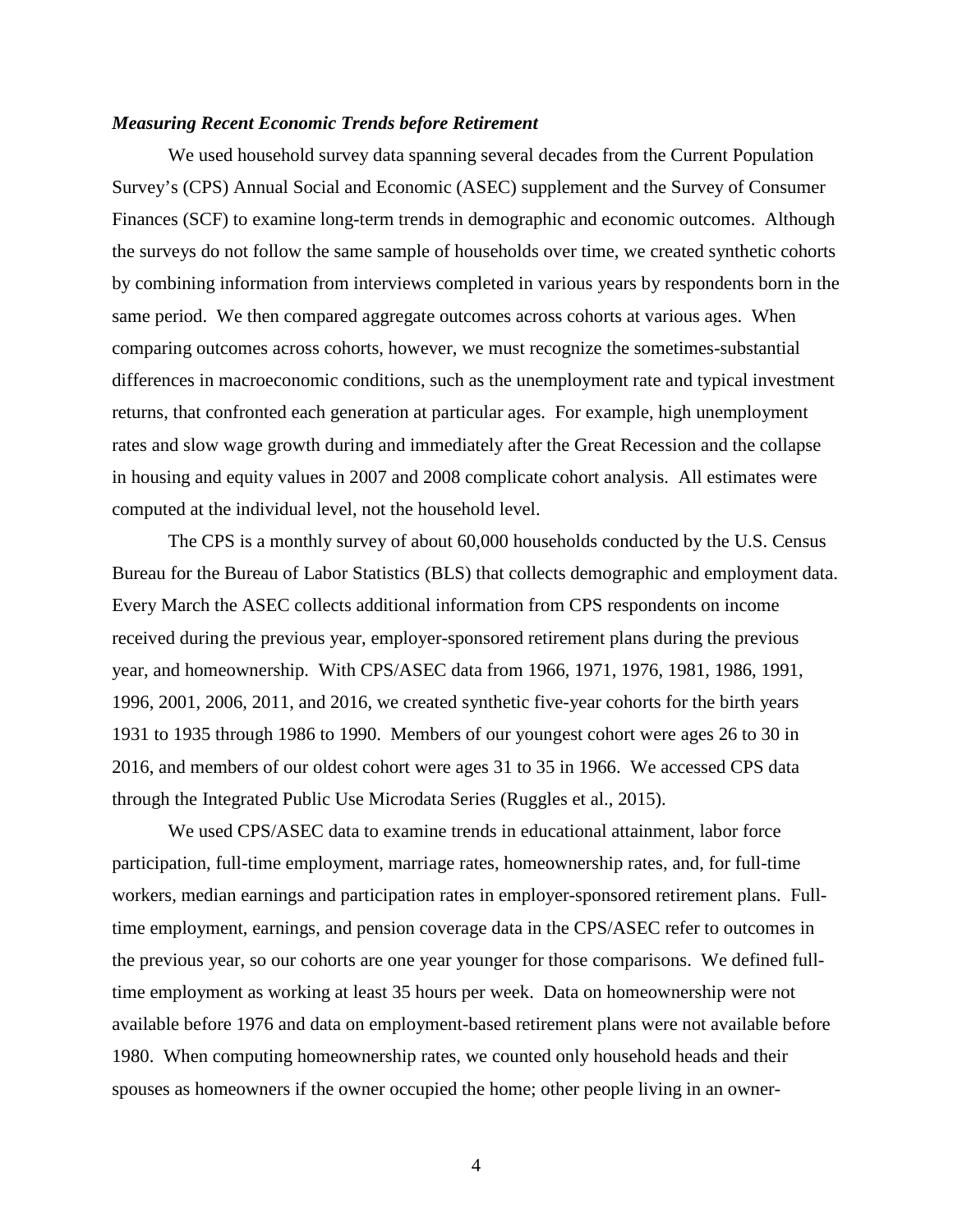occupied home were classified as nonhomeowners. The analysis generally examined outcomes separately for men and women. Results are reported graphically in the body of the report, but the figures exclude certain cohorts to improve readability. Appendix tables report results for all cohorts.

We used data from the Survey of Consumer Finances (SCF) to examine trends in household wealth levels. The SCF is a national, cross-sectional survey of U.S. families that began in 1983. Sponsored by the Federal Reserve Board and conducted by NORC at the University of Chicago since 1992, the SCF is widely regarded as the premier data source on household wealth (Czajka, Jacobson, and Cody, 2003). Every three years, it interviewed between 4,500 and 6,500 families covering all economic strata. Sampling began with a geographically based random sample, which was then supplemented with a sample of disproportionally wealthy families to reflect ownership of certain assets. Our sample included only household heads and their spouses, if married. For married people, we divided reported household wealth by two. Following the approach we used with the CPS/ASEC, we grouped respondents into six-year birth cohorts—from the 1928 to 1933 cohort through the 1976 to 1981 cohort—and measured their wealth every six years, in 1989, 1995, 2001, 2007, and 2013, the most recent year available when we completed our analysis. This approach allowed us to compare household wealth at the same age for people born in different years. Members of our youngest SCF cohort were ages 32 to 37 in 2013, and members of our oldest cohort were ages 56 to 61 in 1989. Because our SCF analysis included only household heads and their spouses, young adults who were still living with their parents were excluded. Because people who recently entered adulthood are leaving home and starting their own households later than previous generations (Furlong, 2016; Lee and Painter, 2013), our SCF sample of younger adults might include a disproportionate share of relatively successful people who have already started their own households, biasing our wealth estimates upwards.

The financial measures we examined were total net worth, retirement account balances, financial wealth (including retirement account balances), housing wealth, and debt. Retirement account balances included the value of individual retirement accounts (IRAs), Keogh accounts, and employer-sponsored retirement accounts, such as 401(k) plans. Financial wealth consisted of retirement account balances plus financial assets held outside of retirement accounts, including the value of bank accounts, certificates of deposit, annuities, trusts, stocks, bonds,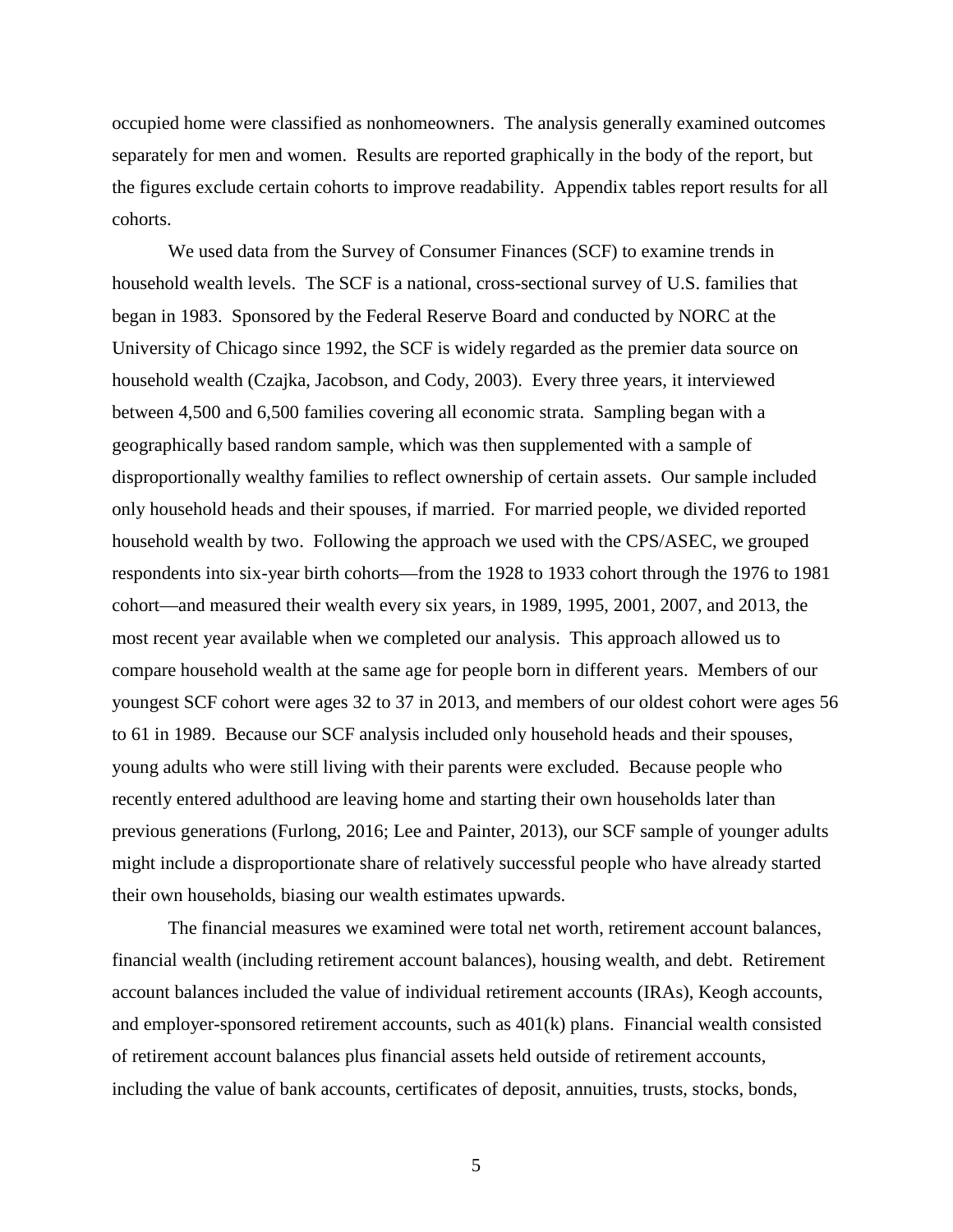mutual funds, and the cash value of life insurance. We measured housing wealth as the gross value of a primary home. Debt included housing debt, outstanding installment loans, outstanding credit card balances, and any other debt held by a household. Total net worth equaled the sum of financial wealth, housing wealth, and other nonfinancial wealth (which included the value of vehicles, business interests, real estate except for a primary home, and other real assets), minus debt.

#### *Projecting Retirement Outcomes*

To project future retirement income, we used DYNASIM4, a dynamic microsimulation model designed to analyze the long-run distributional consequences of retirement and aging issues. The model starts with a representative sample of individuals and families from the 2004 and 2008 Survey of Income and Program Participation (SIPP) and ages them year by year, simulating key demographic, economic, and health events. For example, DYNASIM4 projects that, each year, some people in the sample get married, have a child, or find a job. The model projects that other people become divorced or widowed, stop working, begin collecting Social Security, become disabled, or die. These transitions are based on probabilities generated by carefully calibrated equations estimated from nationally representative household survey data. The equations account for important differences by sex, education, earnings, and other characteristics in the likelihood of various experiences. Other equations in DYNASIM4 project annual earnings, savings, and home values. The model uses program rules—combined with projections of lifetime earnings, disability status, and household income and wealth—to project Social Security retirement and disability benefits and Medicaid coverage. For consistency with Social Security's projections about system finances, we generally use the same assumptions as the Social Security and Medicare trustees. The appendix describes in more detail how DYNASIM projects economic outcomes. For more information about DYNASIM, see Urban Institute (2015) and Favreault, Smith, and Johnson (2015).

Using DYNASIM4, we projected outcomes for five 10-year birth cohorts: 1936 to 1945 (pre-boomers), 1946 to 1955 (early boomers), 1956 to 1965 (late boomers), 1966 to 1975 (Gen X), and 1976 to 1985 (late Gen X, early Millennials). The analysis compared inflation-adjusted income levels and retirement replacement rates at age 70. We focused on incomes at age 70 because most people have stopped working by then, but 70-year-olds are not so old that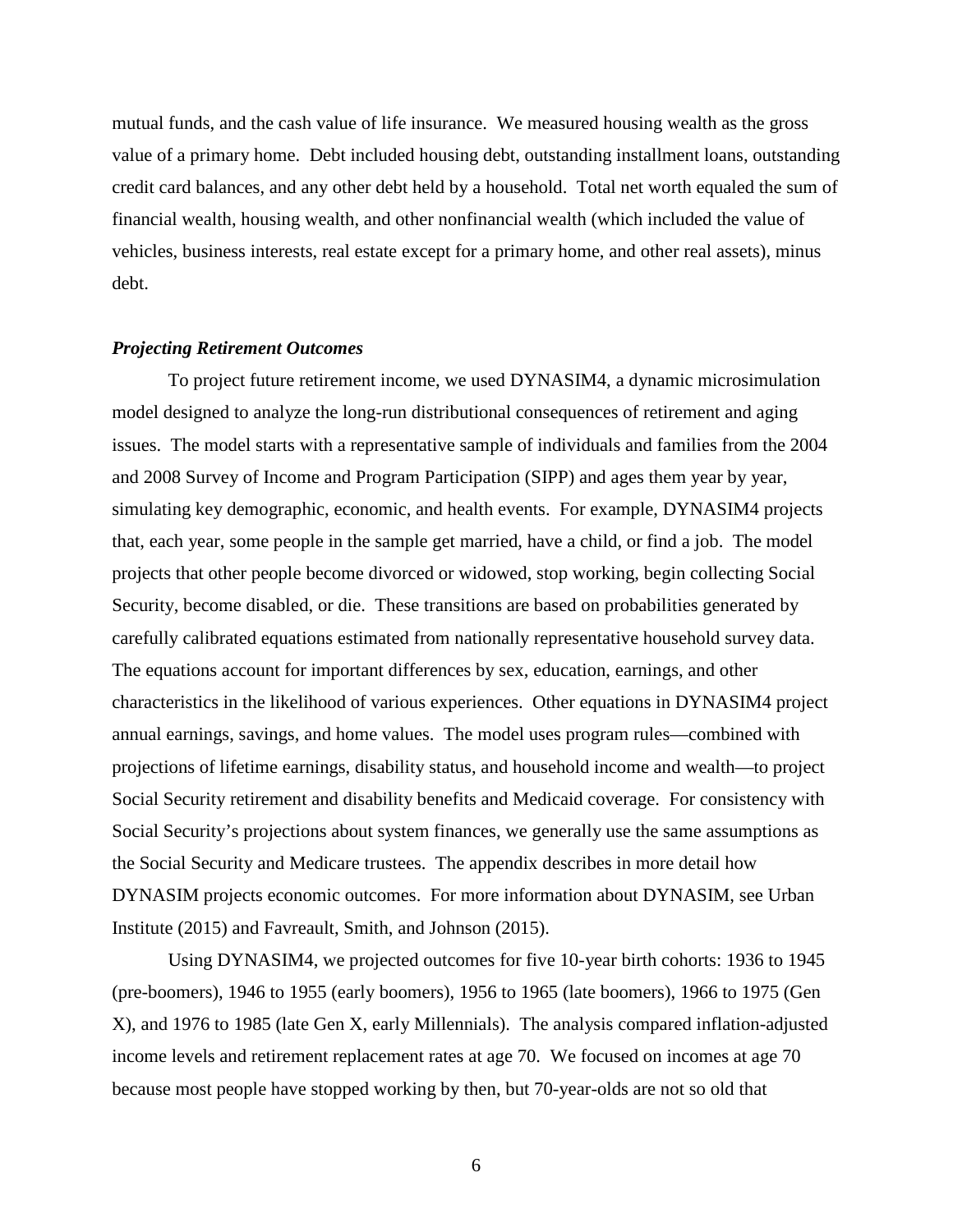socioeconomic differentials in mortality rates could substantially bias our estimates. Replacement rates were computed by dividing age-70 income by average annual earnings received from ages 50 to 54, both expressed in inflation-adjusted dollars. We divided family income by two for married adults to create a per capita measure.

We compared two measures of median annual per capita family income at age 70. The traditional income measure counted cash income (earnings, Social Security, DB pensions, Supplemental Security Income, interest, dividends, and rent), plus money withdrawn from retirement accounts (based on historic withdrawal trends and required minimum distributions). The alternative total potential income measure accounted for the shift away from DB pensions to DC retirement accounts by adding to cash income the income stream that retirees would receive if they annuitized 80 percent of their retirement accounts and other financial assets under actuarially fair terms. Because relatively few retirees annuitize their assets and many do not spend much of their wealth (Lockwood, 2012; Smith, Soto, and Penner, 2009), we examined both income measures. Each measure used Social Security benefits scheduled under current law, even though Social Security projects that it will be able to finance those benefits under existing revenue forecasts only until 2034 (Board of Trustees, Federal Old-Age and Survivors Insurance and Federal Disability Insurance Trust Funds, 2017), before late Gen Xers and Millennials reach age 70.

Future retirement income for late Gen Xers and Millennials depends on how fast average wages grow over the next three or four decades. The Social Security trustees assume that real wages grow 1.2 percent per year in the long term (Board of Trustees, Federal Old-Age and Survivors Insurance and Federal Disability Insurance Trust Funds, 2017), much faster than actual growth over the past half century. Real annual wage growth averaged 0.81 percent between 1966 and 2015 and only 0.70 percent between 1973 and 2015, which excluded the high-growth period from 1966 to 1973. Because of the uncertainty surrounding future wage growth, we projected retirement income under three scenarios—a high-wage-growth scenario that assumed real wages grow 1.2 percent per year, a moderate-wage-growth scenario that assumed real wages grow 0.81 percent per year, and a low-wage-growth scenario that assumed real wages grow 0.70 percent per year.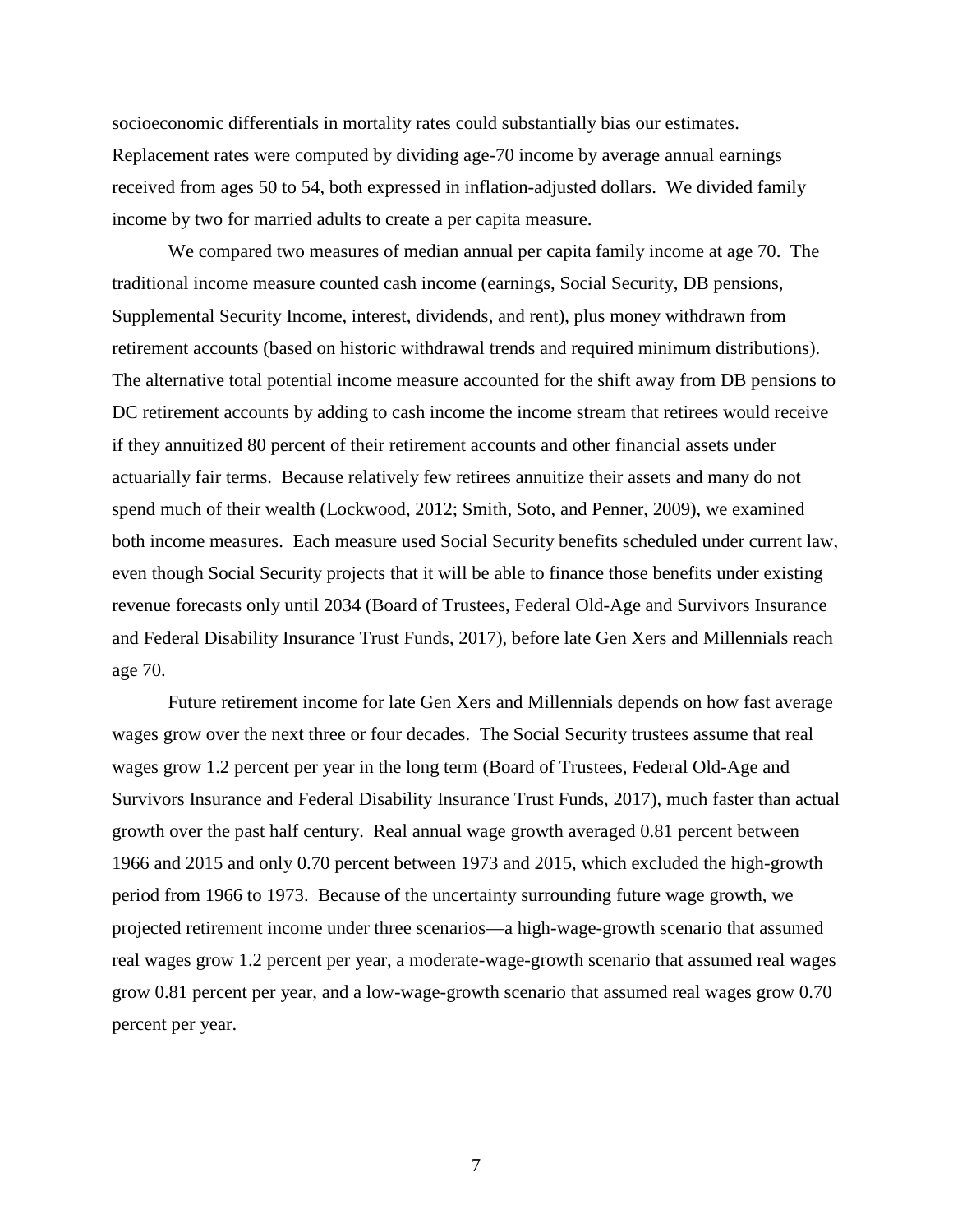### **Results**

We first report cohort comparisons for preretirement outcomes, based on historical data from the ASEC/CPS and SCF. We then report retirement income projections from DYNASIM4.

#### *Education*

Men's educational attainment surged with the early Baby Boomers and then tapered off for men born in the 1950s and 1960s. Among men ages 26 to 30, 28 percent of those born between 1946 and 1950 had a four-college degree, compared with 20 percent of those born five years earlier, 17 percent for those born 10 years earlier, and 24 percent for those born 10 years later (Figure 1). The Vietnam War draft, which men could avoid with an educational deferment, appears responsible for the surge in college attendance for men in the 1946 to 1950 birth cohort, who were 20 years old in the late 1960s (Card and Lemieux, 2001). For men born between 1951 and 1980, the share with a four-year college degree fluctuated between 24 percent and 28 percent. However, the share edged up to 29 percent for the early Millennials, born between 1981 and 1985, and surged to 34 percent for those born between 1986 and 1990, who were in their early 20s during and immediately after the Great Recession and likely pursued higher education because employment prospects were bleak (Mordechay, 2017). It remains to be seen whether the recent educational surge for men will persist now that the job market has improved.

Educational attainment for women has improved steadily over the past 50 years (Figure 2). The share of women ages 26 to 30 with a four-year college degree increased from 11 percent for those born between 1936 and 1940 to 20 percent for those born between 1946 and 1950—the early Baby Boomers—to 33 percent for those born between 1976 and 1980—the late Gen Xers. This trend continued, and even accelerated, among Millennials, with 40 percent of women born between 1986 and 1990 having completed college by ages 26 to 30. Since the 1961 to 1965 birth cohort, women have been more likely than men to hold a four-year college degree. Millennials' high level of educational attainment bodes well for their future earnings and retirement security.

#### *Labor Force Participation*

Millennial men were less likely to participate in the labor force in their 20s and early 30s than previous cohorts (Figure 3). At ages 26 to 30, 88 percent of men born between 1986 and 1990 participated in the labor force, compared with 90 percent in the 1976 to 1980 birth cohort,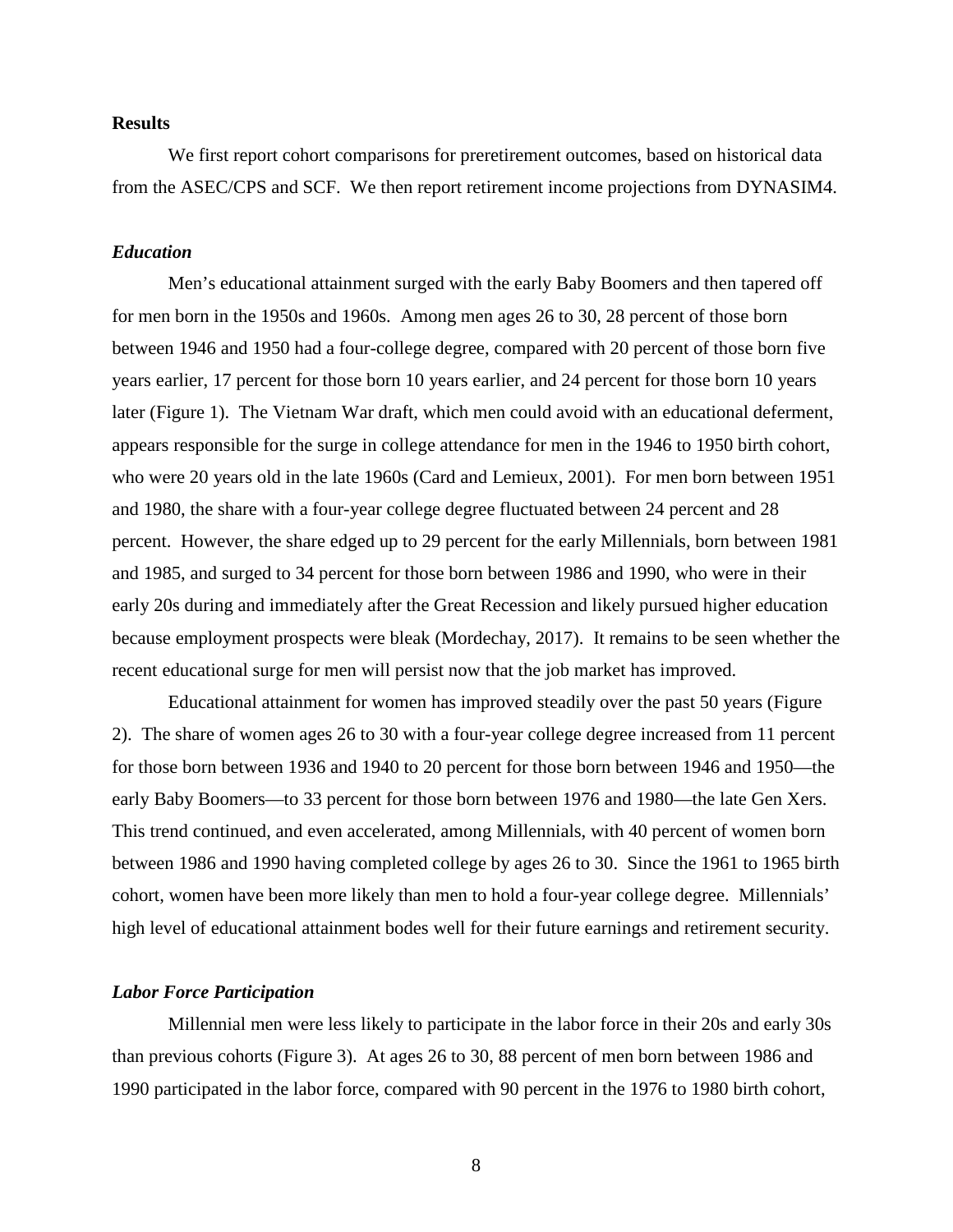93 percent in the 1961 to 1965 cohort, and 96 percent in the 1941 to 1945 cohort. Participation rates at ages 21 to 25 were especially low for Millennial men born between 1986 and 1990, with only 77 percent participating in the labor force. The low participation rates for Millennials may simply reflect the high unemployment rates that existed early in their careers and discouraged them from looking for work, or they may have been related to their high college attendance rates (which may have also resulted from the poor job market). In fact, there is already some indication that Millennial men's participation rates may be catching up to those of earlier recent cohorts; at ages 31 to 35, men born between 1981 and 1985 were just about as likely to participate in the labor force as those born five years earlier. However, men born in the late 1970s were less likely to participate in the labor force than earlier cohorts, so the fact that Millennial men are catching up to them may not be particularly encouraging.

A more worrisome trend for future retirement security is the long-term decline in labor supply among men in their 40s and 50s. At ages 41 to 45, for example, male labor force participation rates fell from 93 percent for the 1941 to 1945 birth cohort to 90 percent for the 1971 to 1975 birth cohort. This decline has been concentrated among men with no more than a high school education, perhaps because technological change and increased globalization reduced employers' demand for low-skilled and middle-skilled workers (Aaronson et al., 2014; Beaudry, Green, and Sand, 2016; Council of Economic Advisers, 2016; Juhn et al., 1991; Juhn and Potter, 2006). Rising receipt of Social Security Disability Insurance benefits and the growing opioid epidemic may also play a role in the growth of male labor force dropouts (Autor et al., 2016; Autor and Duggan, 2003; Bound and Burkhauser, 1999; French and Song, 2014; Krueger, 2017).

An encouraging sign for retirement security is the recent increase in labor force participation among older men. Men born between 1951 and 1955 were 11 percentage points more likely to participate in the labor force at ages 61 to 65 than those born 20 years earlier. This recent surge reflects higher educational levels among older adults, changes in Social Security rules that increased work incentives, and erosion in DB pension and retiree health insurance coverage from private-sector employers (Friedberg and Webb, 2005; Gustman and Steinmeier, 2015; Johnson, Davidoff, and Perese, 2003; Mermin, Johnson, and Murphy, 2007; Song and Manchester, 2007).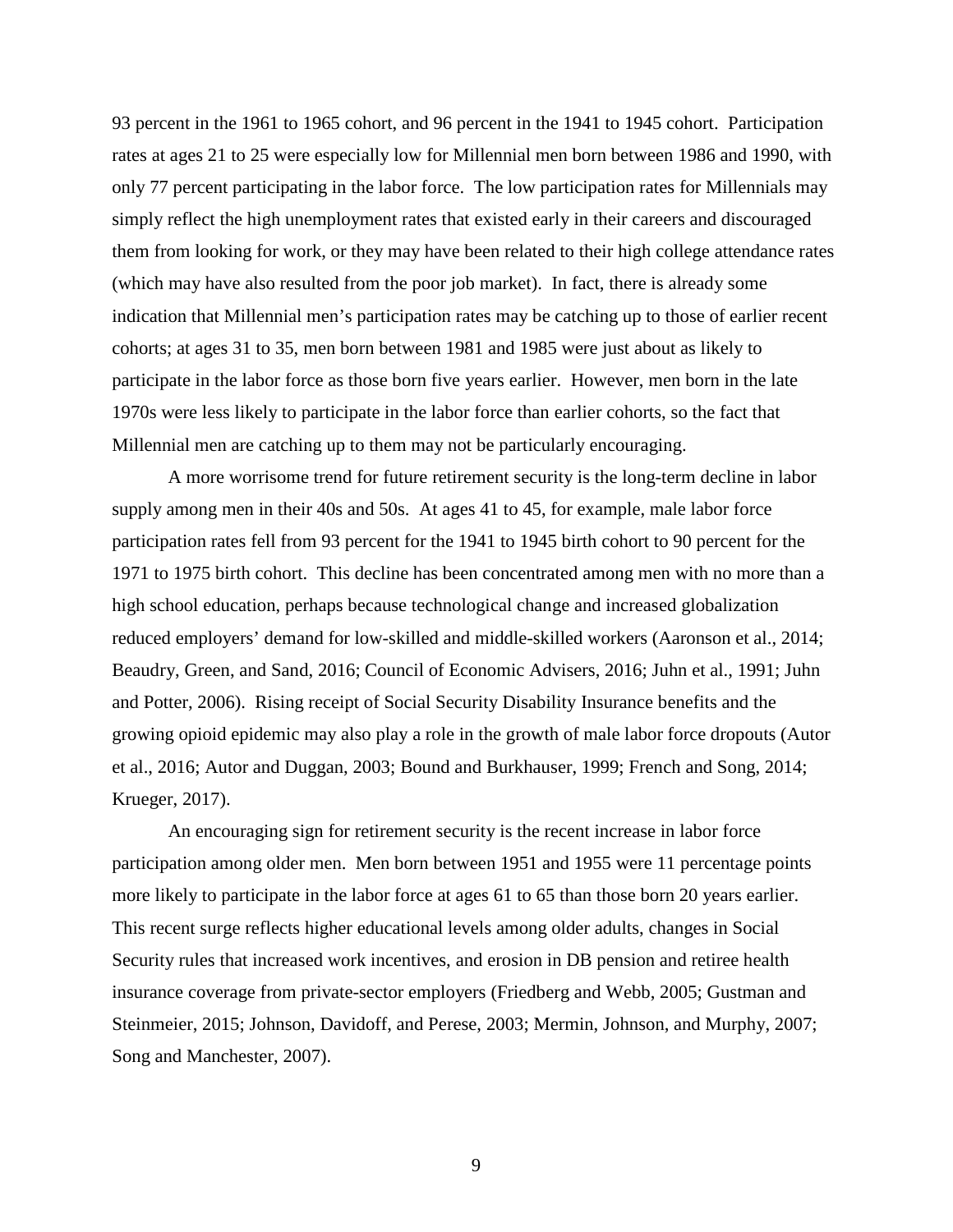Working longer can significantly improve the lives of older adults. Extending the work life and delaying retirement benefit take-up can bolster financial security at older ages (Maestas and Zissimopoulos, 2010), because adults who work longer can receive higher monthly Social Security benefits, accumulate more employer-sponsored pensions, save part of their additional earnings, and shrink the period over which their retirement savings are spread. Butrica, Smith, and Steuerle (2006) show that average annual retirement incomes rise 9 percent when older adults work an additional year and 56 percent when they work an additional five years. Working longer might also improve health and happiness at older ages by keeping people physically and mentally active, allowing them to maintain social networks, and giving purpose to their lives (Calvo, 2006). However, employment gains after age 65 have been concentrated among college graduates (Johnson and Wang, 2017).

Millennial women's labor force participation rates have not, to date, fallen as far behind the participation rates of previous cohorts as they have for their male counterparts (Figure 4). At ages 26 to 30, female participation rates were 74 percent for the 1981 to 1985 cohort and 75 percent for the 1986 to 1990 cohort, compared with 76 percent for the 1976 to 1980 cohort. Although the Great Recession appears to have reduced Millennial women's labor force participation rates, the downward pressure created by the weak economy was somewhat offset by the long-term generational increase in women's labor supply. Among women ages 31 to 35, for example, those in the 1981 to 1985 cohort were more likely to participate in the labor force than women born before 1956. As other studies have noted, however, generational gains in women's labor force participation have slowed over the past two decades (Blau and Kahn, 2007). Across generations, female labor supply tends to dip when women move through their 30s, as they work less when raising children, but there is no evidence that women have become more likely over the past two decades to leave the labor force to raise children (Goldin and Mitchell, 2017). Women, like men, are also lengthening their careers, working more at older ages than earlier generations (Goldin and Katz, 2016).

#### *Full-Time Employment*

The percentage of young men working full time has fallen sharply over the past decade (Figure 5). At ages 26 to 30, 80 percent of men in the 1986 to 1990 birth cohort were employed full time, down 6 percentage points relative to those born 10 years earlier and down 8 percentage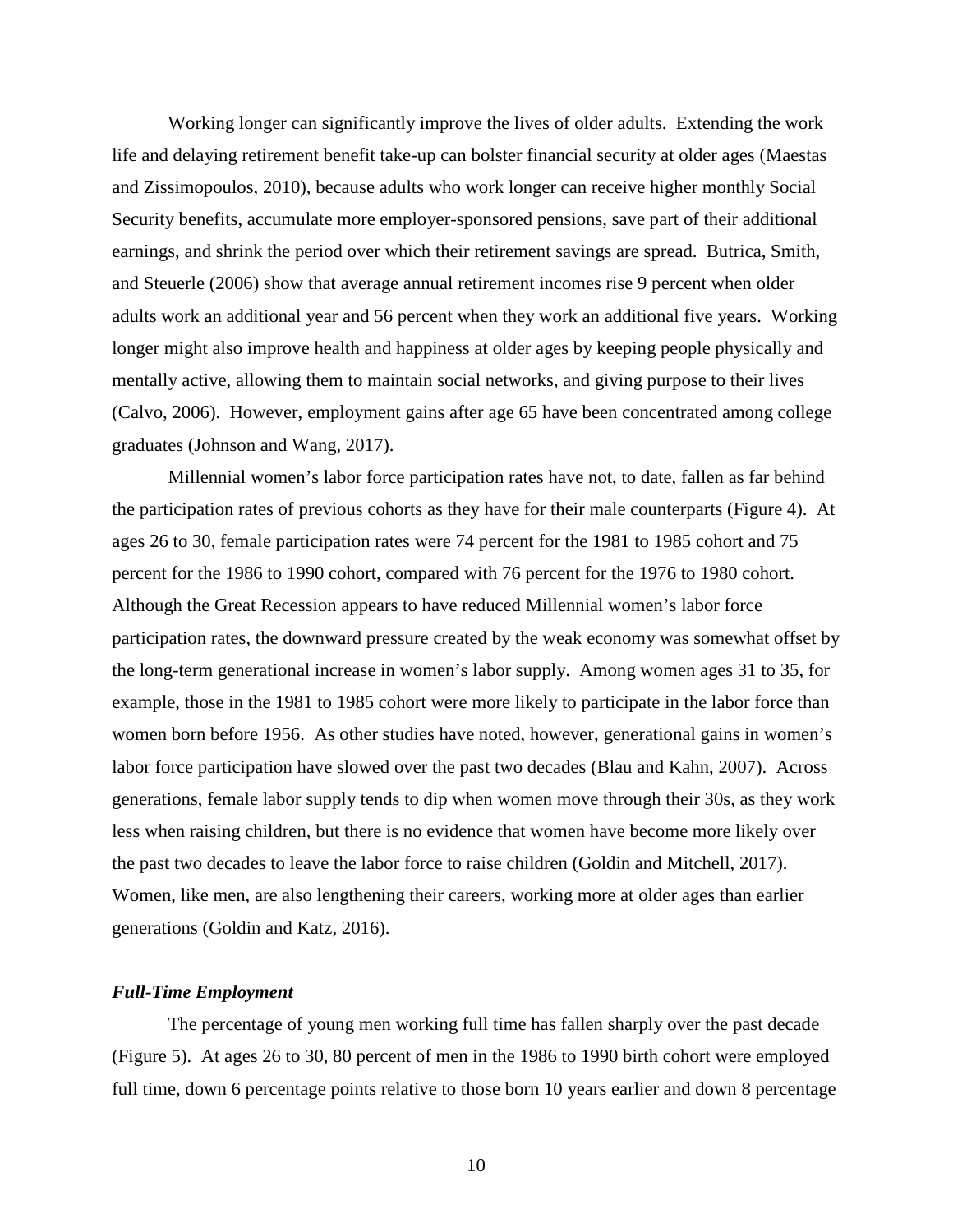points relative to those born 25 years earlier. Full-time employment has also been slowly declining at middle age, following the pattern we observed for labor force participation. At ages 46 to 50, men born between 1971 and 1975 were 7 percentage points less likely to work full time than men born between 1946 and 1950. However, full-time employment rates at older ages (after age 60) increased over the past two decades.

Full-time employment rates for women in their early 30s increased steadily for 30 years, from those born in the first half of the 1930s through those born in the first half of the 1960s (Figure 6). Since then, full-time employment rates have generally stabilized at about 60 percent (although rates dipped for most ages in 2011, when unemployment rates were high). So far, fulltime employment rates for Millennial women is similar to full-time employment rates for recent earlier cohorts and higher than the rates for cohorts born before 1955. As with older men, fulltime employment for older women has increased over the past 20 years.

### *Earnings*

Although Millennial men have generally earned less than men born 30 or more years earlier, their earnings so far have been roughly comparable to those in recent cohorts (Figure 7). Among men ages 25 to 29 employed full-time, median annual earnings were \$38,500 (in inflation-adjusted 2015 dollars) for the 1986 to 1990 birth cohort, about 5 percent higher than the median for the 1976 to 1980 cohort and the 1966 to 1970 cohort and 7 percent lower than the median for the 1971 to 1975 cohort. However, median inflation-adjusted annual earnings at ages 25 to 29 were 29 percent higher for full-time male workers born between 1941 and 1945 than those born between 1986 and 1990.

The recent stagnation in median earnings reflects deteriorating labor market prospects for low- and middle-skilled men. Technological advancements, increasing globalization, and declining union membership have increased earnings for men in the top of the quarter of the earnings distribution, as earnings in the bottom half of the distribution fell or remained flat (Gottschalk and Danziger, 2005; Holzer and Hlavac, 2012; Kopczuk, Saez, and Song, 2007; Mishel, 2015; Rose, 2016). Rising health care costs have also increased the share of compensation going to fringe benefits, suppressing growth in cash earnings (Burtless and Milusheva, 2012).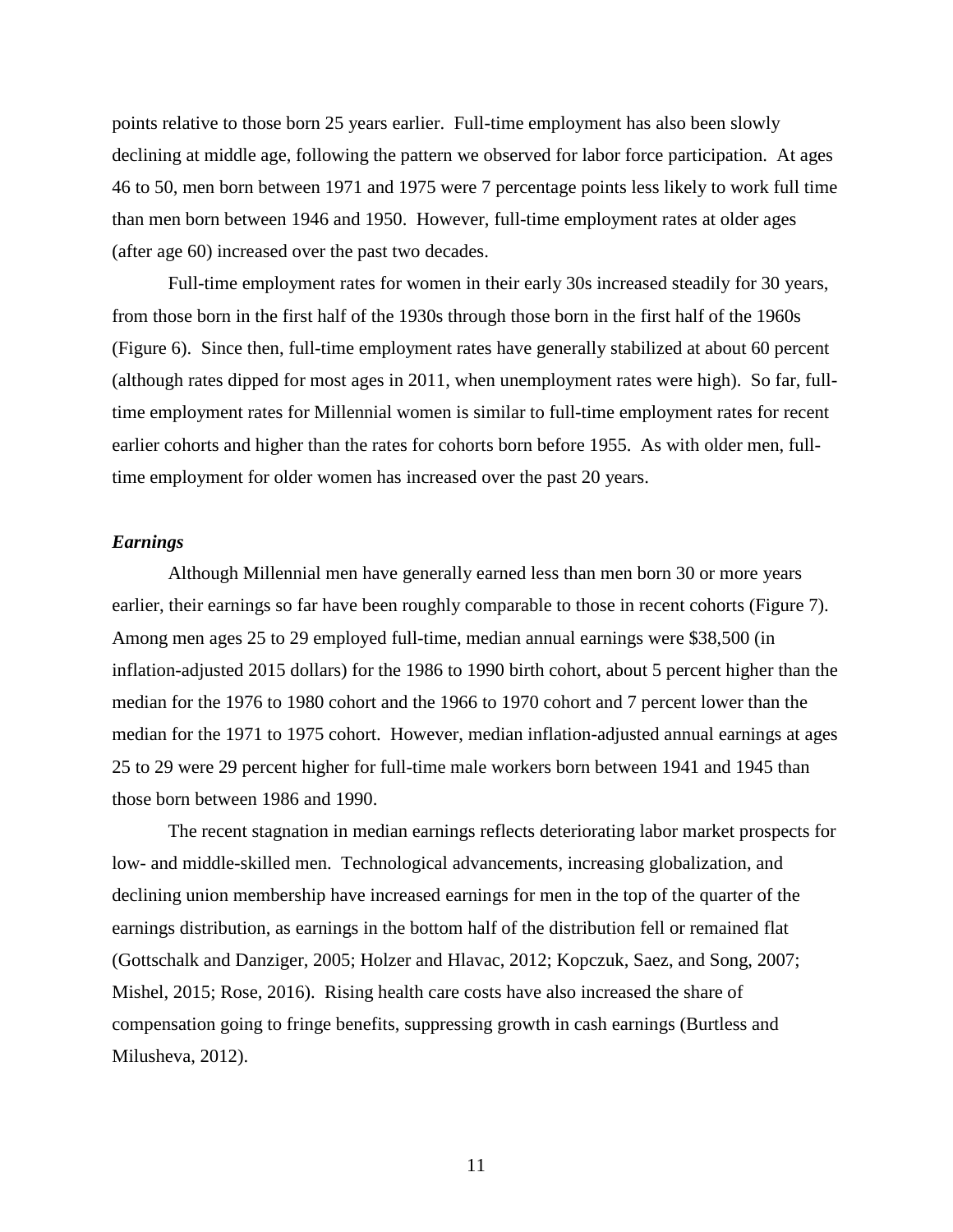Millennial women, by contrast, are generally earning more than previous cohorts of women employed full time (Figure 8). Median inflation-adjusted annual earnings for full-time workers ages 25 to 29 was higher for the 1986 to 1990 cohort than for any other cohort going back to 1936. Similarly, median inflation-adjusted annual earnings for full-time workers ages 30 to 34 was higher for the 1981 to 1985 cohort than any other cohort we observed except for the 1976 to 1980 cohort, which was only \$100 higher. The evidence indicates that the long-term growth in women's earnings has continued through the Millennial generation, although it has slowed substantially.

#### *Employer-Sponsored Retirement Plan Coverage*

The share of full-time workers in the CPS/ASEC reporting employer-sponsored retirement plan coverage fell sharply across all age groups in 2016 relative to previous years. Between 2011 and 2016, retirement plan coverage rates for the 1976 to 1980 cohort declined 5 percentage points for men employed full time (Appendix Table 7) and 8 percentage points for women employed full time (Appendix Table 8). However, these declines seem to indicate a problem with the recent CPS/ASEC retirement plan data. The survey questionnaire related to pensions was redesigned in 2014, and comparisons of coverage rates using the old survey instrument and the new survey instrument show that rates were much lower after the redesign (Copeland, 2016). Moreover, coverage rates reported by the BLS's National Compensation Survey did not decline after 2014.

Because of the apparent problems with the survey redesign, we restricted the sample to data from 1981 to 2011 and reran the tabulations. Participation rates in employer-sponsored retirement plans among full-time male employees generally fell with each successive cohort (Figure 9). For the 1951 to 1955 cohort, coverage rates peaked at ages 45 to 49 at 62 percent. Among those born 10 years later, only 53 percent had coverage at that age. The decline in unionization and the growth in service industries, where retirement plan coverage is less common than in goods-producing industries, appear at least partly responsible for falling coverage rates (Costo, 2006; Wiatrowski, 2004). However, coverage rates seem to be dropping more slowly for people born between 1976 and 1990 than for previous cohorts. At ages 25 to 29, full-time male employees born between 1981 and 1985 have about the same coverage rate as those born between 1976 and 1980.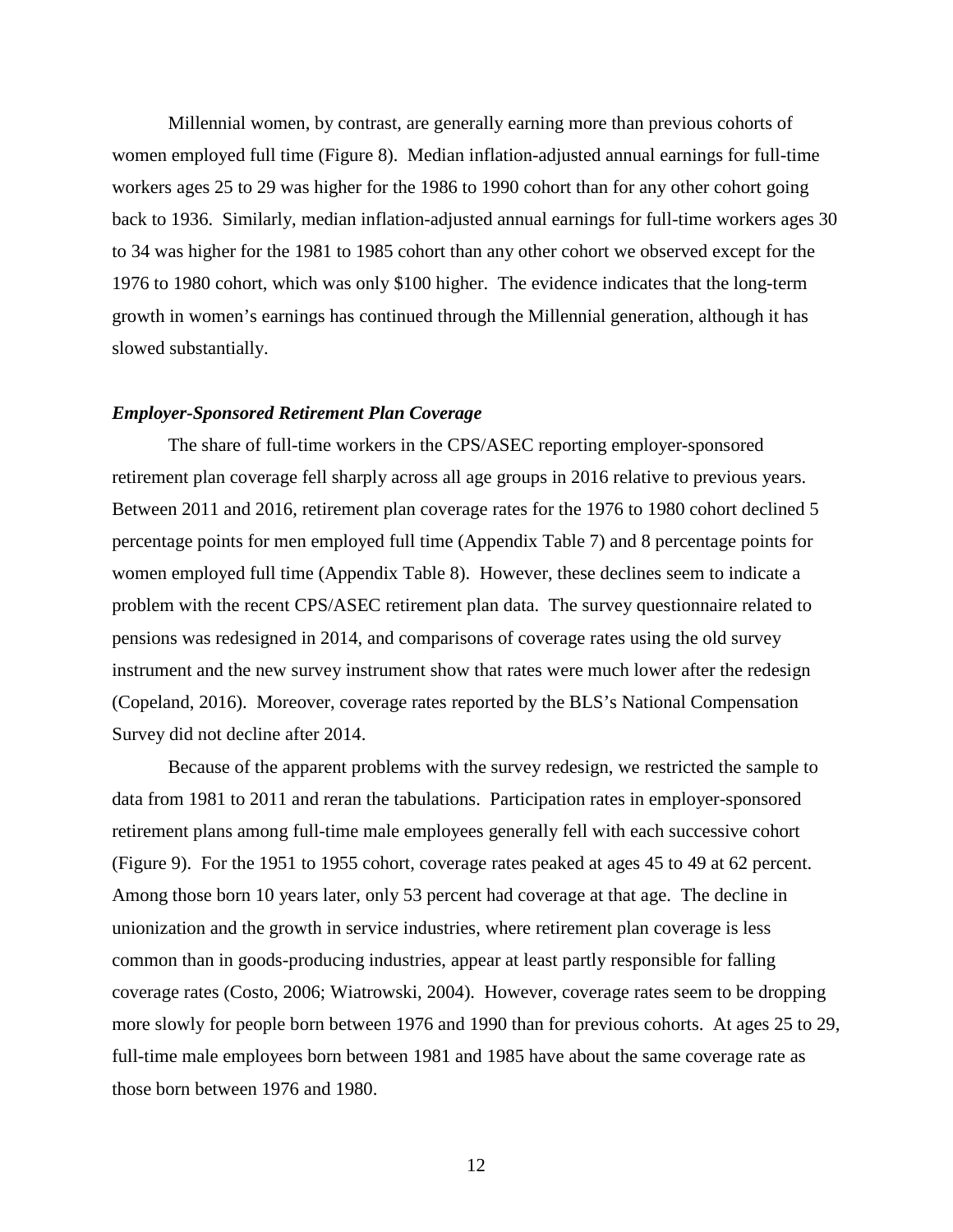Retirement plan coverage has also dipped for women working full-time, but the declines have not been nearly as dramatic (Figure 10). For older cohorts, coverage among full-time employees did not differ much by sex. At ages 45 to 49, female coverage rates peaked at 60 percent for the 1951 to 1955 cohort and fell to 54 percent for those born 10 years later. For more recent cohorts, women working full-time had higher retirement plan coverage rates than their male counterparts. At ages 25 to 29, women in the 1976 to 1980 cohort and the 1981 to 1985 cohort who worked full time were about as likely to participate in an employer-sponsored retirement plan as their late Boomer counterparts born between 1961 and 1965.

#### *Marriage*

Marriage is an important source of retirement security, because it allows spouses to pool resources and insure against risks and qualifies retirees for spouse and survivor benefits from Social Security (and from employer pensions if they have them). However, the institution of marriage has been eroding for decades for both men and women (Cherlin, 2010). For men, each successive cohort has increasingly postponed marriage, and marriage rates for earlier cohorts have plateaued in middle age at successively lower levels (Figure 11). At ages 51 to 55, 66 percent of men in the 1961 to 1965 cohort were married, compared with 77 percent of men born 20 years earlier. An encouraging sign is that marriage rates are no longer falling for men in their late 30s. At ages 36 to 40, men in the 1976 to 1980 birth cohort are just about as likely to be married as those born 5 or 10 years earlier. Marriage rates for men born between 1976 and 1990 have been increasing rapidly as they move through their 20s and early 30s, suggesting that men are still delaying marriage but that the likelihood that they will ever marry is no longer dropping.

Marriage patterns are similar for women, who have increasingly delayed marriage over the past four decades, perhaps to pursue education or a career (Figure 12). At ages 26 to 30, for example, 81 percent of women born between 1941 and 1945 were married, compared with only 42 percent of women born between 1986 and 1990. As with men, however, the share of women who were married in middle age no longer appears to be declining. Women in the 1976 to 1980 birth cohort were just as likely to be married at ages 36 to 40 as those in the 1971 to 1975 birth cohort.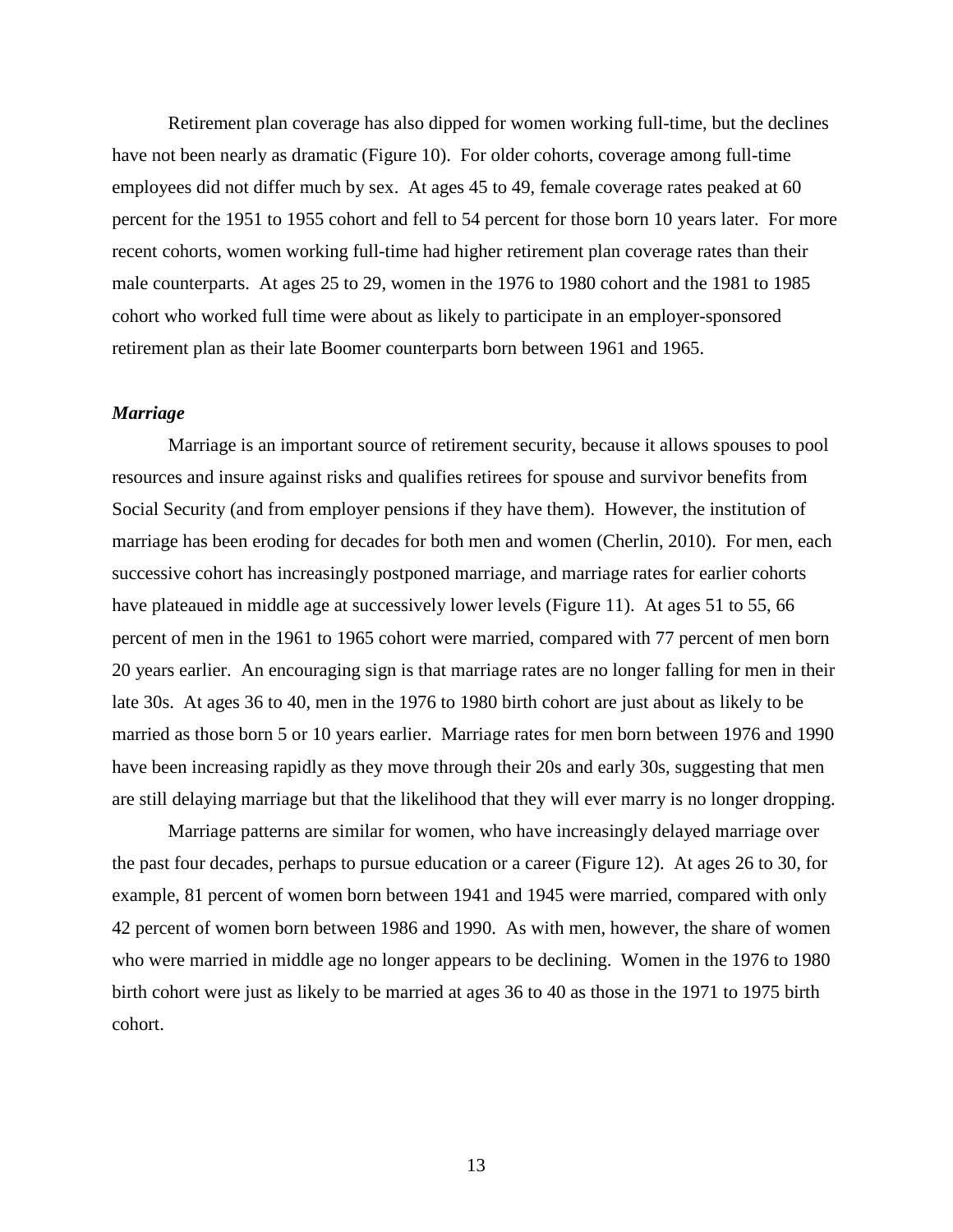### *Homeownership*

Homeownership is an important financial resource in retirement. Retirees can avoid rental payments by owning a home, and homeowners may tap into their housing wealth to supplement their retirement income. The overall homeownership rate—the number of owneroccupied housing units divided by the total number of occupied housing units—increased from World War II through 2005, when it hit a high of 69 percent, and then fell to 64 percent in 2017 following the financial crisis, Great Recession, and collapse of the housing bubble (Garriga, Gavin, and Schlagenhuaf, 2006; U.S. Census Bureau, 2017). Much of the rise in homeownership through 2005 resulted from economic growth that made homeownership more affordable and from financial market innovations and regulatory changes that increased access to mortgage finance (Garriga, Gavin, and Schlagenhuaf, 2006; Li, 2005). The aging of the large Baby Boom generation, which moved into their 30s and 40s in the 1980s and 1990s, also appears to have raised the homeownership rate, because homeownership generally becomes more common with age, up to typical retirement ages.

However, our calculations of CPS/ASEC data that hold age constant show that homeownership has been declining across the age span for several decades (Figure 13). Unlike the Census Bureau's homeownership rate, which shows the share of *households* in an owneroccupied dwelling, our calculations show the share of *adults* who own a home. At ages 61 to 65, the share of adults owning a home fell from 80 percent for the 1941 to 1945 birth cohort to 74 percent for the 1951 to 1955 cohort. At ages 51 to 55, the likelihood of owning a home fell from 80 percent for the 1931 to 1935 birth cohort to 67 percent for the 1961 to 1965 cohort. And at ages 41 to 45, the likelihood of homeownership fell from 75 percent for the 1931 to 1935 birth cohort to 59 percent for the 1971 to 1975 cohort. Homeownership has stabilized at younger ages for people born between 1961 and 1980. However, it slipped again for Millennials. At ages 26 to 30, only 28 percent of those born between 1981 and 1985 and 24 percent of those between 1986 and 1990 owned a home, compared with 35 percent of those born between 1976 and 1980 and 47 percent of those born between 1951 and 1955. This long-term decline in homeownership predated the Great Recession and related financial crisis.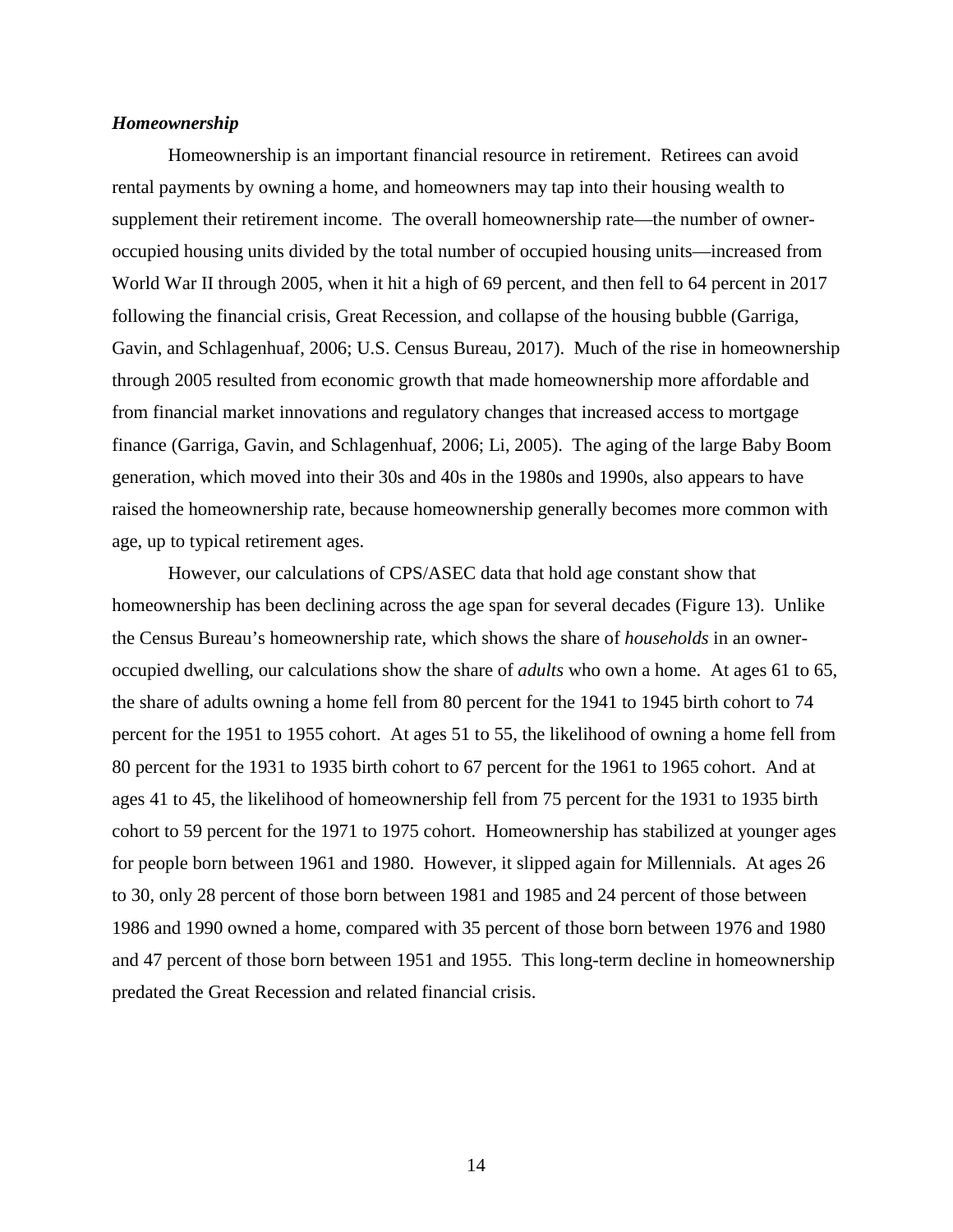### *Household Net Worth*

Figure 14 reports median per capita household net worth, in constant 2015 dollars, by sixyear age and birth cohort groups. The SCF data used to compute these estimates cover 1989 to 2013. The most noteworthy feature of the chart is the decline in net worth following the 2007 collapse in housing values, the 2008 stock market crash, and the Great Recession, as can be seen by the drop at the end of each line in the figure. Between 2007 and 2013, median net worth fell between 16 and 28 percent for each cohort between the ages of 38 to 43 and 68 to 73 in 2007.

Younger people, who did not have much to lose, and older people, who were less likely to have been heavily invested in equities or to have been laid off, lost less. Median household net worth remained virtually unchanged between 2007 and 2013 for people born between 1970 and 1975, who were ages 32 to 37 in 2007, and grew 32 percent for people born between 1976 and 1981, who were ages 26 to 31. Nonetheless, the economic downturn clearly harmed these younger people, who otherwise would have experienced strong growth in household wealth. Median household net worth increased 122 percent over the next six years for the 1964 to 1969 cohort at ages 32 to 37 and roughly doubled over the next six years for the 1970 to 1975 cohort and the 1964 to 1969 cohorts at ages 26 to 31.

Disregarding 2013 data because of the anomalies created by the financial crisis, we see that household wealth increased rapidly through about one's early 60s and that each successive cohort born in the 1930s, 1940s, 1950s, and early 1960s generally had more net worth than the preceding cohort. At ages 56 to 61, for example, median household net worth was 168 percent higher for the 1946 to 1951 birth cohort than the 1928 to 1933 birth cohort, born 18 years earlier. However, growth in household net worth has been slowing. Median net worth at ages 38 to 43 was only 17 percent higher for those in the 1964 to 1969 birth cohort than those born 18 years earlier, and at ages 32 to 37 median net worth was lower for those in the 1970 to 1975 cohort than those born 18 years earlier.

The financial crisis and Great Recession wiped out these gains. Between October 2007 and February 2009, the S&P 500 index lost 53 percent of its value. Five years after the 2008 stock market crash, each cohort born after 1945 had lower median net worth than the preceding cohort had at the same age, even though the S&P 500 index exceeded its October 2007 value by March 2013 (and has continued to grow). Unless younger generations can recover, these losses could threaten future retirement security.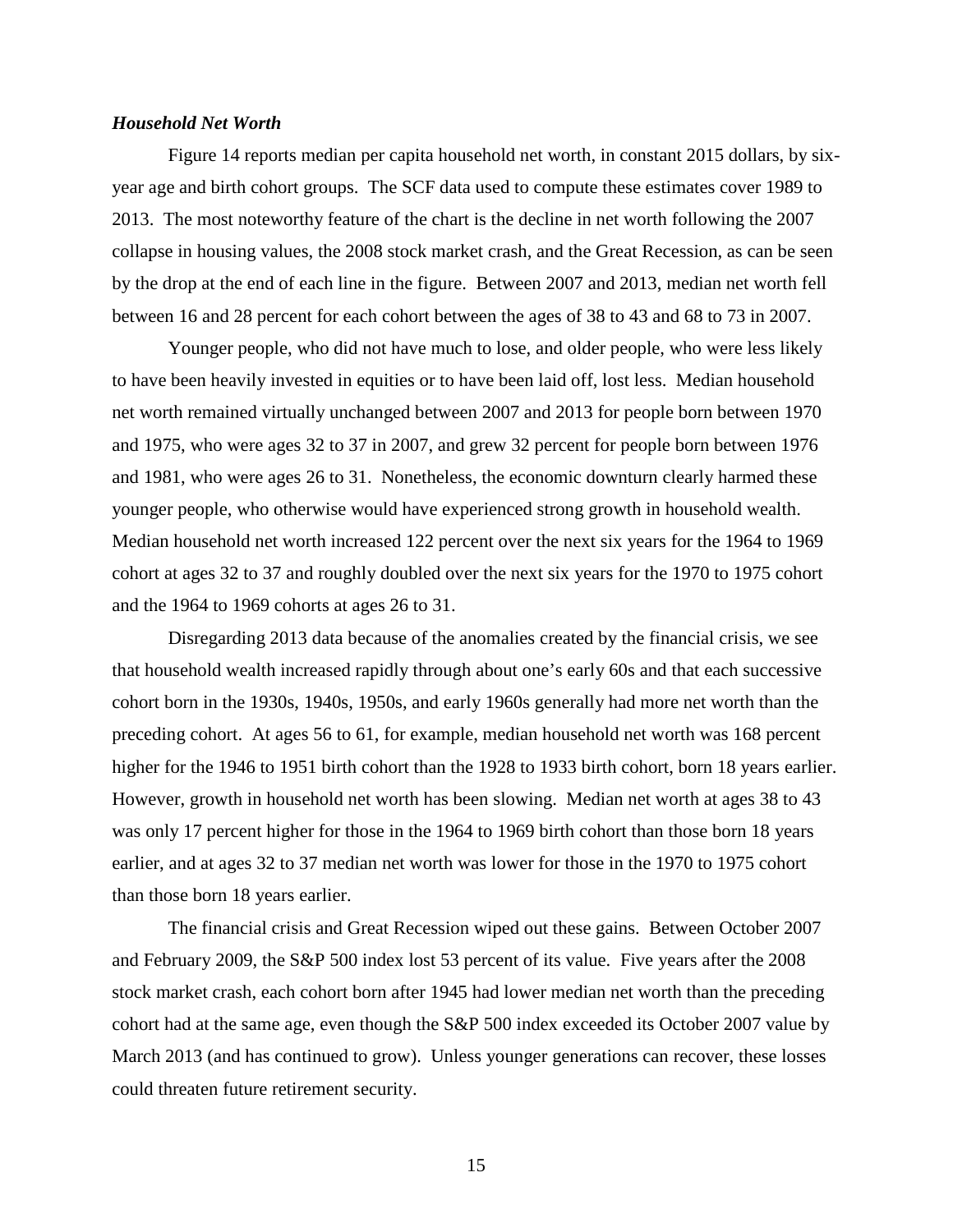### *Financial wealth*

Across all cohorts, the likelihood of having financial wealth increased with age, and nearly all adults—about 95 percent—held some financial assets by the time they reached their 40s (Figure 15). The share of adults with some financial wealth increased with each successive cohort up to those born between 1952 and 1957, and then leveled off, although those born between 1964 and 1981 were more likely to hold financial assets at ages 26 to 31 than the late Boomers born between 1958 and 1963.

Median inflation-adjusted financial wealth for adults with holdings generally increased through 2007 with each succeeding cohort until the 1958 to 1963 cohort (Figure 16). At ages 50 to 55, for example, median financial wealth was about twice as high for those in the 1952 to 1957 cohort as for those in the 1934 to 1939 cohort. Later cohorts have fallen behind their predecessors. Median financial wealth at ages 38 to 43 was lower for the 1964 to 1969 cohort than for those born six years earlier, and median financial wealth at ages 32 to 37 was lower for the 1970 to 1975 cohort than for the previous six-year cohort. These two cohort comparisons related wealth levels in 2007 and 2001. Outcomes for later cohorts appeared more ominous when we incorporated into the analysis 2013 data, which included the effects of the financial crisis and Great Recession. Median 2013 financial wealth for each cohort born after 1945 was lower than for the previous cohort at the same age, often by a substantial amount. Median financial wealth was 72 percent lower in 2013 than 2007 at ages 50 to 55, for example, and 47 percent lower at ages 26 to 31.

The outlook for the most recent generation appeared somewhat more promising when we considered only retirement account holdings. The share of adults holding a retirement account generally increased with each successive birth cohort, peaking at 70 percent in the 1952 to 1957 birth cohort, although retirement account ownership has declined recently (Figure 17). The most recent birth cohorts were somewhat less likely to hold a retirement account after age 31 than those in the 1958 to 1963 cohort. Moreover, the share with an account fell between 2007 and 2013 for people ages 44 and older. An encouraging sign, however, is that median account balances have been increasing steadily over time, and the median balance for members of the 1976 to 1981 cohort with accounts was higher that the median balance for their counterparts in earlier cohorts at the same age (Figure 18). Median account balances were higher in 2013 than 2007. These results are generally consistent with data from IRA administrators and retirement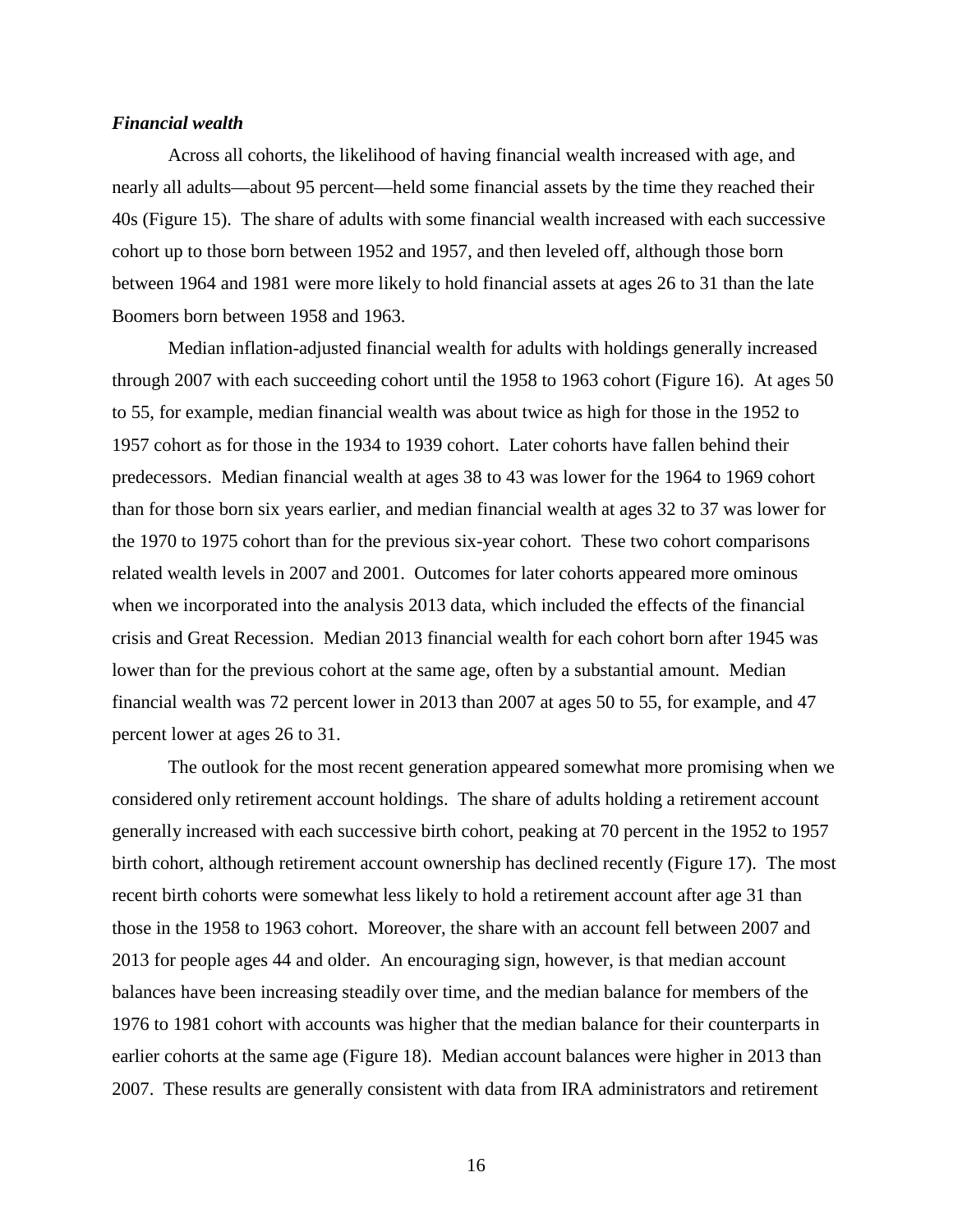plan recordkeeping organizations, which show that median IRA balances increased 31 percent from 2010 to 2014 (Copeland, 2017), while median 401(k) balances fell by about one-third between 2007 and 2008 before rebounding in 2013 to about their 2007 levels (VanDerhei et al., 2017).

### *Housing Wealth*

Homeownership was more common in our SCF sample than in our CPS/ASEC sample, because we restricted our SCF sample to household heads and their spouses, excluding adults who had not established their own households (whom we included as nonhomeowners in our CPS/ASEC sample). Our SCF homeownership rates did not vary much by cohort, although they generally fell between 2007 and 2013 for people younger than traditional retirement age (Figure 19). Nearly 8 in 10 household heads and their spouses ages 44 to 49 were homeowners in 2007. Six years later, only 3 in 4 those ages 50 to 55 were homeowners.

Among homeowners younger than 62 in 2001, median housing wealth surged between 2001 and 2007 and then plunged between 2007 and 2013, the endpoint of each line in Figure 20. For all homeowner cohorts, however, median inflation-adjusted housing wealth was higher in 2013 than 2001. For the 1952 to 1957 birth cohort, median housing wealth among homeowners increased 79 percent from 2001 to 2007 and fell 24 percent between 2007 and 2013. Through 2007, housing wealth increased rapidly with each successive cohort. At ages 44 to 49, median wealth was 64 percent higher for the 1958 to 1963 birth cohort than the cohort born six years earlier, partly because the mid-2000s housing bubble boosted home values for the later cohort. Even before the housing bubble, however, the 1958 to 1963 cohort had substantially more housing wealth than the previous cohort. After the collapse in housing prices after 2007, median housing wealth for cohorts after 1945 fell below the inflation-adjusted median for the cohort born six years earlier but remained above the median for the cohort born 12 years earlier. Most of these gains, however, were concentrated among homeowners living in and around major cities on the East and West Coasts.

#### *Household Debt*

The growth in household debt is one of the most striking changes in household finances over the past quarter-century. The share of household heads and spouses with debt has not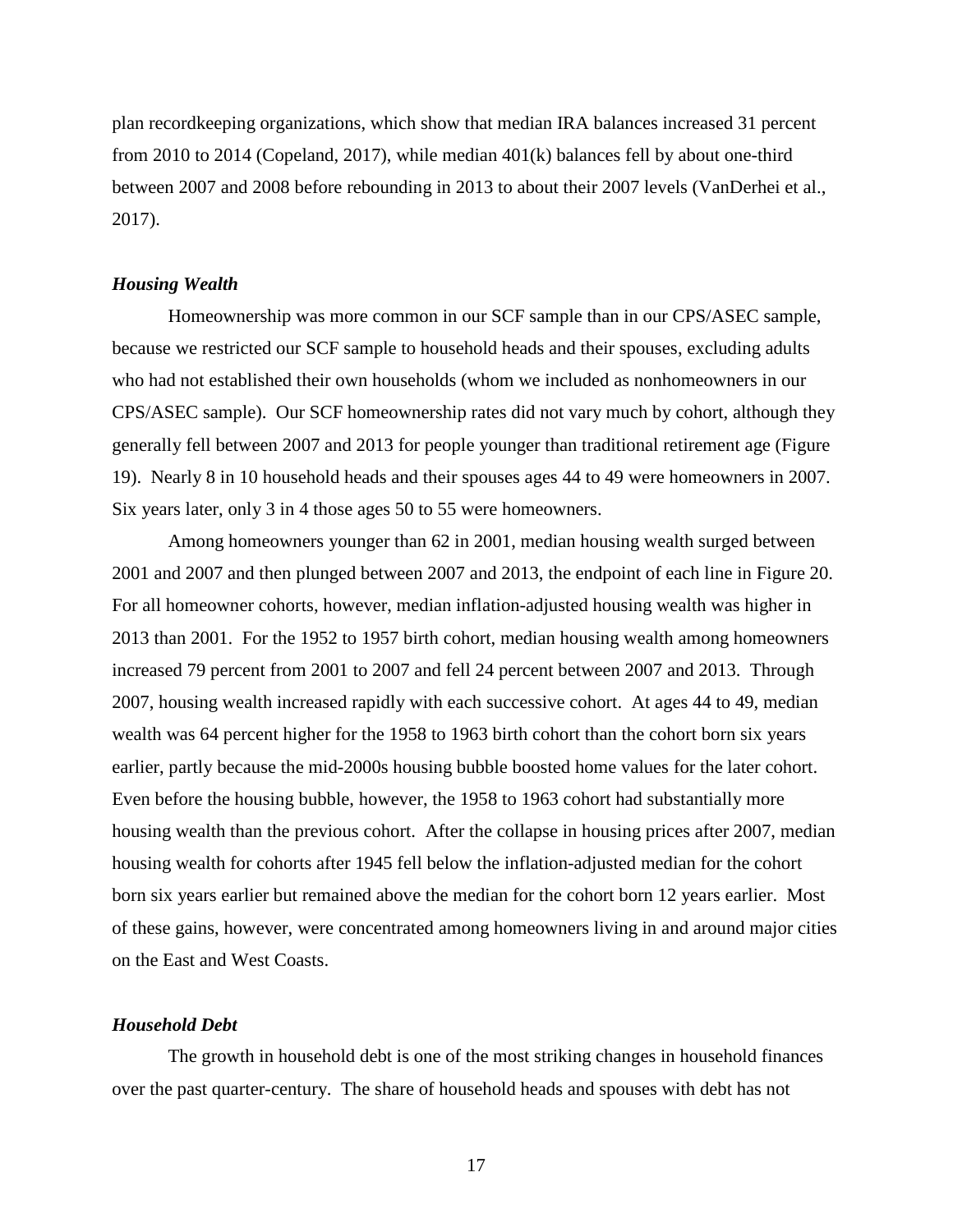changed much at midlife or younger ages, although it has fallen somewhat over the past two decades for people their 20s, 30s, and early 40s (Figure 21). Debt has increased much more at older ages. At ages 62 to 67, 76 percent of those in the 1940 to 1945 cohort held debt, compared with 64 percent of those in the 1928 to 1933 cohort.

Median debt holdings among people with debt has risen sharply over time. At ages 50 to 55, median debt for debtholders was \$62,200 in the 1952 to 1957 cohort, compared with only \$18,700 for debtholders in the 1940 to 1945 cohort, 12 years earlier (Figure 22). Median debt peaked at ages 38 to 43 at \$77,500 for adults in the 1964 to 1969 birth cohort, nearly twice as high as the median at that age for adults in the 1952 to 1957 cohort. Increases in housing prices, financial innovations that increased access to credit, demographic shifts, and low and stagnating incomes spurred the rise in household indebtedness (Barba and Pivetti, 2009; Dynan and Kohn, 2007). Student loan debt has also been growing (Brown et al., 2014). Both the likelihood of holding debt and the median debt level for debtholders declined sharply between 2007 and 2013. However, debt levels have been rising since 2013 and reached an all-time high in the second quarter of 2017 (Federal Reserve Bank of New York, 2017). As people enter retirement with more debt, debt service payments could strain their financial resources (Butrica and Karamcheva, 2013; Karamcheva, 2013).

### *Retirement Income Projections*

Turning to future retirement income, we estimated that median per capita family income at age 70 will generally increase over time. For both men and women, DYNASIM4 projected that median traditional income at age 70—the cash income measure used by the Census Bureau—will be higher for the 1946 to 1955 cohort than the previous 10-year cohort, which turned age 70 between 2006 and 2015 (Table 1). Median age-70 incomes were projected to fall for the 1956 to 1965 birth cohort—the late baby boomers—but then rise steadily over time. The projected increases depended on assumptions about future wage growth. When we followed the Social Security trustees' optimistic annual wage growth assumption of 1.2 percent—our high wage-growth assumption—we projected that median per capita age-70 income for men and women combined will reach \$38,000 in 2015 inflation-adjusted dollars for the late Gen Xers and early Millennials, born between 1976 and 1985. This projection is 15 percent higher than the projection for those born 40 years earlier (between 1936 and 1945). When we assumed more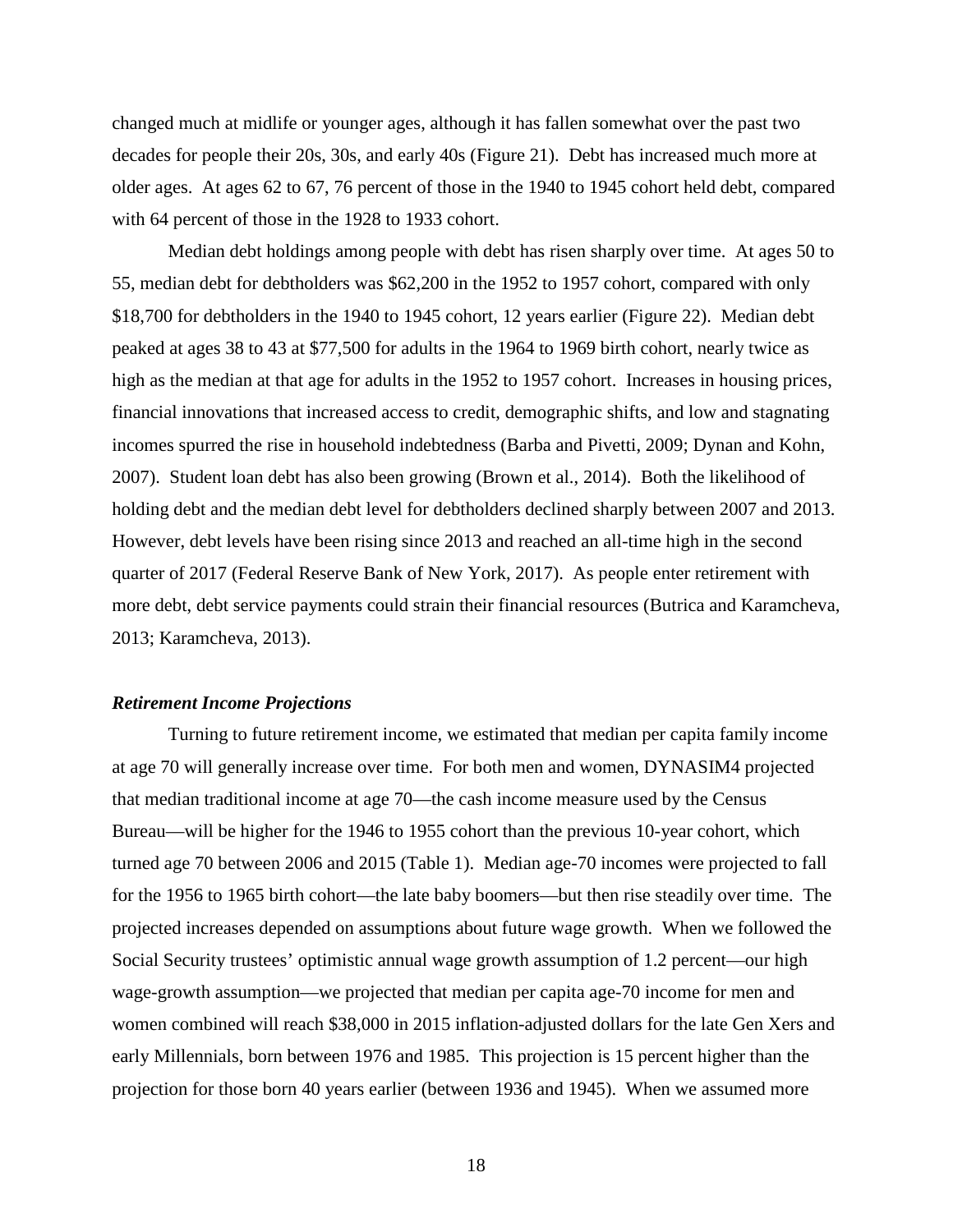moderate wage growth of 0.81 percent per year, DYNASIM4 projected that median per capita age-70 income would be \$36,000 for the late Gen Xers and early Millennials, 9 percent more than for those born 40 years earlier. Projected median per capita age-70 income for the late Gen Xers and early Millennials fell to \$35,000, 6 percent more than for those born 40 years earlier, when we assumed relatively slow wage growth of 0.70 percent per year.

Patterns were similar when we compared age-70 incomes across cohorts using the total potential income measure. This measure included the annuitized value of 80 percent of household financial assets and better reflects the impact on financial security of the shift from DB pensions to DC retirement accounts. Overall median age-70 income was 8 percent higher using the total potential income measure than the traditional cash measure under the moderatewage-growth assumption and 13 percent higher under the high-wage-growth assumption. Compared with the 1936 to 1945 cohort, median total potential income was 16 percent for the 1976 to 1985 cohort under the high-wage-growth assumption, 5 percent higher under the moderate-wage-growth assumption, and 3 percent higher under the low-wage-growth assumption. However, under the low- and moderate-wage-growth assumptions, median age-70 incomes for the 1946 to 1955 cohorts exceeded those for the 1976 to 1985 cohorts.

If real average wages grow 1.2 percent per year, we projected that median inflationadjusted annuitized income at age 70 will be 8 percent higher for the 1976 to 1985 birth cohort than for the 1946 to 1955 cohort. If real average wages instead grow at 0.82 percent per year, median inflation-adjusted annuitized income at age 70 will be 3 percent higher for the 1976 to 1985 birth cohort than for the 1946 to 1955 cohort.

Projected median per capita family income at age 70 grew faster for women than men, especially for the traditional cash income measure, reflecting the growth in women's earnings. Compared with the 1936 to 1945 cohort, projected median traditional cash income in the 1976 to 1985 cohort under the moderate-wage-growth assumption was 13 percent higher for women but only 3 percent higher for men. However, for each cohort median age-70 income was higher for men than women for both income measures under all wage-growth assumptions.

For lower- and middle-income retirees, much of the projected income increase came from higher Social Security incomes. For 70-year-olds in the middle income quintile, projected mean per capita income in the 1976 to 1985 birth cohort was \$2,400 higher than in the 1936 to 1945 cohort, after we adjusted for inflation (Table 2). Projected mean income grew \$5,700 for Social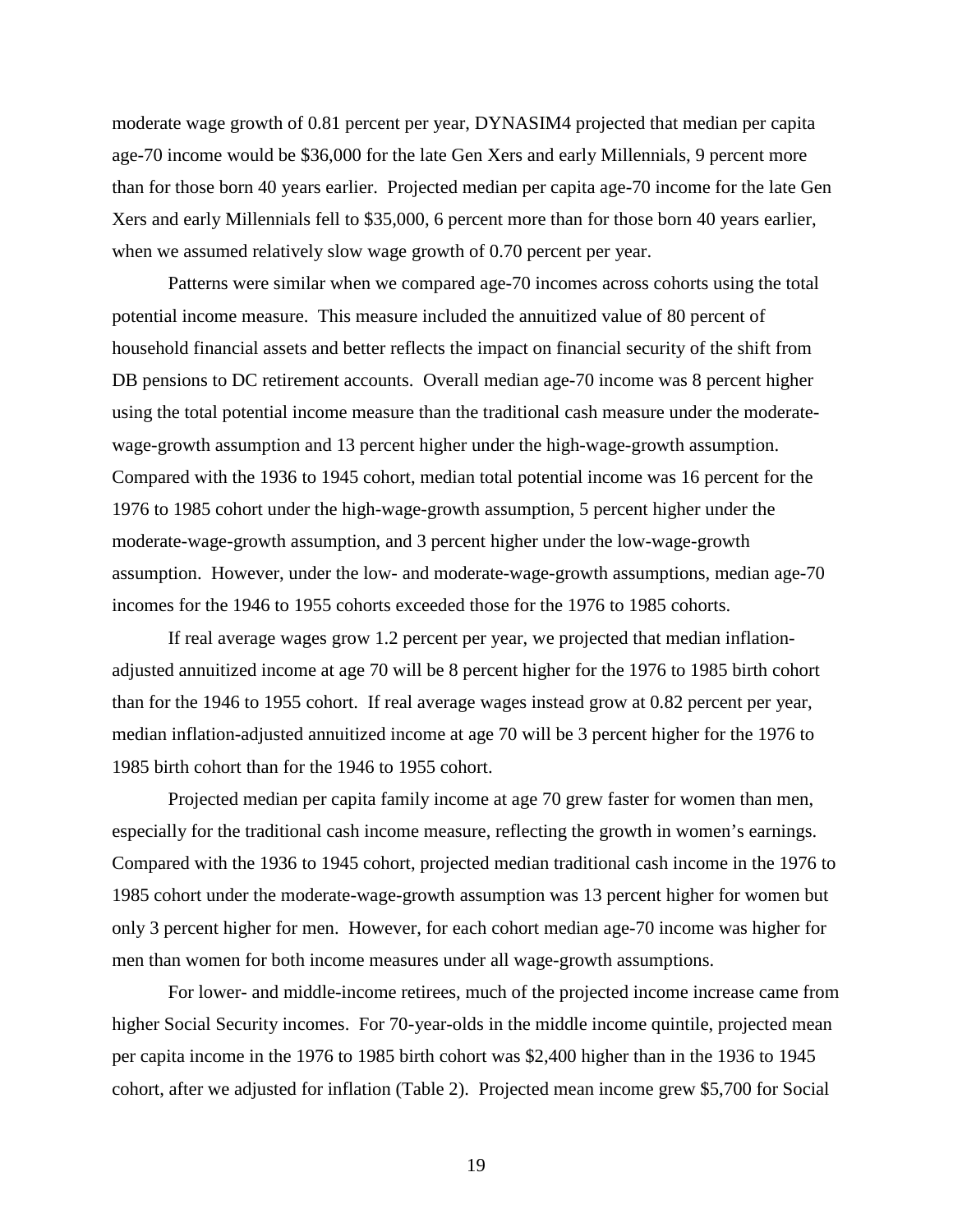Security, \$2,400 for income from financial assets, and \$1,000 for earnings, while mean DB pension income fell \$6,700. For adults in the bottom income quintile, mean Social Security income grew \$1,800 over the period, while a \$700 average gain in income from financial assets was exactly offset by losses in average DB pension income and SSI. Earnings growth accounted for most of the projected age-70 income gains from the 1936 to 1945 cohort to the 1976 to 1985 cohort for adults in the top income quintile. Their mean DB pension income fell \$20,800.

Although we projected that median age-70 incomes will rise in the coming decades, we projected that the share of 70-year-olds able to replace at least 75 percent of the average annual earnings they received between ages 50 and 54—a common rule of thumb for retirement income adequacy—will decline (Table 3). According to DYNASIM4 projections that used the traditional income measure and moderate wage growth assumptions, the share of 70-year-olds with a replacement rate below 75 percent will increase from 38 percent for the 1936 to 1945 birth cohort to 44 percent for the 1966 to 1975 cohort and 46 percent for the 1976 to 1985 cohort. The share with potentially inadequate retirement incomes was somewhat lower when the projections used the high wage-growth assumption—44 percent for the 1976 to 1985 cohort and somewhat higher when they used the low wage-growth assumption—47 percent for the 1976 to 1985 cohort.

We projected that more older adults would be able to replace 75 percent of their preretirement earnings if they annuitized their financial assets, but the projected share likely to experience lower living standards in retirement than while working again increased over time. Using the total potential income measure, we estimated that 40 percent of adults in the 1976 to 1985 cohort would fall short of a 75 percent replacement rate at age 70 if wages grew moderately over time, up from 32 percent for the 1936 to 1945 cohort and 30 percent for the 1956 to 1965 cohort. The corresponding share for the 1976 to 1985 cohort was 38 percent under the high wage-growth assumption and 41 percent under the low wage-growth assumption.

# **Conclusions**

How future generations fare in retirement will depend largely on how much they earned and saved when they were younger. Many recent employment, earnings, and savings trends are discouraging. Men's labor force participation rates continue to decline before age 55, and their median wages have been stagnant for decades. Full-time male workers born in the late 1970s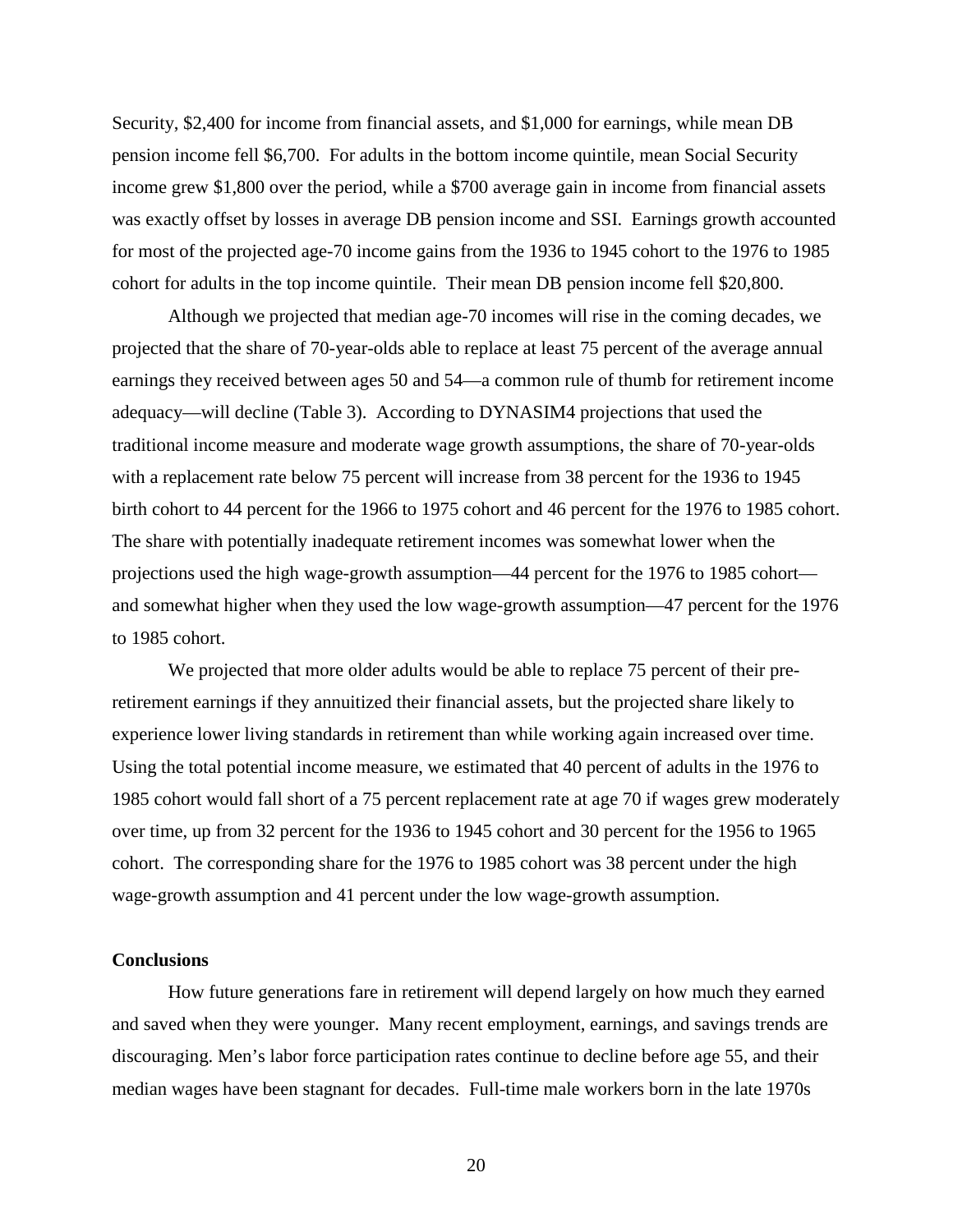and early 1980s were less likely to participate in an employer-sponsored retirement plan than previous cohorts, and their female cohorts were less likely to participate than those born a decade earlier. Adults younger than traditional retirement ages have accumulated less wealth than previous cohorts. Other trends have been more encouraging, however. Gen X and Millennial women worked and earned more in their 20s and 30s than now-retired women did at those ages. And Millennial men and women are much more likely to have a four-year college degree than previous cohorts.

Our projections showed that median age-70 income will be higher for Gen Xers Millennials than previous generations, but they face a higher risk of seeing their living standards fall when they retire. Using a measure of retirement income that includes payouts that could be collected from an actuarially fair annuity valued at 80 percent of a retiree's financial assets and retirement accounts, we found that 40 percent of 70-year-olds born between 1976 and 1985 would be unable to replace at least 75 percent of the inflation-adjusted average annual earnings they and their spouse received from ages 50 to 54, under the assumption that average wages grow at the same rate as they did between 1966 and 2015. By comparison, replacement rates at age 70 would likely fall short of the 75 percent threshold for 32 percent of those born between 1936 and 1945, and for 30 percent of those born between 1956 and 1965.

Retirement is still more than three decades away for most people born in the 1980s, and their financial security in old age will hinge on several factors that have yet to play out. The future course of stock market returns, interest rates, housing prices, and inflation will affect future retirement incomes. How long people tend to work, which will depend partly on how health trajectories evolve, will help determine financial security for future retirees. Policy choices regarding retirement programs, especially Social Security, will play a role. Our projections assumed that Social Security will pay all future retirees the benefits that they are scheduled to receive under current rules. However, because Social Security faces a long-term financing shortfall, the program's trustees project that within two decades it will be able to pay only about three-quarters of scheduled benefits (Board of Trustees, Federal Old-Age and Survivors Insurance and Federal Disability Insurance Trust Funds, 2017). If Congress cuts benefits to close the funding gap, or does nothing and allows benefits to fall by about onequarter, future retirement incomes will be much lower than we projected.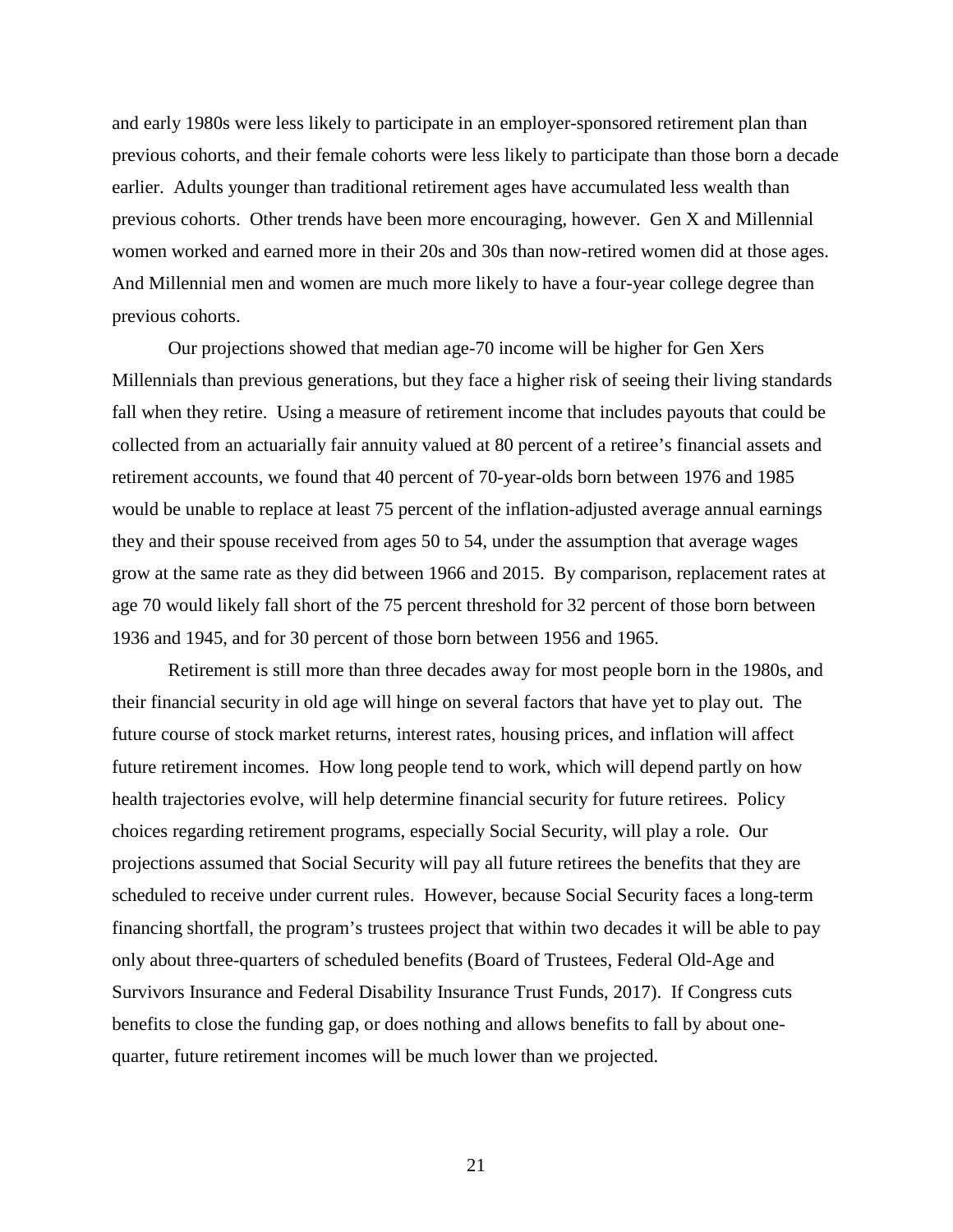How rapidly future wages grow will also shape future retirement security. Wage growth will depend on labor productivity, which will likely continue to rise, although perhaps more slowly than in the past (Fernald, 2016; Gordon, 2014). However, the relationship between wage growth and labor productivity growth has been weakening, reducing the share of the nation's output that goes to labor. Over the past decade, productivity in the non-farm business sector increased 12.3 percent, while real compensation of labor increased only 5.1 percent (Solow, 2015). Declining unionization, the shift from labor to capital, and rising employer health care costs may explain why wages have not been keeping pace with productivity growth (Congressional Budget Office, 2016; Ginsburg, 2014; Karabarbounis and Neiman 2013).

Rising out-of-pocket spending on health care and long-term services and supports (LTSS) poses an additional threat to future retirees' financial security. Although Medicare covers nearly all older adults, out-of-pocket spending on Medicare premiums, premiums for supplemental private insurance, copays, and uncovered services can be financially burdensome. Hatfield et al. (2016) project that between 2012 and 2030, the median share of income that adults ages 65 and older spend on medical services will increase from 10 to 14 percent. Fronstin and VanDerhei (2017) estimate that a 65-year-old man would need \$127,000 in savings to be 90 percent certain of covering all future medical expenses, and a 65-year-old woman would need \$143,000. Spending on LTSS, which includes nursing home care, residential care, and home care, can be even more burdensome for families because Medicare does not usually cover them, relatively few people have private long-term care insurance, and Medicaid pays only for people who have already depleted virtually all their wealth. Favreault and Dey (2015) project that people turning 65 today need to set aside \$36,000 by age 65 to cover expected lifetime out-of-pocket costs for intensive LTSS, and about 1 in 10 will need to set aside more than \$100,000.

Our analysis focused on median outcomes, describing the employment, earnings, and wealth of "typical" workers and the income that "typical" future retirees are likely to receive. However, medians mask important differences across population subgroups. Employment, earnings, and household wealth vary substantially by educational level, race and ethnicity, household structure, immigrant status, and other factors (Autor, 2014; Cobb-Clark and Hildebrand, 2006; Fisher and Houseworth, 2017; Hirsch and Winters, 2014; McKernan et al., 2014). Consequently, future retirement income for people with limited education, people of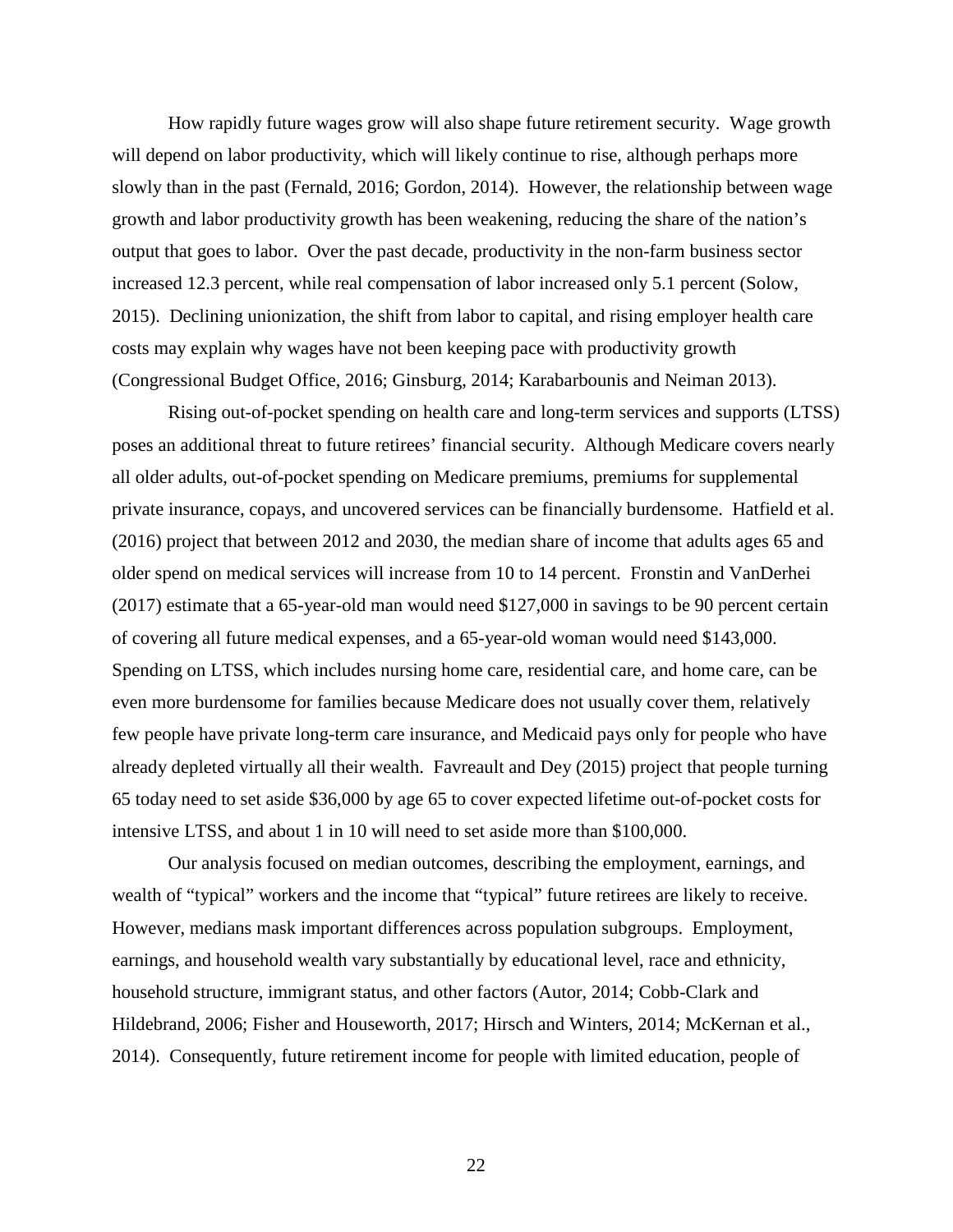color, and people who spent much of their lives outside of marriage may differ significantly from the overall median outcome. Future research should explore these distributional differences.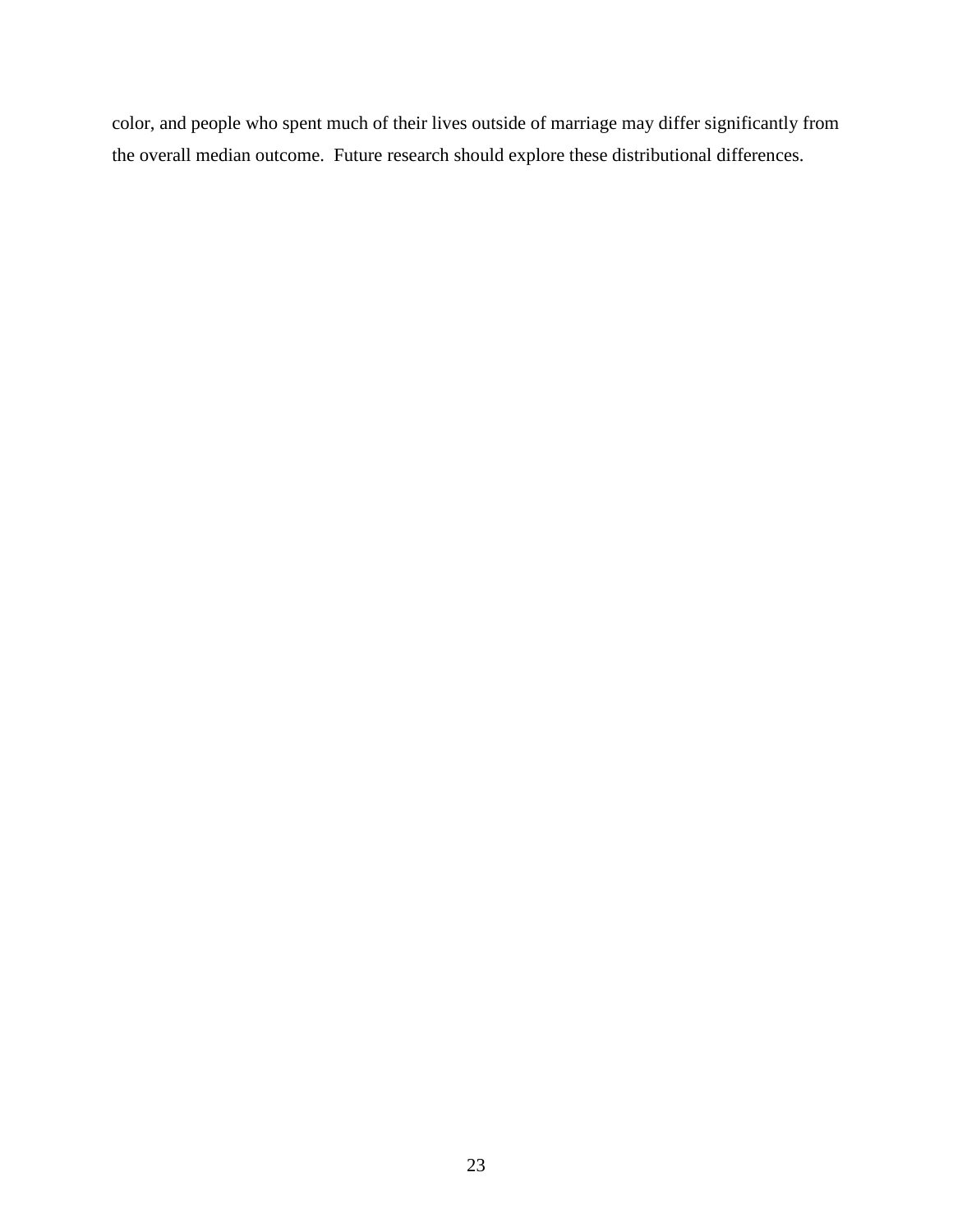## **Appendix**

l

This appendix describes how DYNASIM4 projects financial outcomes.

#### *Employment and Earnings*

DYNASIM projects the likelihood that an individual works each year as a function of age, sex, race/ethnicity, education, health and disability status, geographic region, marital status, student status, number of young children, spouse characteristics (employment, age, disability, and education), immigrant status, Social Security benefit status, cohort, and the state-specific unemployment rate. The likelihood also includes an estimated individual-specific error term that captures nonvarying individual preferences that are independent of observed characteristics. The model classifies an individual as employed if his or her expected probability of working exceeds a given random number. The selection criteria are adjusted so that our employment projections for men and women within particular age groups hit the trustees' targets.<sup>[1](#page-24-0)</sup>

DYNASIM uses a similar set of explanatory variables to assign hourly wages and annual hours of work to those projected to work in the calendar year. Annual earnings are computed as the product of the hourly wage and annual hours worked. DYNASIM adjusts the underlying predicted annual wage for real wage growth based on the trustees' economic assumptions. It also aligns the annual earnings of workers to hit the Social Security trustees' annual earnings targets. The model has a special projection procedure for very high earners—those in the top one-tenth of 1 percent—because of the relatively high share of aggregate earnings that such earners garner.

The underlying price and wage targets from the Social Security trustees affect various other projections, including the Social Security wage base (the taxable maximum), the indexing of wages for the calculation of Social Security benefits, SSI benefit parameters, stock and bond rates of return, and interest rates. Changes in economic conditions also affect retirement and Social Security benefit claiming, as do marriage, divorce, fertility, and schooling outcomes.

<span id="page-24-0"></span><sup>&</sup>lt;sup>1</sup> The random error term follows an autoregressive process with a one-year lag so that random shocks include both new and lagged effects.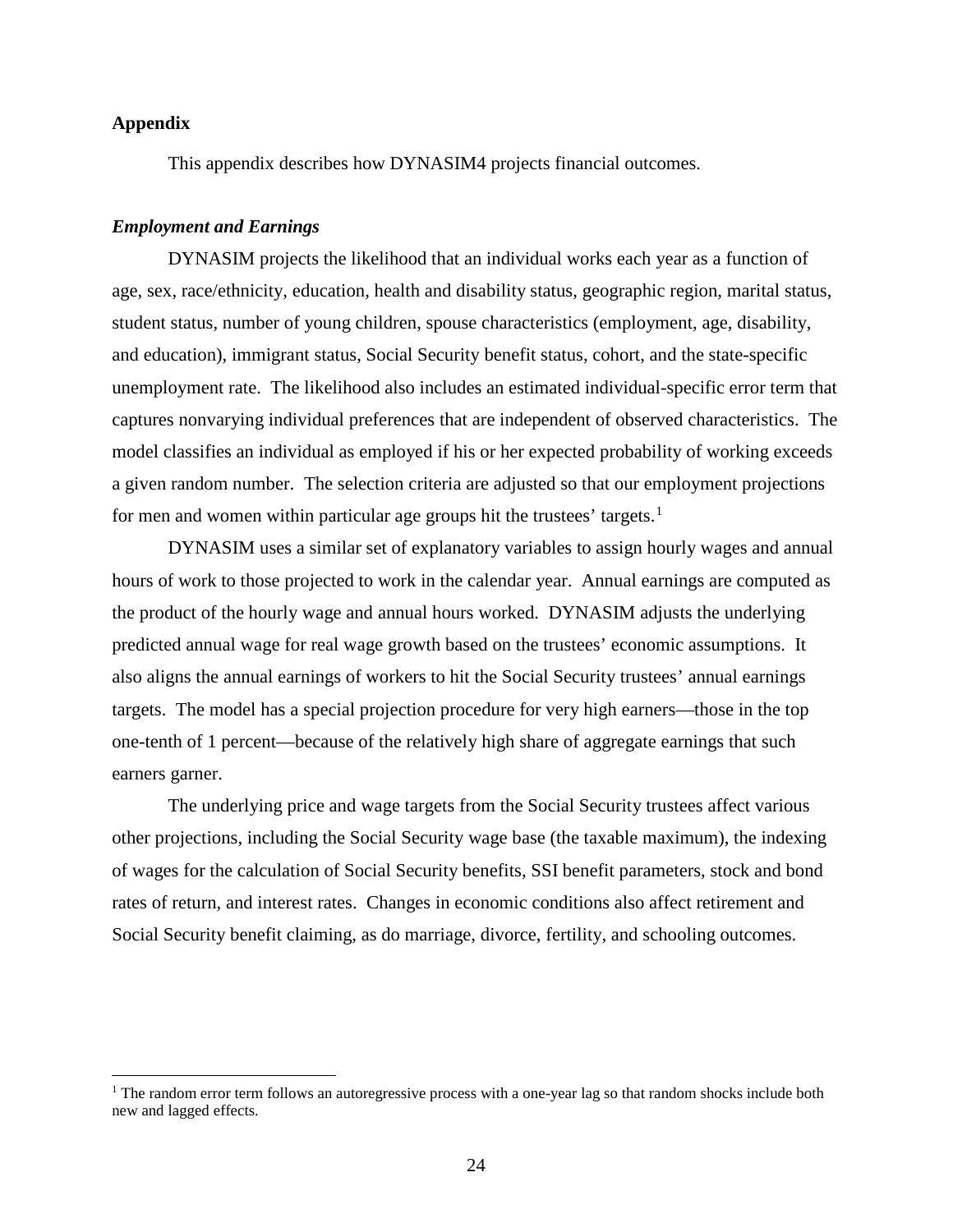### *Income and Payroll Tax*

DYNASIM calculates federal income tax liabilities by using an income tax calculator developed by Jon Bakija (Smith et al., 2007). The tax calculator uses annual projected tax unit income and assets from the SIPP panels matched to a Statistics of Income (SOI) data file that includes itemized deductions and other variables needed to calculate income tax. The tax calculator assumes current-law federal income tax rules, including the provisions in the American Tax Relief Act of 2012. Tax provisions affecting the treatment of Social Security benefits have not changed since 1993, but the share of Social Security benefits included in taxable income is continually increasing under current law partly because the threshold levels for including benefits in taxable income are not indexed for inflation. Other than the Social Security thresholds, DYNASIM inflates thresholds by projected changes in the consumer price index. DYNASIM also calculates Social Security coverage and annual payroll taxes by using currentlaw payroll tax rates. Only earnings in Social Security-covered employment are subject to payroll taxes.

#### *Retirement Accounts*

DYNASIM projects retirement accounts based on annual contributions to investment accounts and accumulated investment returns. DYNASIM starts with the self-reported SIPP retirement account balances. Because of documented deficiencies in the SIPP asset data (Czajka, Jacobson, and Cody, 2003; Smith, Favreault, and Cashin, 2005), asset balances in retirement accounts—as well as financial assets outside of retirement accounts—in DYNASIM's starting SIPP sample are adjusted to align with asset distributions from the 2007 SCF.

DYNASIM grows stock, long-term corporate bond, and long-term government bond portfolios by using historical price changes and returns through 2015. Investment experience varies for each individual because the model sets rates of return stochastically, using historical means and standard deviations. The model accounts for the 2008 stock market crash, which reduced equity values by 37 percent, by assuming the market recovers to half its projected precrash value by 2017 (Butrica, Smith, and Toder, 2009, 2010). DYNASIM implements this assumption by using historic returns through 2015 and assumes a 7.42 percent average real rate of return on stocks from 2016 to 2017 before stocks resume their historic average real return of 6.5 percent after 2017. DYNASIM assumes mean real rates of return of 3.5 percent for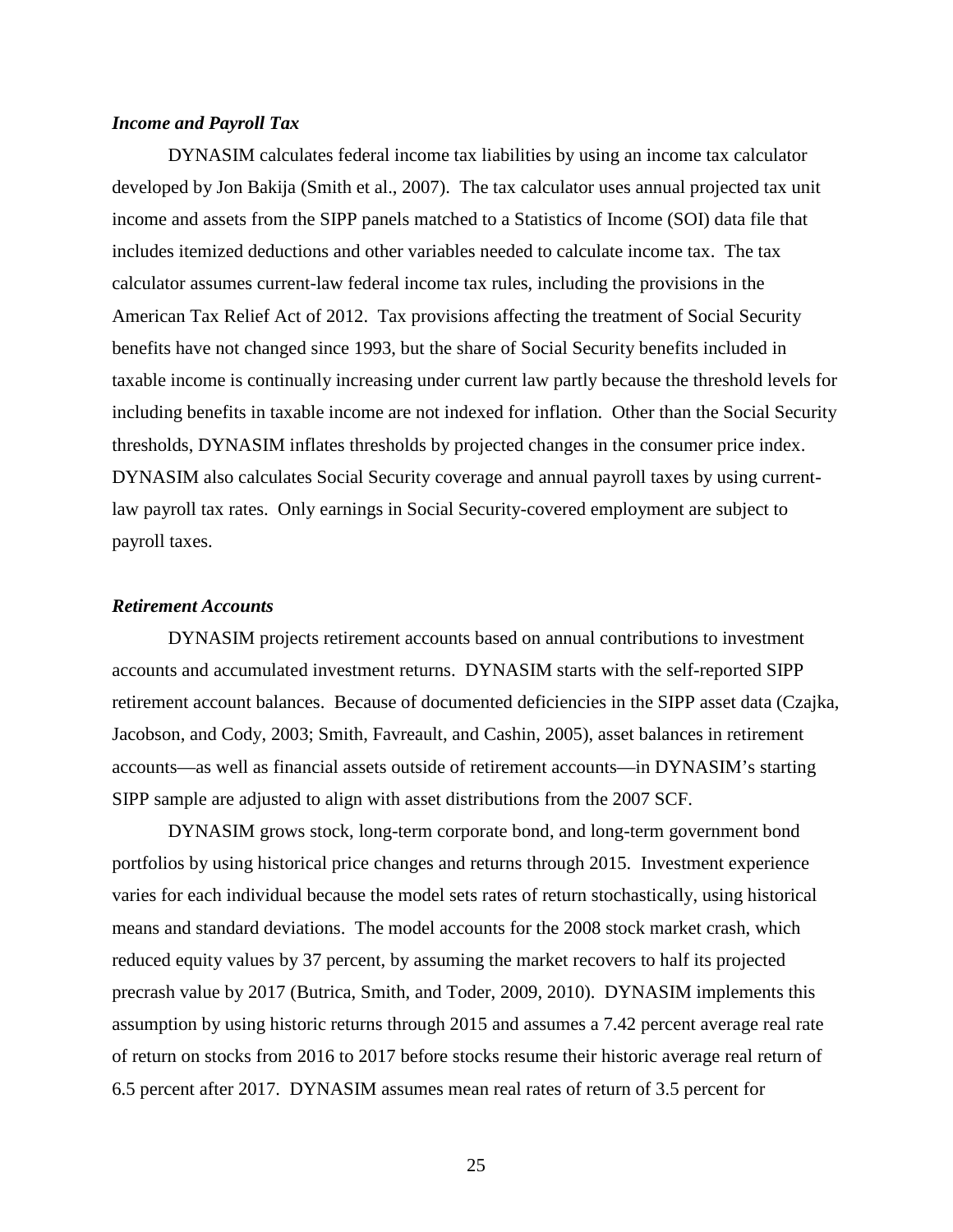corporate bonds, 3.0 percent for government bonds, and standard deviations of 17.28 percent for stocks and [2](#page-26-0).14 percent for bonds.<sup>2</sup> The 6.5 percent real return on stocks reflects a capital appreciation of about 3.5 percent and a dividend yield of around 3.0 percent, in line with the long-term performance of the S&P 500. The model subtracts one percentage point from annual stock and bond returns to reflect administrative costs.

Individuals are assigned an individual-specific risk tolerance based on SCF data. An individual's share of retirement account assets invested in equities varies by age and risk tolerance, with high-risk and younger individuals investing more in equities than low-risk and older individuals.

DYNASIM assigns a growing share of workers to invest in target-date funds over time by using prevalence rates from the Employee Benefits Research Institute (Copeland, 2011). DYNASIM assigns target-date investors to specific target-date funds based on the dollarweighted share of the 40 largest target-date funds (Morningstar, 2012, table 3). Workers with target-date funds use the stock and bond portfolio mix of their assigned fund at each age. All investors rebalance portfolios annually to preserve the target mix of stocks and bonds.

DYNASIM assumes 40 percent of firms offering DC plans implement automatic enrollment beginning in 2008. Automatic enrollment increases the probability new hires will participate in DC plans in the first year on the job, but workers can still opt out. Automatic enrollment affects new hire participation, but the participation probability is higher for workers who contributed in a prior year, so automatic enrollment increases participation on average beyond the first year on the job.

DYNASIM allows some workers to cash out retirement account balances with job changes or job losses. Younger workers, workers with lower account balances, and workers who lose their jobs are more likely to cash out retirement account balances than are older workers, those with higher balances, and those who move from one job to another without a break in employment. High unemployment contributes to lower lifetime DC pension savings through

 $\overline{\phantom{a}}$ 

<span id="page-26-0"></span> $2$  The standard deviations are derived from real returns over the 58-year period between 1952 and 2010 for largecompany stocks and Treasury bills as reported in Ibbotson Associates (2014). Inflation assumptions follow the 2016 intermediate assumptions used by the Social Security trustees (Board of Trustees, Federal Old-Age and Survivors Insurance and Federal Disability Insurance Trust Funds, 2016).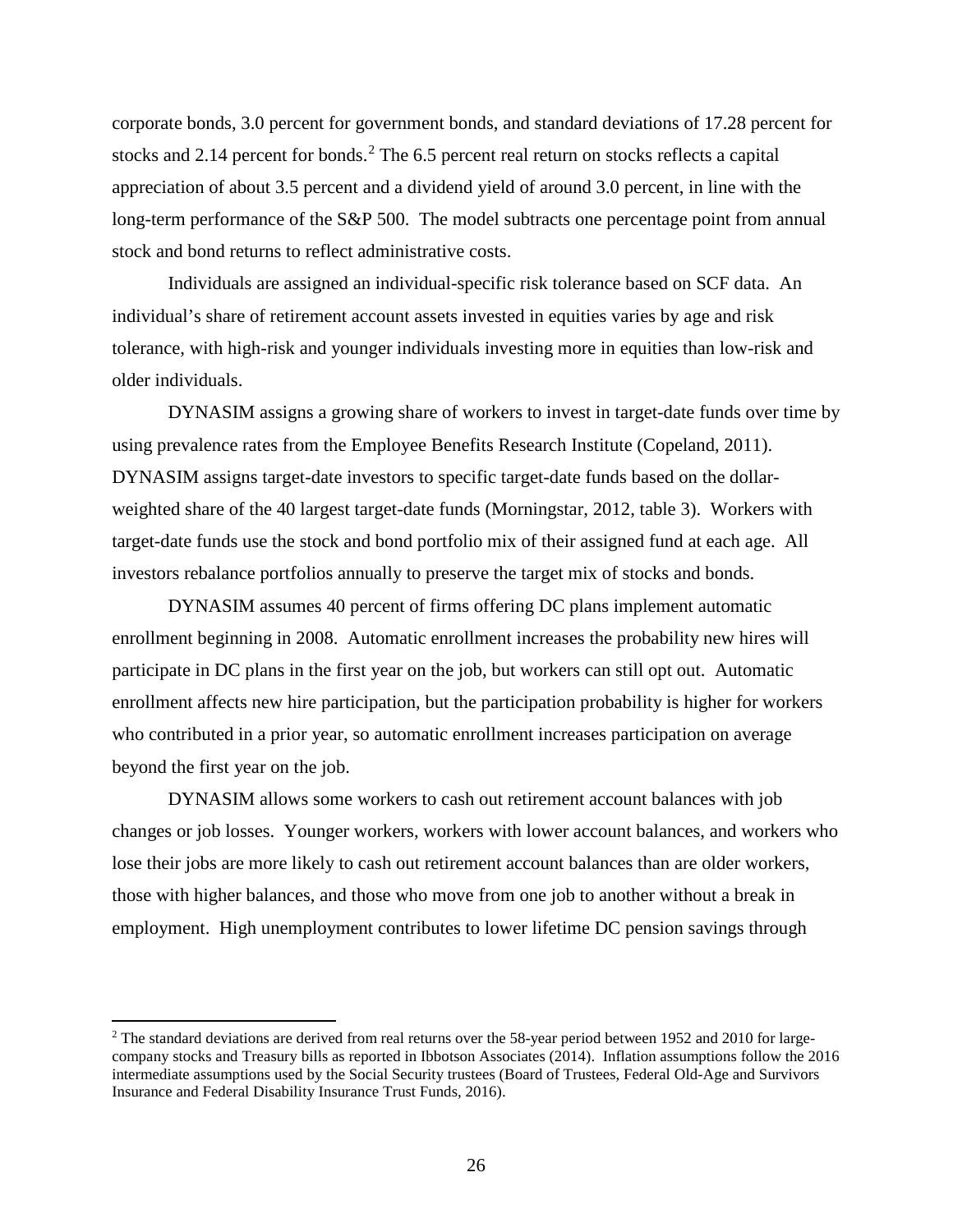workers' hardship withdrawals and loss of contributions (and lost returns on those lost contributions) when out of work.

DYNASIM's pension projections allow the user to select alternate future pension assumptions including a more rapid shift from DB pensions to DC pensions as well as expansions of DC plans to firms not currently offering pensions (Butrica and Smith, 2016). Users can specify investment choice (Roth IRA, traditional IRA, 401k), firm size thresholds, default investment rate, share of participants that select the default investment, portfolio allocation (target-date fund, Treasury G fund, blend of stocks and bonds).

## *Financial Assets*

DYNASIM uses random-effects models developed for the Social Security Administration's (SSA) MINT model to project financial assets. DYNASIM starts with SIPP self-reported assets (saving, checking, and money market accounts; certificates of deposit; stocks; bonds; and equity in businesses, vehicles, and nonhome real estate, less unsecured debt). As with retirement accounts, we adjust the SIPP starting values to align with the household asset distribution from the 2007 SCF.

Financial assets accumulate and decumulate as a function of family characteristics and earnings and projected wage differentials. The main economic explanatory variable is the individual's lifetime earnings relative to the cohort average. Individuals with above-average lifetime earnings accumulate assets faster than those with below-average lifetime earnings. A spell of unemployment will lower a worker's average compared with a worker who remains employed continuously. The longer the unemployment spell, the greater is the differential in lifetime earnings relative to the cohort average, and the greater is the impact on projected assets. Assets accumulate at the family level, so husbands and wives equally share family assets. We assume couples split assets at divorce and survivors inherit the assets of deceased spouses.

DYNASIM projects nonpension financial assets over three age ranges: up to age 50, from 51 to retirement, and from retirement to death. Equations projecting assets to age 50 were estimated based on the PSID (Toder et al., 2002). Equations projecting assets from age 51 to retirement were estimated on the first seven waves of the Health and Retirement Study (HRS) (Smith et al., 2007). Equations projecting assets from retirement to death were estimated on a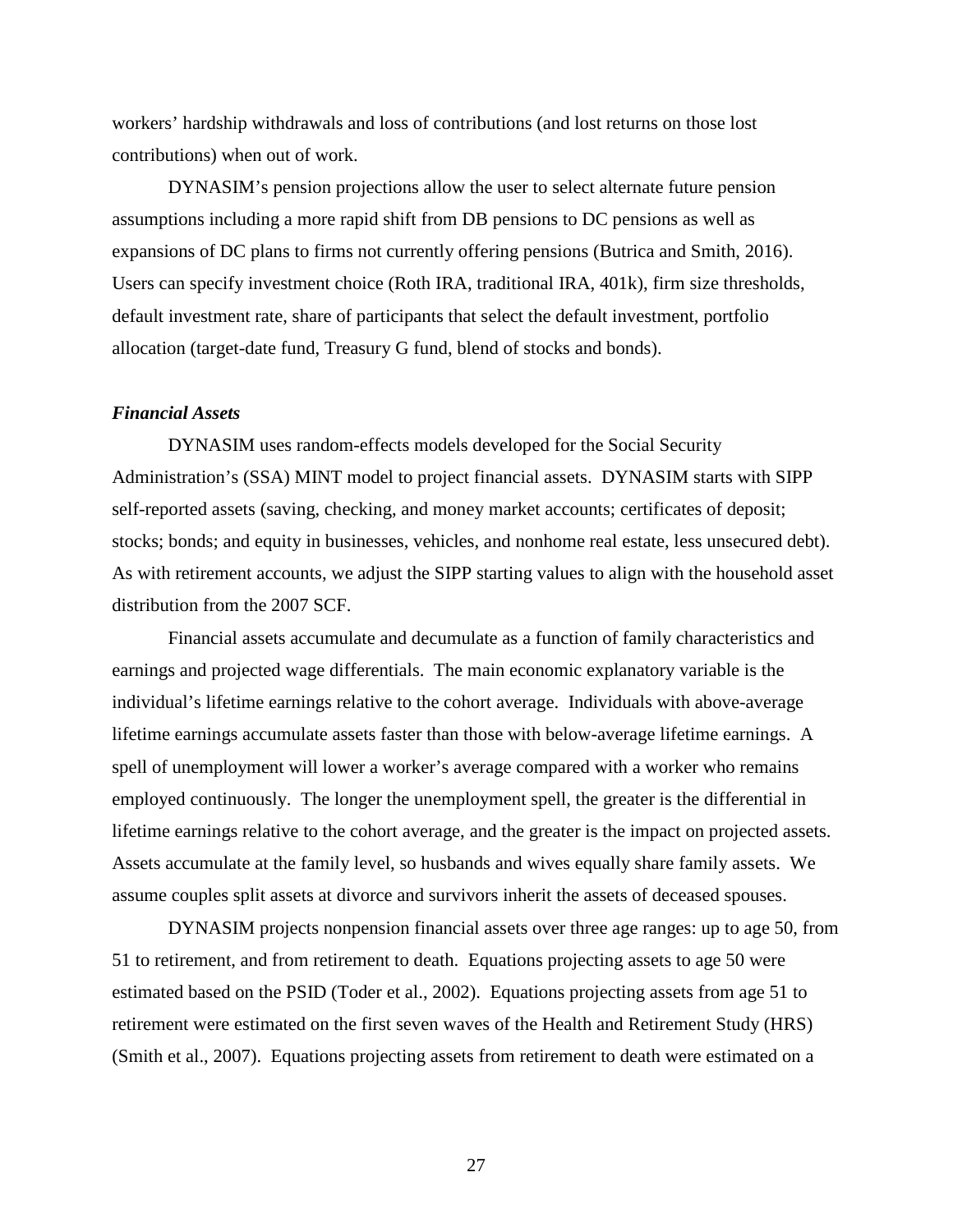synthetic panel of SIPP data (Toder et al., 1999). The latter two datasets include historic earnings from the SSA's summary earnings records data.

Asset decumulation includes simulated sharp reductions in assets associated with health shocks, institutionalization, and end of life.

### *Homeownership*

DYNASIM starts with self-reported homeownership status. Nonhomeowners are subject to an annual home purchase logistic hazard model. Homeowners are subject to an annual home sale logistic hazard model. The home purchase and sale hazard models were estimated on 1984- 2013 PSID from age 25 until death. The home purchase model includes age, lifetime earnings, recent earnings, marital status, education, and number of children. It also included the ratio of median state home value to national median home value and an indicator for whether the family lives in metro area with 1 million or more people (defined in 2014 American Community Survey data). The home sale model includes age, sex, lifetime earnings, recent earnings, age, marital status, divorce duration, first child indicator, and number of children under age 18.

## *Home Equity*

As with financial assets, DYNASIM uses random-effects models developed for the SSA's MINT model to project home equity among homeowners. DYNASIM starts with SIPP self-reported home equity. These models project home equity over three age ranges: 25 to 50, 51 to 70, and 71 to death. Equations projecting home equity to age 50 were estimated based on the PSID (Toder et al., 2002). Equations projecting equity from age 51 to 70 were estimated based on the first seven waves of the HRS (Smith et al., 2007). DYNASIM holds real home equity constant after age 70 for individuals who continue to own their homes.

## *Retirement Income*

DYNASIM projects income from various other sources to generate a measure of total household income. Social Security income is computed based on the benefit formula, projected lifetime earnings, marriage history, and an equation projecting benefit take-up. DYNASIM projects retirement plan coverage and participation, plan contributions, and payments from employer-sponsored DB pension plans, cash balance plans, and retirement accounts based on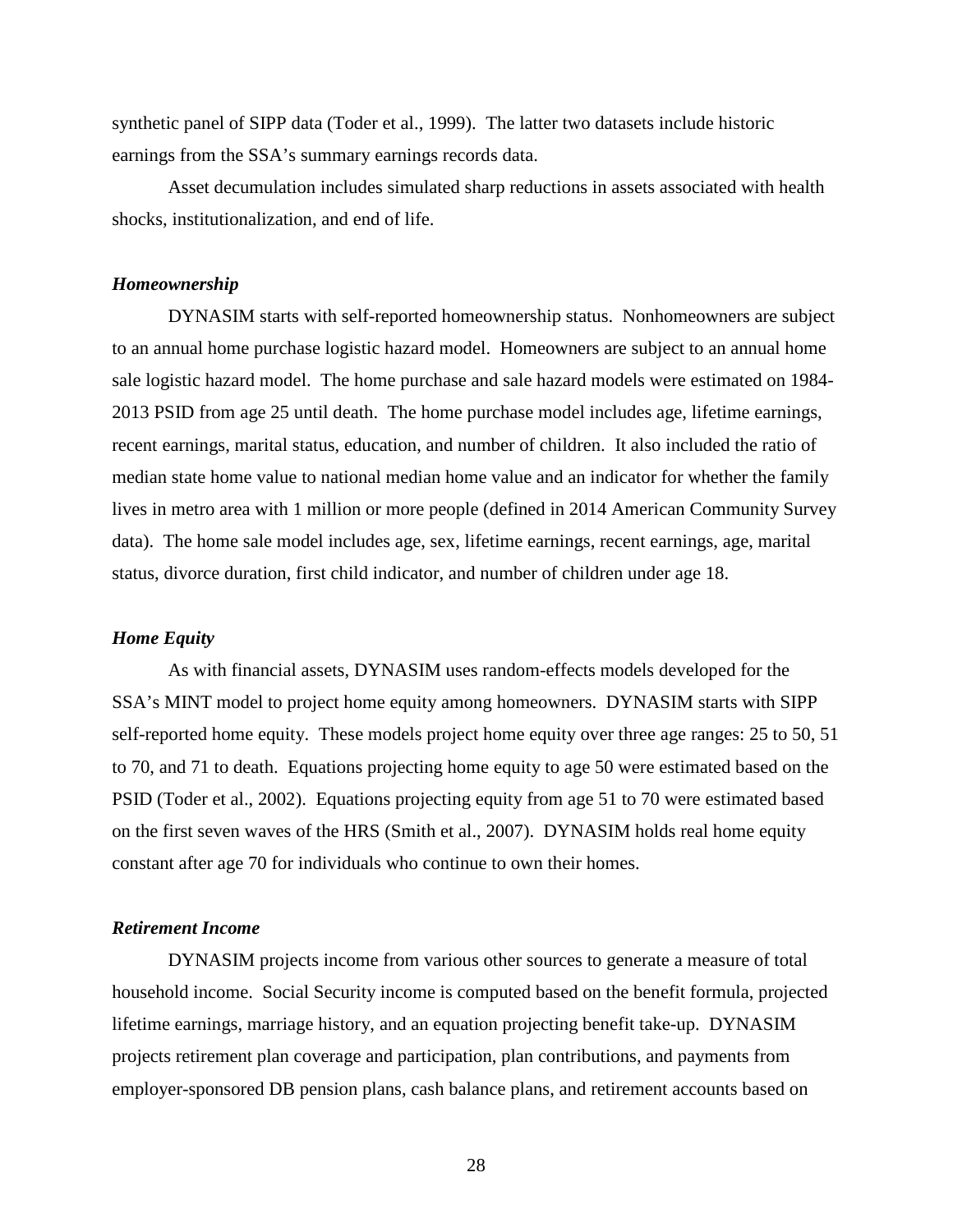equations of job change. DYNASIM also projects asset income as a function of projected assets. Finally, DYNASIM calculates SSI for eligible individuals based on total family income, assets, and state-specific program rules.

#### *Pensions*

 $\overline{\phantom{a}}$ 

DYNASIM projects pensions from employer-sponsored DB plans, cash balance plans, and retirement accounts, including 401(k) and 403(b) plans, Keoghs, and IRAs. Starting information about pension coverage on current and past jobs, pension contribution rates, and account balances comes from SIPP self-reported information. DYNASIM projects employer characteristics and employer benefits (pensions and health insurance) at each simulated job change.

DYNASIM projects private DB pensions by using DB plan formulas from the Pension Benefit Guaranty Corporation's pension insurance modeling system (PIMS). These DB plan formulas are randomly assigned to DB participants based on broad industry, union status, and firm size categories, as well as an indicator of whether the firm offers both DB and DC plans. For government pensions, DYNASIM uses actual benefit formulas to calculate benefits for federal government workers and military personnel; to estimate pension benefits for state and local government workers, DYNASIM assigns workers to one of 481 state and local government pensions from the Urban Institute's State and Local Employee Pension Plan (SLEPP) database based on the workers' state and job sector (Urban Institute, 2016).

Projected DB pension information reflects pension plan structures through December 2008, including DB pension plan freezes and conversions to cash balance plans.[3](#page-29-0) DYNASIM assumes all nonunion private-sector DB pensions will experience a hard freeze between 2008 and 2016 and also assumes two-thirds of state and local pensions will experience a soft freeze between 2008 and 2016.<sup>[4](#page-29-1)</sup> (Users can run alternative scenarios by changing these assumptions.)

DYNASIM adjusts worker DB pensions and survivor pensions after initial pension receipt for cost-of-living adjustments. DYNASIM varies the probability of selecting a joint and

<span id="page-29-0"></span><sup>&</sup>lt;sup>3</sup> DYNASIM projects conversions of pension plan type (from DB to cash balance or DB to DC) by using actual plan change information for plans included in the PIMS data through 2008.

<span id="page-29-1"></span><sup>4</sup> In a hard freeze, all workers cease accruing DB benefits and the firm switches to a DC plan. In a soft freeze, new workers are offered a DC plan instead of DB plan, and existing workers remain in the DB plan and continue to accrue benefits.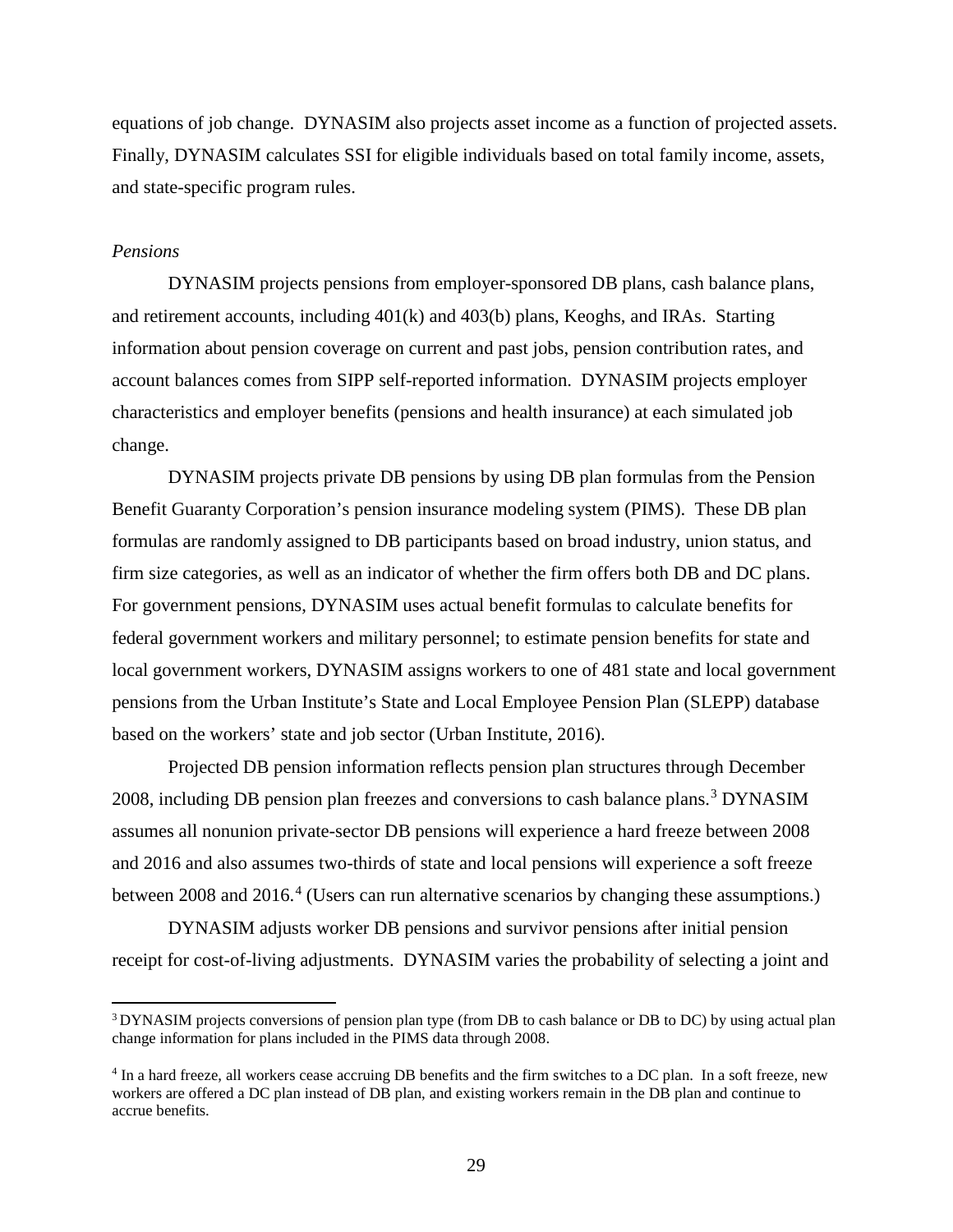survivor annuity by gender, education, family health status, wealth, and expected pension income. It also varies DB cost-of-living adjustments by employment sector (i.e., private, federal government, and state and local government).

Most DB plan formulas assign pension income as a function of workers' earnings and job tenure. DB pension benefits are capped by the statutory limitations under Section  $415(b)(1)(A)$ . Most private-sector workers must complete five years of service before they vest in the DB plan. Changes in job tenure directly affect expected DB pension income.

### *Social Security*

DYNASIM includes a detailed Social Security benefit calculator that accounts for virtually all benefit provisions under current law (scheduled and payable). The benefit calculator can also modify many of the current law provisions to simulate Social Security reforms, including changes in the benefit formula, payroll taxes and the wage cap, changes in the early and full retirement ages, cost of living adjustments, spouse and survivor provisions, minimum benefits, and changes to the windfall elimination provisions (WEP) and Government pension offsets (GPO).

#### *Means-Tested and Nonmeans-Tested Benefits*

DYNASIM projects means-tested and nonmeans-tested benefits using models estimated for MINT6 and MINT7 (Smith et al, 2010). Means-tested benefits include payments from the Temporary Assistance for Needy Families program. Nonmeans-tested benefits include veterans' benefits, unemployment insurance, and workers' compensation payments. DYNASIM starts with self-reported receipt and benefit amounts from the SIPP. It then models annual transitions separately for prior year beneficiaries and prior-year nonbeneficiaries. Means-tested and nonmeans-tested benefits depend on lagged benefit status, lagged SSI receipt, age, marital status, education, health status, number of children, financial assets, longitudinal earnings, and a measure of a change in earnings or impending death. DYNASIM first project benefit receipt and then benefit amounts among beneficiaries.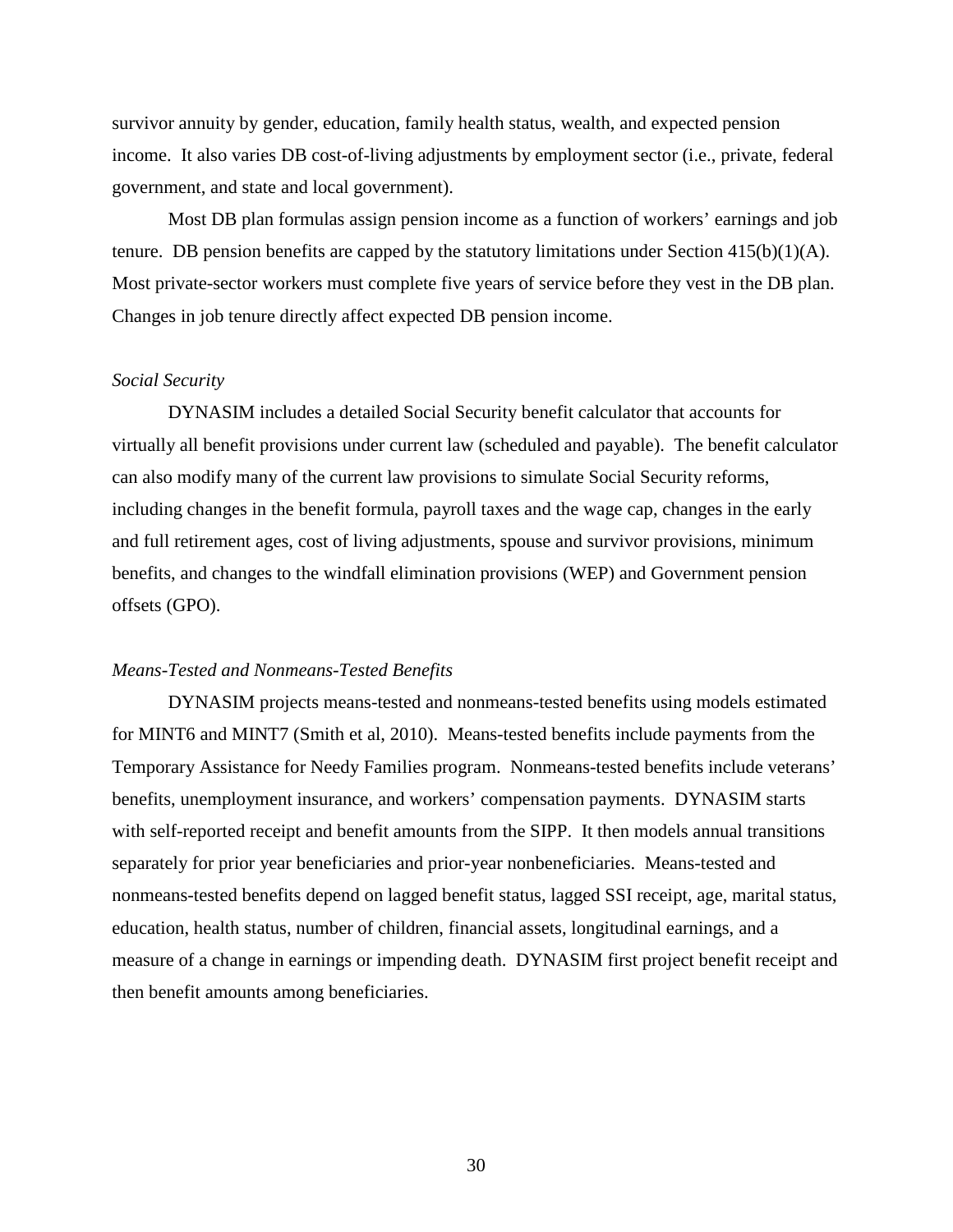### *Total Retirement Income*

l

DYNASIM projects income and assets annually from 2006 to 2087 by age, gender, marital status, race and ethnicity, poverty status, geographic region, educational attainment, per capita lifetime work years, nativity, and per capita income quintile. Results can be summarized for any individual year and in numerous ways. Typically income and assets are measured on a per capita basis in current price-adjusted dollars. Per capita values are half the sum of husband's and wife's values for married individuals and own values for single individuals. Our measure of per capita lifetime work years is the sum of years with positive earnings since 19[5](#page-31-0)1.<sup>5</sup> In years when both the husband and wife have positive earnings, both partners get one year of work credit. If only one partner works, both partners get half a year of work credit. If neither partner works, both partners get zero work credits. Single individuals get work credits based on their own earnings in years they are single. DYNASIM also calculates the income of nonspouse family members, which is used only for calculating poverty status.

DYNASIM can generate three per capita income measures (census, annuity, and return income) that vary by the asset income source and by the inclusion of imputed rental income. Per capita income is the sum of the husband's and wife's income divided by two for married individuals and own income for single individuals. DYNASIM can also calculate equivalent income that uses the family size parameters used to determine supplemental poverty to adjust for family size (Short and Garner, 2012). The model also can use these optional measures in replacement rate calculations based on the highest 35 years of earnings between ages 20 and 70 or the average of earnings received between ages 50 and 54. Poverty measures used to assess well-being in retirement also include the income of nonspouse family members.

*Census income* is the sum of per capita earnings, Social Security, SSI, DB pension, interest, dividends, net rental income, means-tested and nonmeans-tested benefits, and retirement account withdrawals. Except for the per capita conversion, this is the standard measure the U.S. Census Bureau uses to calculate personal income. The census income poverty rate includes family census income (including nonspouse family members) divided by the family poverty threshold. Equivalent income uses census income divided by the family equivalence factor (relative to a two-adult, two-child family).

<span id="page-31-0"></span><sup>&</sup>lt;sup>5</sup> Early cohorts have censored work years because DYNASIM4's earnings data begin in 1951. We do not measure work years before 1951.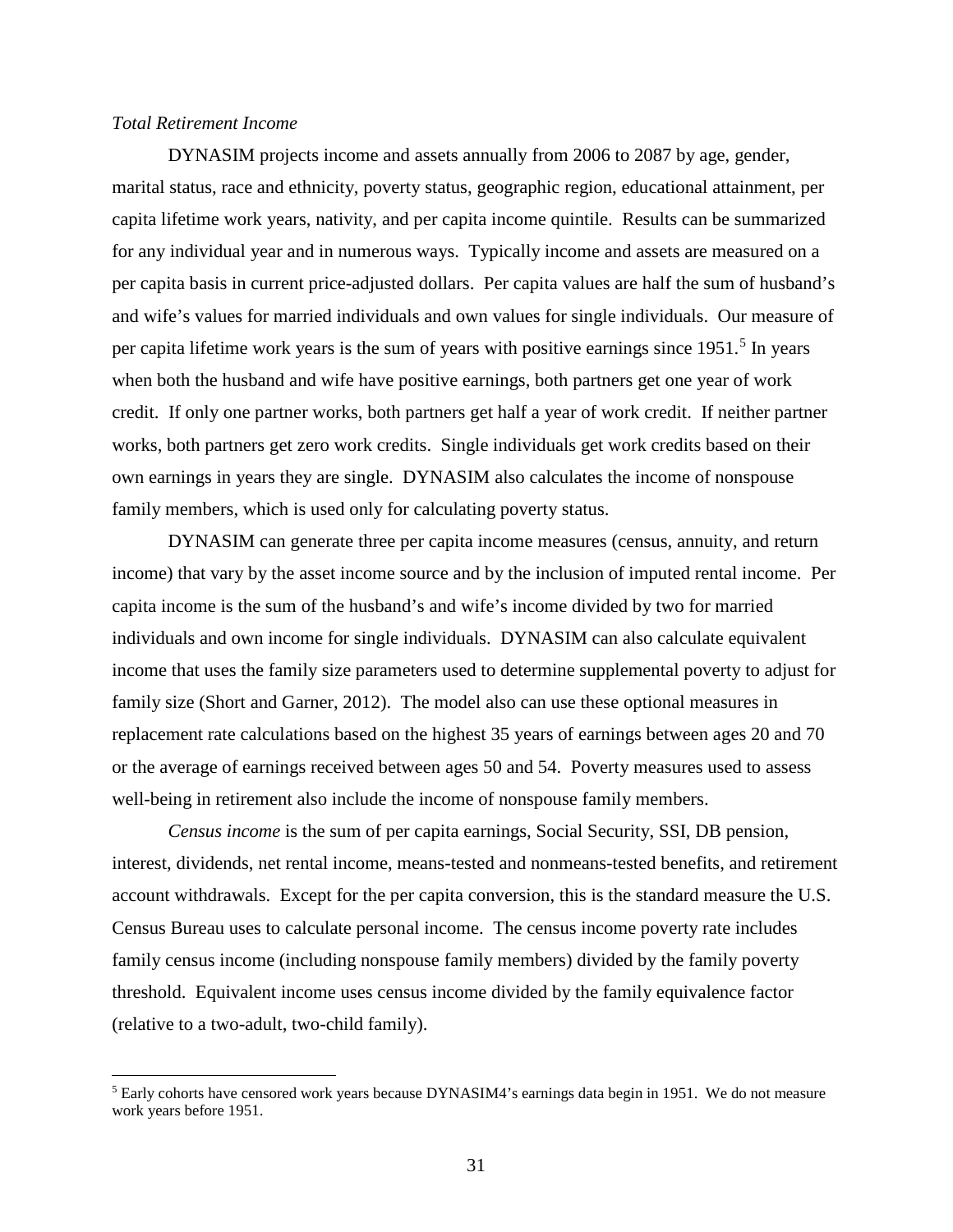*Annuity income* is the sum of per capita earnings, Social Security, SSI, DB pension, and annuitized asset income. The annuity income poverty rate uses family annuity income (including nonspouse family members) divided by the family poverty threshold.

The annuitized asset income measure calculates income from retirement accounts and financial assets each year as the real (price-indexed), actuarially fair annuity income a family would receive if it annuitized 80 percent of its retirement accounts and other financial assets (using a 3 percent annual real return). The annuity factor is recalculated each year to reflect changes in wealth as individuals age, based on DYNASIM projections of wealth accumulation and spenddown and changes in life expectancy and marital status as individuals survive to older ages. For married couples, DYNASIM assumes a 50 percent survivor annuity.

The annuity measure ensures comparability with DB pension and Social Security benefits, which are also annuities. Without this type of adjustment, DYNASIM would overstate the loss in retirement well-being from the shift from DB pension income to DC assets. A dollar in DB pension wealth produces more income by standard measures than a dollar in DC wealth because measured DB income counts both a return on accumulated assets and some return of principal, but measured income from financial wealth includes only the return on accumulated assets and realized retirement account withdrawals. The annuity measure differs conceptually from the Census measure, which includes only the rate of return on assets (interest, dividends, and rental income) and excludes the potential consumption of capital that could be realized if a person spent down his or her wealth.[6](#page-32-0)

*Return income* is the sum of per capita earnings, Social Security, SSI, DB pension, and a 6 percent return on retirement and financial assets. The return income poverty rate includes family return income (including nonspouse family members) divided by the family poverty threshold.

The return income measure provides a measure of well-being from both incomegenerating assets (like stocks, bonds, and savings accounts) and non-income-generating assets (like vehicles and vacation property), but it does not include a factor based on life expectancy. A problem with the annuity measure is that it typically shows asset income increasing with age because the remaining assets support fewer years of remaining life. In reality, the assets of

l

<span id="page-32-0"></span><sup>&</sup>lt;sup>6</sup> We calculate annuitized retirement accounts and financial (nonpension) assets by using the same annuity factors.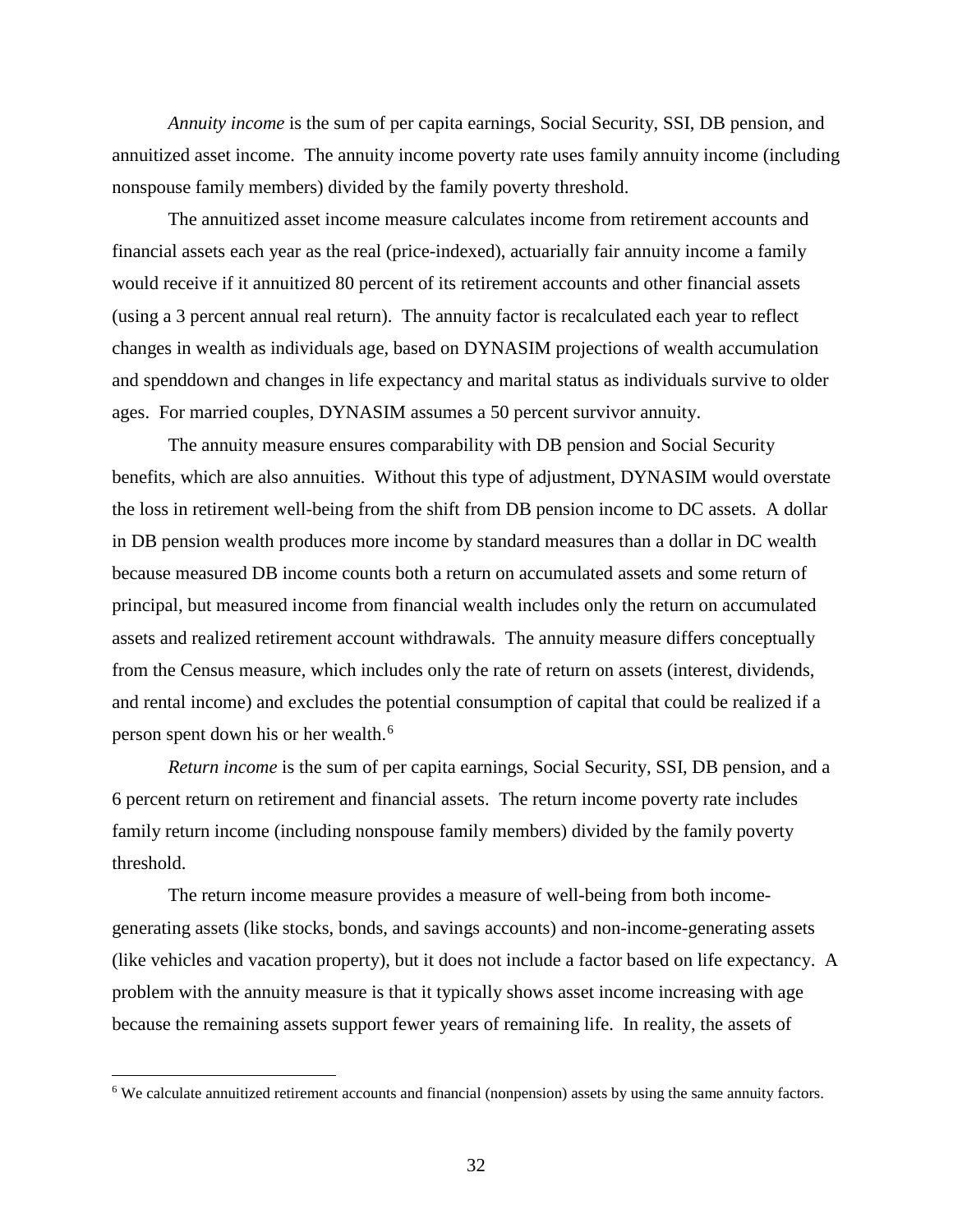seniors generally decline with age. The return measure captures this pattern. Unlike the Census measure, which excludes asset values inside of retirement accounts unless they are withdrawn, the return income includes notional returns on retirement accounts.

The model optionally captures the amount by which homeowners are better off than those without any home equity. DYNASIM imputes a 3 percent rate of return to housing equity (imputed rent) that represents the savings in rent from owning a home, net of costs of interest and home maintenance. DYNASIM does not project the rapid increase in home values between 2004 and 2006, nor does it project the rapid decline in home values between 2006 and 2009.[7](#page-33-0) Instead, it projects steadier, smoothed growth in home equity through this period based on PSID and HRS estimated models of home equity. It accounts for the housing bubble and bust by using an out-of-the-model adjustment calculated from the 2006-2014 American Community Survey data at the state-level.

<span id="page-33-0"></span> <sup>7</sup> Standard & Poor's. 2011. S&P/Case-Schiller Home Price Indices. http://us.spindices.com/index-family/realestate/sp-case-shiller.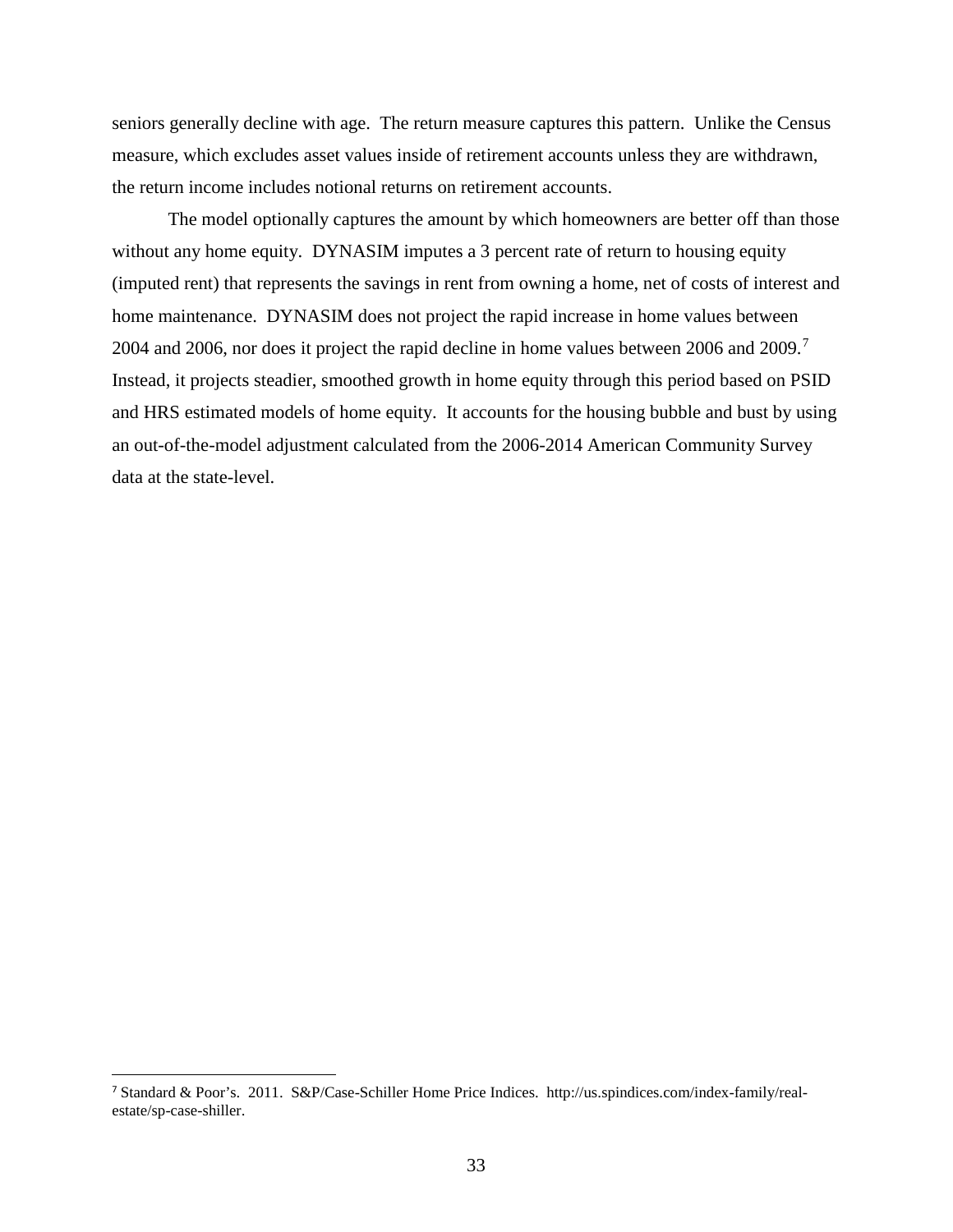### **References**

- Aaronson, Stephanie, Tomaz Cajner, Bruce Fallick, Felix Galbis-Reig, Christopher Smith, and William Wascher. 2014. "Labor Force Participation: Recent Developments and Future Prospects." *Brookings Papers on Economic Activity* (Fall 2014): 197-275.
- Autor, David H. 2014. "Skills, Education, and the Rise of Earnings Inequality among the 'Other 99 Percent.'" *Science 34(6186):* 843–51.
- Autor, David H., and Mark H. Duggan. 2003. "The Rise in the Disability Rolls and the Decline in Unemployment." *Quarterly Journal of Economics* 118(1): 157-206
- Autor, David H., Mark Duggan, Kyle Greenberg, and David S. Lyle. 2016. "The Impact of Disability Benefits on Labor Supply: Evidence from the VA's Disability Compensation Program." *American Economic Journal: Applied Economics* 8(3): 31–68.
- Barba, Aldo, and Massimo Pivetti. 2009. "Rising Household Debt: Its Causes and Macroeconomic Implications—A Long-Period Analysis." *Cambridge Journal of Economics* 33(1): 113–137.
- Beaudry, Paul, David A. Green, and Benjamin M. Sand. 2016. "The Great Reversal in the Demand for Skill and Cognitive Tasks." *Journal of Labor Economics* 34(1): s199-s247.
- Biggs, Andrew G., and Sylvester Schieber. 2014. "Is There a Retirement Crisis?" *National Affairs* 20(Summer).
- Blau, Francine D., and Lawrence M. Kahn. 2007. "Changes in the Labor Supply Behavior of Married Women: 1980–2000." *Journal of Labor Economics* 25(3): 393–438.
- Board of Trustees, Federal Old-Age and Survivors Insurance and Federal Disability Insurance Trust Funds. 2016. *The 2016 Annual Report of the Board of Trustees of the Federal Old-Age and Survivors Insurance and Federal Disability Insurance Trust Funds*. Washington, DC: Board of Trustees. https://www.ssa.gov/oact/tr/2016/tr2016.pdf.
- ———. 2017. *The 2017 Annual Report of the Board of Trustees of the Federal Old-Age and Survivors Insurance and Federal Disability Insurance Trust Funds*. Washington, DC: Board of Trustees. https://www.ssa.gov/oact/tr/2017/tr2017.pdf.
- Bound, John, and Richard V. Burkhauser. 1999. "Economic Analysis of Transfer Programs Targeted on People with Disabilities." In *Handbook of Labor Economics*, Vol. 3, edited by Orley Ashenfelter and David Card (3417–3528). Amsterdam: New Holland.
- Brown, Meta, Andrew Haughwout, Donghoon Lee, Joelle Scally, and Wilbert van der Klaauw. 2014. "Measuring Student Debt and Its Performance." Federal Reserve Bank of New York Staff Report No. 668. New York: Federal Reserve Bank of New York. https://www.newyorkfed.org/medialibrary/media/research/staff\_reports/sr668.pdf.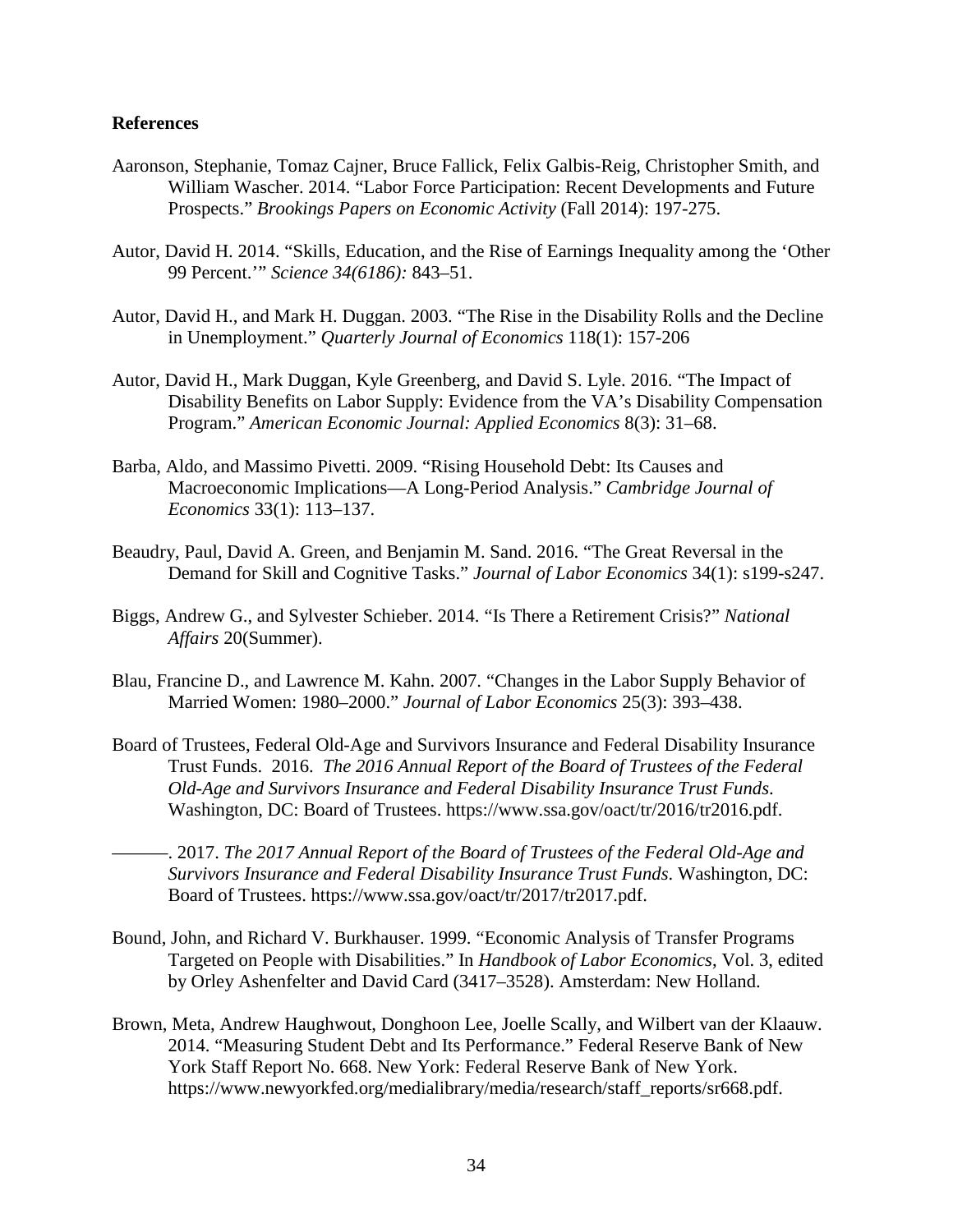- Burtless, Gary, and Sveta Milusheva. 2012. "Effects of Employer Health Costs on the Trend and Distribution of Social-Security-Taxable Wages." Washington, DC: Brookings Institution. https://www.brookings.edu/wpcontent/uploads/2016/06/0509\_health\_wages\_burtless.pdf.
- Butrica, Barbara A., and Nadia S. Karamcheva. 2013. "Does Household Debt Influence the Labor Supply and Benefit Claiming Decisions of Older Americans?" CRR WP 2013-22. Chestnut Hill, MA: Center for Retirement Research at Boston College. http://crr.bc.edu/wp-content/uploads/2013/12/wp\_2013-221.pdf.
- Butrica, Barbara and Karen E. Smith. 2016. "The Potential Impact of Mandated Employer Pension Programs on Retirement Savings." Chestnut Hill, MA: Center for Retirement Research at Boston College.
- Butrica, Barbara A., Karen E. Smith, and Howard M. Iams. 2012. "This Is Not Your Parents' Retirement: Comparing Retirement Income Across Generations." *Social Security Bulletin* 72(1): 37–58.
- Butrica, Barbara A., Karen E. Smith, and C. Eugene Steuerle. 2006. *Working for a Good Retirement*. Washington, DC: Urban Institute.
- Butrica, Barbara, Karen Smith, and Eric Toder. 2009. *Retirement Security and the Stock Market Crash: What Are the Possible Outcomes?* Washington, DC: Urban Institute.
- ———. 2010. "What the 2008 Stock Market Crash Means for Retirement Security." *Journal of Aging & Social Policy* 22(4): 339–59.
- Calvo, Esteban. 2006. "Does Working Longer Make People Healthier and Happier?" Work Opportunity Issue in Brief 2. Chestnut Hill, MA: Center for Retirement Research at Boston College.
- Card, David, and Thomas Lemieux. 2001. "Going to College to Avoid the Draft: The Unintended Legacy of the Vietnam War." *American Economic Review: Papers and Proceedings* 91(2): 97–102.
- Cherlin, Andrew J. 2010. "Demographic Trends in the United States: A Review of the Research in the 2000s." *Journal of Marriage and Family* 72(3): 403–19.
- Cobb-Clark, Deborah A. and Vincent A. Hildebrand. 2006. "The Wealth and Asset Holding of US-Born and Foreign-Born Households: Evidence from SIPP Data", *Review of Income and Wealth* 52(1): 17–42.
- Congressional Budget Office. 2016. "The 2016 Long-Term Budget Outlook." Long-Term Budget Outlook. https://www.cbo.gov/publication/51580.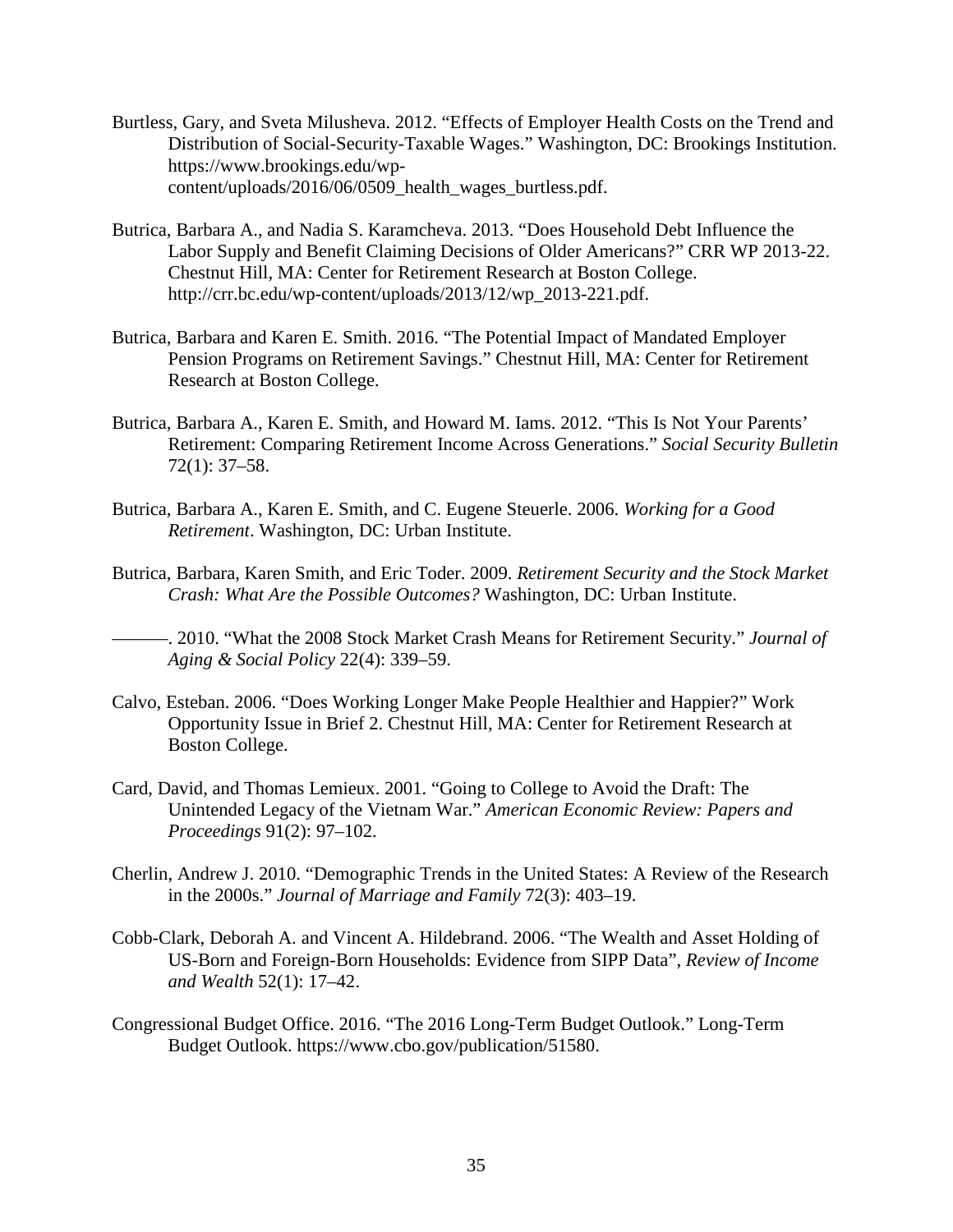- Copeland, Craig. 2011. "Target-Date Fund Use in 401(k) Plans and the Persistence of Their Use, 2007−2009." Issue Brief No. 361. Washington, DC: Employee Benefits Research Institute. http://www.ebri.org/pdf/briefspdf/EBRI\_IB\_08-2011\_No361\_TDFs.pdf.
- -. 2016. "Another Year after the Current Population Survey Redesign and More Questions about the Survey's Retirement Plan Participation Estimates." *Ebri.org Notes* 37(12): 1- 14. https://www.ebri.org/pdf/notespdf/EBRI\_Notes\_11-no12-Nov16-CPS.pdf.
- ———. 2017. "Individual Retirement Account Balances, Contributions, Withdrawals, and Asset Allocation Longitudinal Results 2010–2014: The EBRI IRA Database." Issue Brief No. 429. Washington, DC: Employee Benefit Research Institute. https://www.ebri.org/pdf/briefspdf/EBRI\_IB\_429\_IRA-Long.17Jan17.pdf.
- Costo, Stephanie L. 2006. "Trends in Retirement Plan Coverage over the Last Decade." *Monthly Labor Review* 129(2): 58–64.
- Council of Economic Advisers. 2016. *The Long-Term Decline in Prime-Age Male Labor Force Participation*. Washington, DC: Executive Office of the President of the United States.
- Czajka, John L., Jonathan E. Jacobson, and Scott Cody. 2003. *Survey Estimates of Wealth: A Comparative Analysis and Review of the Survey of Income and Program Participation*. Washington, DC: Mathematica Policy Research, Inc. https://www.ssa.gov/policy/docs/contractreports/SurveyEstimatesWealth.pdf.
- Davis, Steven J., and Till von Wachter. 2011. "Recessions and the Costs of Job Loss." *Brookings Papers on Economic Activity* 2011(2): 1–72.
- Dynan, Karen E., and Donald L. Kohn. 2007. "The Rise in U.S. Household Indebtedness: Causes and Consequence." In *The Structure and Resilience of the Financial System*, edited by Christopher Kent and Jeremy Lawson (84–113). Sydney: Reserve Bank of Australia, Sydney.
- Farber, Henry S. 2015. "Job Loss in the Great Recession and Its Aftermath: U.S. Evidence from the Displaced Workers Survey." NBER Working Paper 21216. Cambridge, MA: National Bureau of Economic Research.
- Favreault, Melissa M., and Judith G. Dey. 2015. "Long-Term Services and Supports for Older Americans: Risks and Financing." ASPE Issue Brief. Washington, DC: U.S. Department of Health and Human Services, Office of the Assistant Secretary for Planning and Evaluation. https://aspe.hhs.gov/system/files/pdf/106211/ElderLTCrb-rev.pdf.
- Favreault, Melissa M., Karen E. Smith, and Richard W. Johnson. 2015. "The Dynamic Simulation of Income Model (DYNASIM): An Overview." Washington, DC: Urban Institute. http://www.urban.org/research/publication/dynamic-simulation-income-modeldynasim-overview.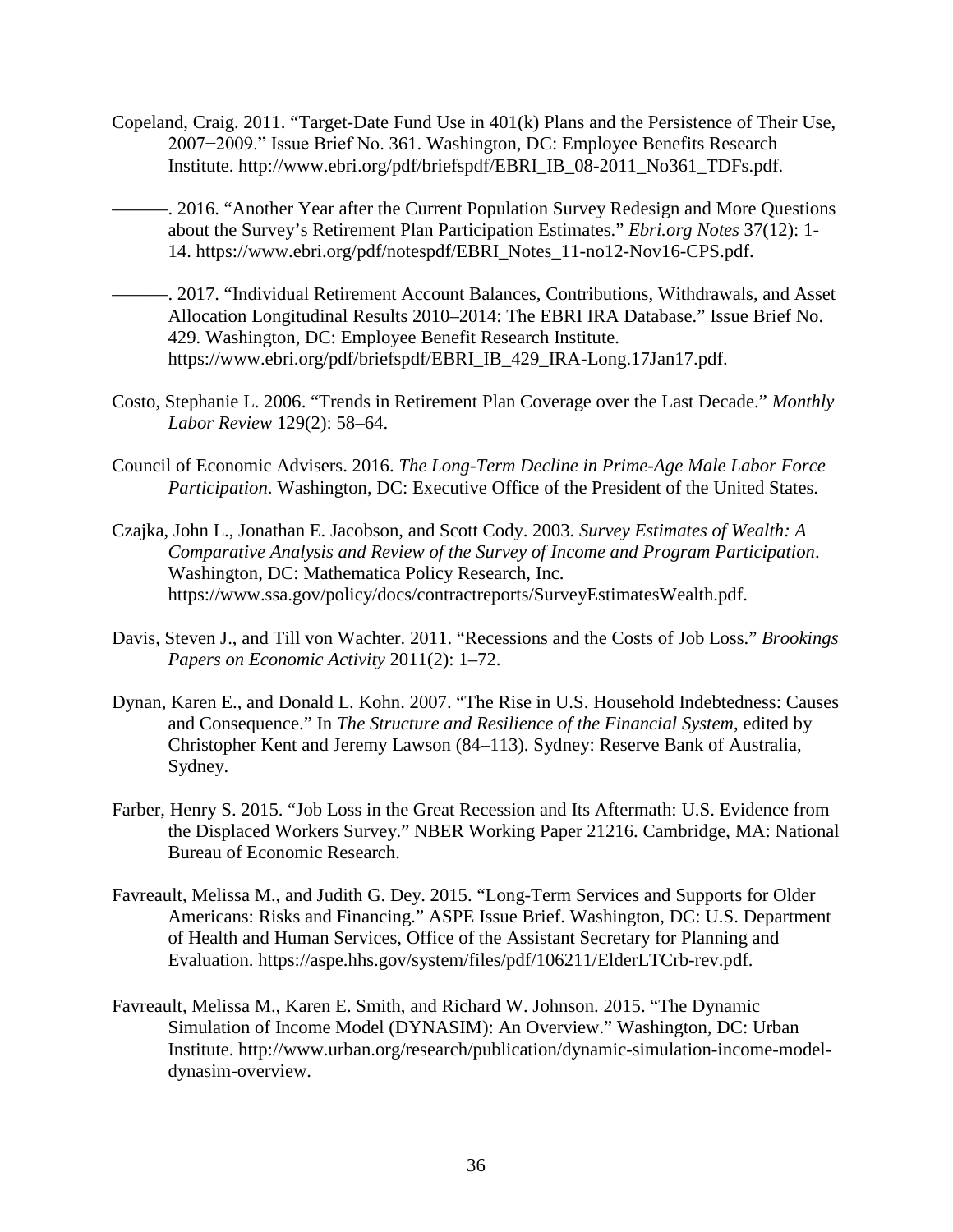- Federal Reserve Bank of New York. 2017. *Quarterly Report on Household Debt and Credit*. 2017:Q2. New York: Federal Reserve Bank of New York. https://www.newyorkfed.org/medialibrary/interactives/householdcredit/data/pdf/HHDC\_ 2017Q2.pdf.
- Fernald, John G. 2016. "Reassessing Longer-Run U.S. Growth: How Low?" Working Paper Series 2016–18. Federal Reserve Bank of San Francisco. https://ideas.repec.org/p/fip/fedfwp/2016-18.html.
- Fisher, Jonathan D., and Christina A. Houseworth. 2017. "The Widening Black-White Wage Gap among Women." *Labour* 31(3): 288–308.
- French, Eric, and Jae Song. 2014. "The Effect of Disability Insurance Receipt on Labor Supply." *American Economic Journal: Economic Policy* 6(2): 291-337.
- Friedberg, Leora, and Anthony Webb. 2005. "Retirement and the Evolution of Pension Structure." *Journal of Human Resources* 40(2): 281–308.
- Fronstin, Paul, and Jack VanDerhei. 2017. "Savings Medicare Beneficiaries Need for Health Expenses: Some Couples Could Need as Much as \$350,000." *EBRI Notes* 38(1): 1–12. https://www.ebri.org/pdf/notespdf/EBRI\_Notes\_Hlth-Svgs.v38no1\_31Jan17.pdf.
- Furlong, Frederick T. 2016. "Household Formation Among Young Adults." *FRBSF Economic Letter* 2016(17):1–5.
- Garriga, Carlos, William T. Gavin, and Don Schlagenhauf. 2006. "Recent Trends in Homeownership." *Federal Reserve Bank of St. Louis Review* 88(5): 397–411.
- Ginsburg, Paul B. 2014. "Alternative Health Spending Scenarios: Implications for Employers and Working Households." Health Policy Issue Brief. Washington, DC: The Brookings Institution. https://www.brookings.edu/research/health-policy-issue-brief-healthspending-implications-for-employers-and-working-households/.
- Goldin, Claudia, and Lawrence F. Katz. 2016. "Women Working Longer: Facts and Some Explanations." NBER Working Paper 22607. Cambridge, MA: National Bureau of Economic Research.
- Goldin, Claudia, and Joshua Mitchell. 2017. "The New Life Cycle of Women's Employment: Disappearing Humps, Sagging Middles, Expanding Tops." *Journal of Economic Perspectives* 31(1): 161–82.
- Gordon, Robert J. 2014. "The Demise of U.S. Economic Growth: Restatement, Rebuttal, and Reflections." NBER Working Paper 19895. National Bureau of Economic Research, Inc. https://ideas.repec.org/p/nbr/nberwo/19895.html.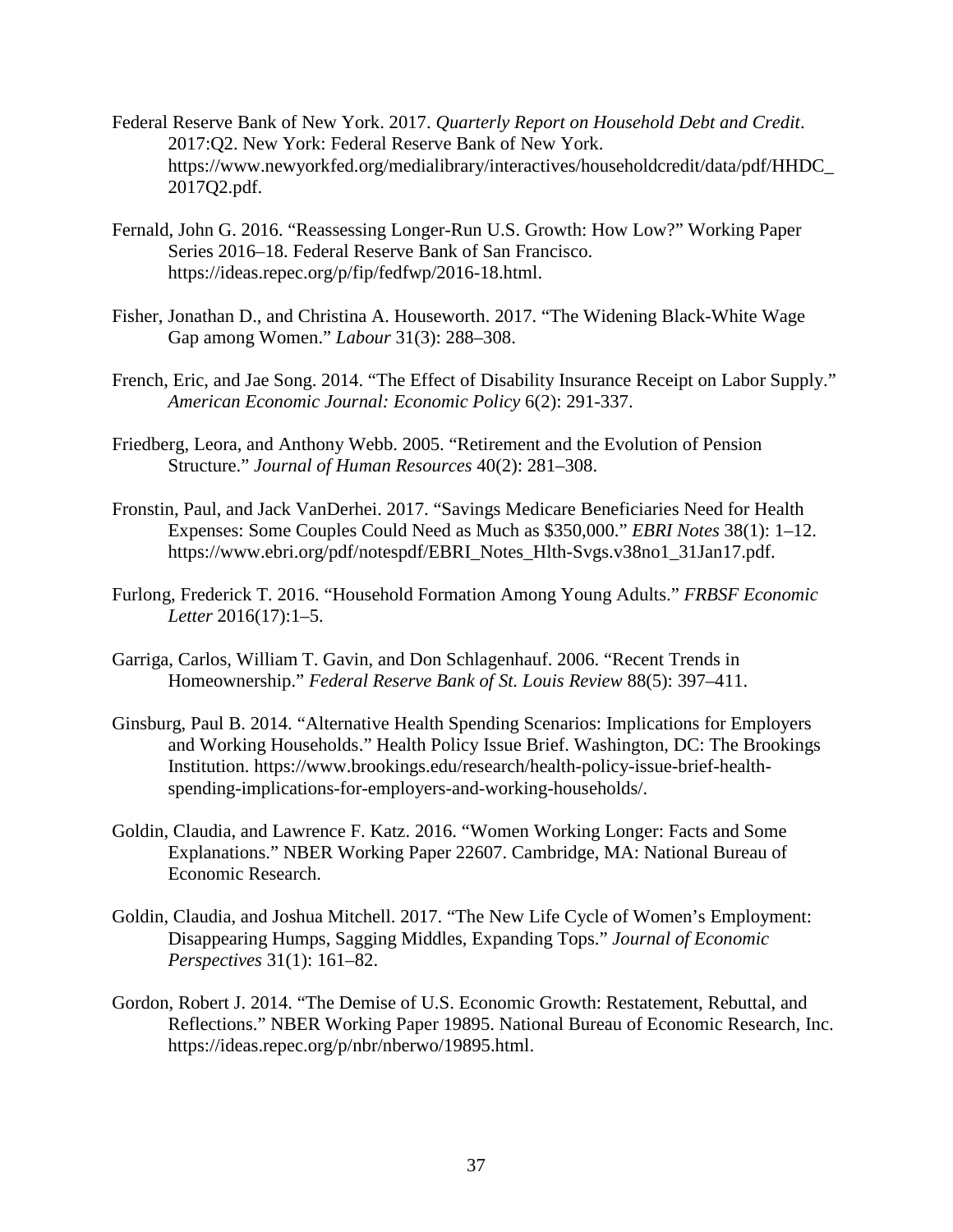- Gottschalk, Peter, and Sheldon Danziger. 2005. "Inequality of Wage Rates, Earnings, and Family Income in the United States, 1975–2002." *Review of Income and Wealth* 51(2): 231–54.
- Grusky, David B., Bruce Western, and Christopher Wimer, eds. 2011. *The Great Recession*. New York: Russell Sage Foundation.
- Gustman, Alan, and Thomas Steinmeier. 2015. "Effects of Social Security Policies on Benefit Claiming, Retirement and Saving." *Journal of Public Economics* 129: 51–62.
- Hatfield, Laura, Melissa M. Favreault, Thomas G. McGuire, and Michael E. Chernew. 2016. "Modeling Health Care Spending Growth of Older Adults." *Health Services Research*. Published on-line December 26. doi 10.1111/1457-6773.12640.
- Hirsch, Barry T., and John V. Winters. 2014. "An Anatomy of Racial and Ethnic Trends in Male Earnings in the U.S." *Review of Income and Wealth* 60(4): 930–47.
- Holzer, Harry J., and Marek Hlavac. 2012. "A Very Uneven Road: U.S. Labor Markets in the Past 30 Years." New York: Russell Sage Foundation. https://s4.ad.brown.edu/Projects/Diversity/Data/Report/report03082012.pdf.
- Ibbotson Associates. 2014. *Ibbotson SBBI 2014 Classic Yearbook: Market Results for Stocks, Bonds, Bills, and Inflation 1926–2014*. Chicago, IL: Ibbotson Associates.
- Johnson, Richard W., Amy J. Davidoff, and Kevin Perese. 2003. "Health Insurance Costs and Early Retirement Decisions." *Industrial and Labor Relations Review* 56(4): 716-729.
- Johnson, Richard W., and Claire Xiaozhi Wang. 2017. *Educational Differences in Employment at Older Ages.* Washington, DC: Urban Institute. http://www.urban.org/research/publication/educational-differences-employment-olderages.
- Juhn, Chinhui, Kevin M. Murphy, Robert H. Topel, Janet L. Yellen, and Martin Neil Baily. 1991. "Why Has the Natural Rate of Unemployment Increased over Time?" *Brookings Papers on Economic Activity* 22(2): 75-142.
- Juhn, Chinhui and Simon Potter. 2006. "Changes in Labor Force Participation in the United States." *Journal of Economic Perspectives* 20(3): 27-46.
- Karamcheva, Nadia. 2013. "Is Household Debt Growing for Older Americans?" Washington, DC: Urban Institute. http://www.urban.org/research/publication/household-debt-growingolder-americans.
- Karabarbounis, Loukas, and Brent Neiman. 2013. "The Global Decline of the Labor Share." NBER Working Paper 19136. Cambridge, MA: National Bureau of Economic http://www.nber.org/papers/w19136.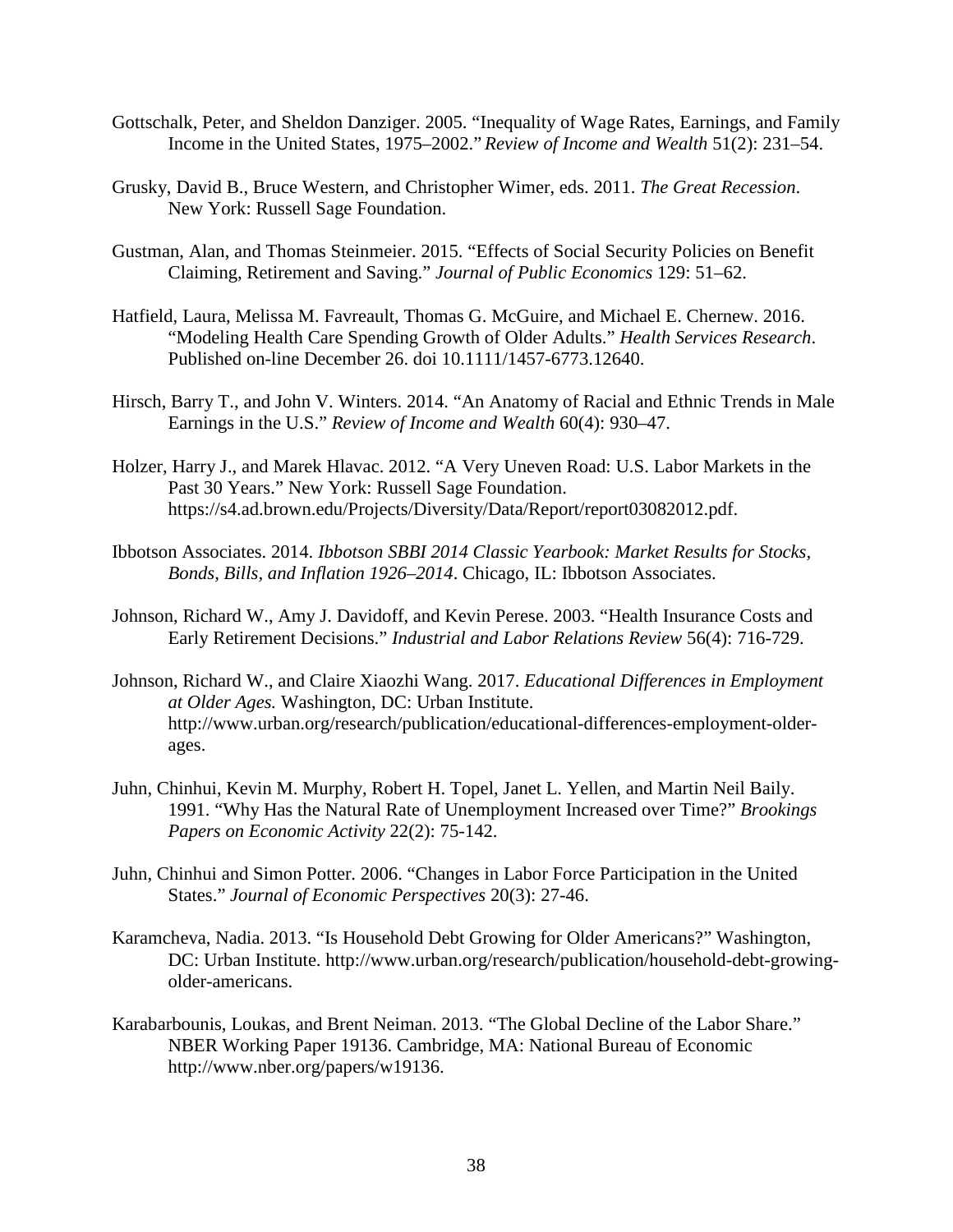- Kopczuk, Wojciech, Emmanuel Saez, and Jae Song. 2007. "Uncovering the American Dream: Inequality and Mobility in Social Security Earnings Data since 1937." NBER Working Paper 13345. Cambridge, MA: National Bureau of Economic Research.
- Krueger, Alan B. 2017. "Where Have All the Workers Gone? An Inquiry into the Decline of the U.S. Labor Force Participation Rate." *Brookings Papers on Economic Activity* conference draft, September 7–8. https://www.brookings.edu/wpcontent/uploads/2017/09/1\_krueger.pdf.
- La Cava, Gianni. 2016. "Housing Prices, Mortgage Interest Rates, and the Rising Share of Capital in the United States." BIS Working Paper No. 572. Basel, Switzerland: Bank for International Settlements.
- Lee, Kwan Ok, and Gary Painter. 2013. "What Happens to Household Formation in a Recession?" *Journal of Urban Economics* 76: 93–109.
- Li, Wenli. 2005. "Moving Up: Trends in Homeownership and Mortgage Indebtedness." *Business Review* 26–34. Philadelphia: Federal Reserve Bank of Philadelphia. https://philadelphiafed.org/-/media/research-and-data/publications/businessreview/2005/q1/brq105wl.pdf.
- Lockwood, Lee M. 2012. "Bequest Motives and the Annuity Puzzle." *Review of Economic Dynamics* 15(2): 226–43.
- Maestas, Nicole, and Julie Zissimopoulos. 2010. "How Longer Work Lives Ease the Crunch of Population Aging." *Journal of Economic Perspectives* 24(1): 139–60.
- McKernan, Signe-Mary, Caroline Ratcliffe, Eugene Steuerle, and Sisi Zhang. 2014. "Impact of the Great Recession and Beyond: Disparities in Wealth Building by Generation and Race." Washington DC. Urban Institute Working Paper.
- Mermin, Gordon B.T., Richard W. Johnson, and Dan Murphy. 2007. "Why Do Boomers Plan to Work Longer?" *Journal of Gerontology: Social Sciences* 62B (5): S286–94.
- Mishel, Lawrence. 2015. "Causes of Wage Stagnation." Washington, DC: Economic Policy Institute. http://www.epi.org/publication/causes-of-wage-stagnation/.
- Mordechay, Kfir. 2017. "The Effects of the Great Recession on Educational Attainment: Evidence from a Large Urban High School District." *Urban Review* 49(1): 47–71.
- Morningstar. 2012. "Target-Date Series Research Paper: 2012 Industry Survey." http://corporate.morningstar.com/us/documents/MethodologyDocuments/MethodologyPa pers/TargetDateFundSurvey\_2012.pdf.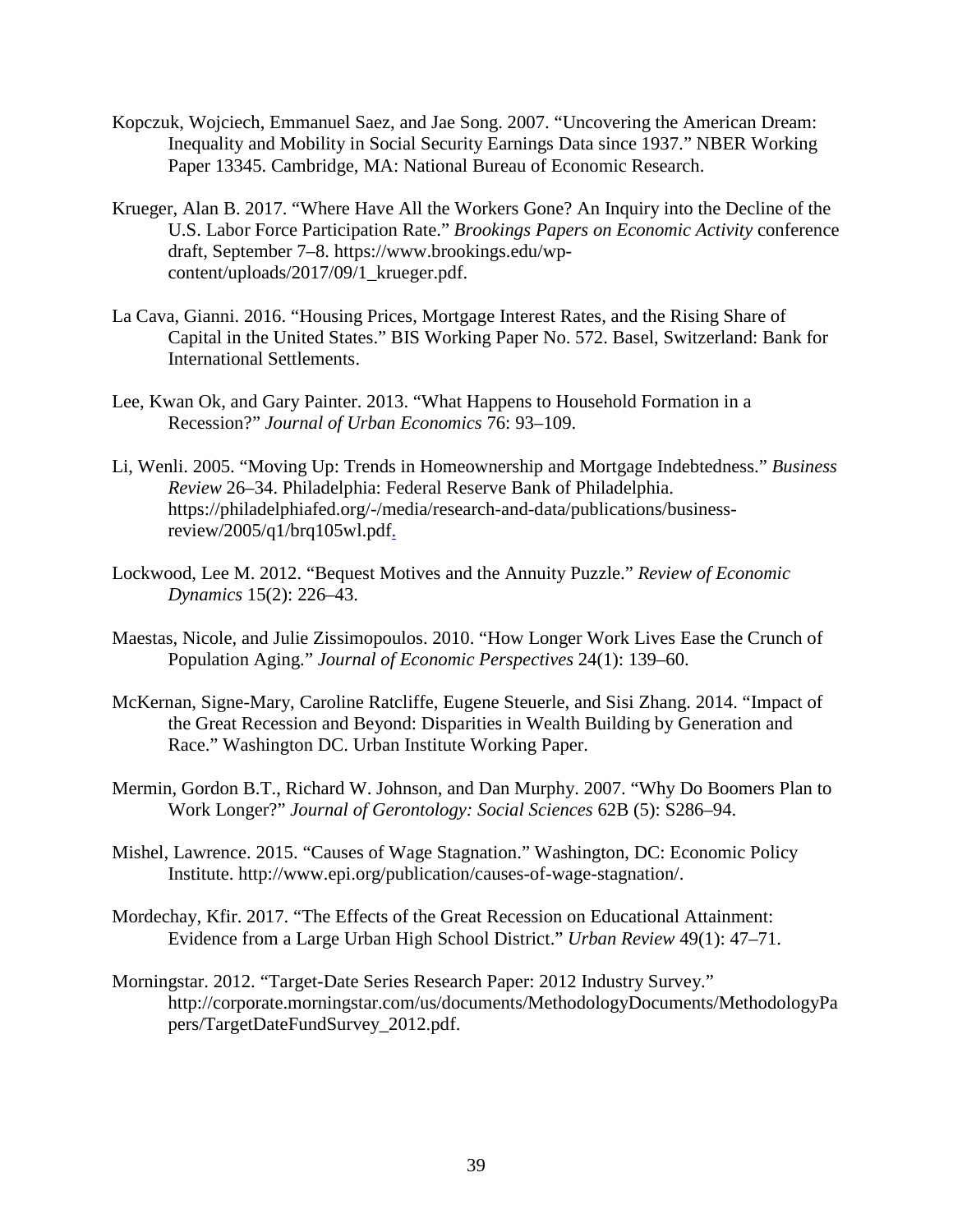- Morrissey, Monique. 2016. *The State of American Retirement: How 401(k)s Have Failed Most American Workers.* Washington, DC: Economic Policy Institute. http://www.epi.org/publication/retirement-in-america/.
- Munnell, Alicia H. 2014. "401(k)/IRA Holdings in 2013: An Update from the SCF." *Issue in Brief* Number 14-15. Chestnut Hill, MA: Center for Retirement Research at Boston College. http://crr.bc.edu/wp-content/uploads/2014/09/IB\_14-151.pdf.
- Munnell, Alicia H., Wenliang Hou, and Anthony Webb. 2014. "NRRI Update Shows Half Still Falling Short." Issue in Brief 14-20. Chestnut Hill, MA: Center for Retirement Research at Boston College. http://crr.bc.edu/briefs/nrri-update-shows-half-still-falling-short/.
- Oreopoulos, Philip, Till von Wachter, and Andrew Heisz. 2012. "The Short- and Long-Term Career Effects of Graduating in a Recession." *American Economic Journal: Applied Economics* 4(1): 1–29.
- Rhee, Nari. 2013. "The Retirement Savings Crisis: Is It Worse than We Think?" Washington, DC: National Institute on Retirement Security. http://www.nirsonline.org/storage/nirs/documents/Retirement%20Savings%20Crisis/retir ementsavingscrisis\_final.pdf.
- Rose, Stephen. 2016. The Growing Size and Incomes of the Upper Middle Class. Washington, DC: Urban Institute. http://www.urban.org/sites/default/files/publication/81581/2000819- The-Growing-Size-and-Incomes-of-the-Upper-Middle-Class.pdf.
- Ruggles, Steven, Katie Genadek, Ronald Goeken, Josiah Grover, and Matthew Sobek. 2015. *Integrated Public Use Microdata Series: Version 6.0* [Machine-readable database]. Minneapolis: University of Minnesota, 2015.
- Scholz, John Karl, Ananth Seshadri, and Surachai Khitatrakun. 2006. "Are Americans Saving 'Optimally' for Retirement?" *Journal of Political Economy* 114(4): 607–43.
- Sevak, Purvi, David R. Weir, and Robert J. Willis. 2003/2004. "The Economic Consequences of a Husband's Death: Evidence from the HRS and AHEAD." *Social Security Bulletin* 65(3): 31–44.
- Short, Kathleen and Thesia Garner. 2012. "The Supplemental Poverty Measure: A Joint Project between the Census Bureau and the Bureau of Labor Statistics." U.S. Census Bureau and Bureau of Labor Statistics, Washington DC. http://www.bls.gov/pir/spm/spm\_pap\_joint12.pdf.
- Smeeding, Timothy. 2012. "Income, Wealth, and Debt and the Great Recession." Stanford, CA: Stanford Center on Poverty and Inequality.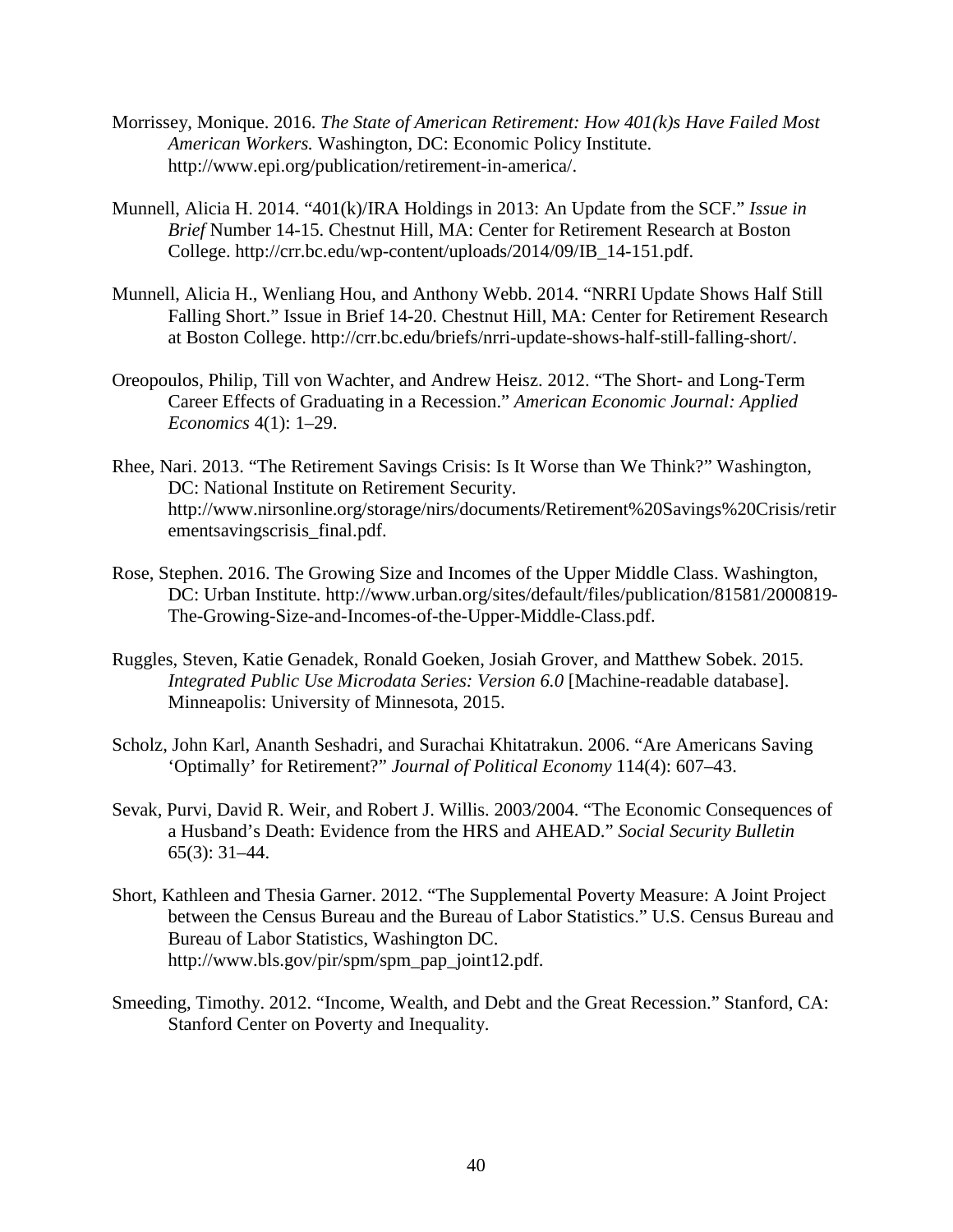- Smith, Karen E., Melissa Favreault, Barbara Butrica, and Philip Issa. 2010. *Final Report: Modeling Income in the Near Term, Version 6.* Project Report for the Social Security Administration. Washington, DC: Urban Institute.
- Smith, Karen E., Melissa Favreault, and David Cashin. 2005. *Modeling Income in the Near Term 4.* Washington, DC: Urban Institute. http://www.urban.org/publications/411191.html.
- Smith, Karen E., Melissa Favreault, Caroline Ratcliffe, Barbara Butrica, Eric Toder, and Jon Bakija. 2007. *Modeling Income in the Near Term 5.* Project Report for the Social Security Administration. Washington, DC: Urban Institute.
- Smith, Karen E., Mauricio Soto, and Rudolph G. Penner. 2009. "How Seniors Change Their Asset Holdings during Retirement." Washington, DC: Urban Institute. http://www.urban.org/sites/default/files/publication/28266/412006-how-seniors-changetheir-asset-holdings-during-retirement.pdf.
- Solow, Robert. 2015. "The Future of Work: Why Wages Aren't Keeping Up." *Pacific Standard*, August 11. https://psmag.com/the-future-of-work-why-wages-aren-t-keeping-up-6fcfac468e4.
- Song, Jae G., and Manchester, Joyce. 2007. "New Evidence on Earnings and Benefit Claims Following Changes in the Retirement Earnings Test in 2000." *Journal of Public Economics* 91(3-4): 669–700.
- Toder, Eric, Larry Thompson, Melissa Favreault, Richard Johnson, Kevin Perese, Caroline Ratcliffe, Karen Smith, Cori Uccello, Timothy Waidmann, Jillian Berk, Romina Woldemariam, Gary Burtless, Claudia Sahm, and Douglas Wolf. 2002. *Modeling Income in the Near Term: Revised Projections of Retirement Income through 2020 for the 1931– 1960 Birth Cohorts*. Washington, DC: Urban Institute.
- Toder, Eric, Cori Uccello, John O'Hare, Melissa Favreault, Caroline Ratcliffe, Karen Smith, Gary Burtless, and Barry Bosworth. 1999. *Modeling Income in the Near Term: Projections of Retirement Income through 2020 for the 1931–1960 Birth Cohorts*. Final Report. Washington, DC: Urban Institute.
- Trovato, Frank, and Nils B. Heyen. 2006. "A Varied Pattern of Change of the Sex Differential in Survival in the G7 Countries." *Journal of Biosocial Science* 38(3): 391–401.
- Urban Institute. 2015. "DYNASIM: Projecting Older Americans' Future Well-Being." Washington, DC: Urban Institute. http://www.urban.org/research/publication/dynasimprojecting-older-americans-future-well-being.
- ———. 2016. "The State of Retirement: Grading America's Public Pension Plans: Urban Institute's State and Local Employee Pension Plan Database." Washington DC. http://apps.urban.org/features/SLEPP/data.html.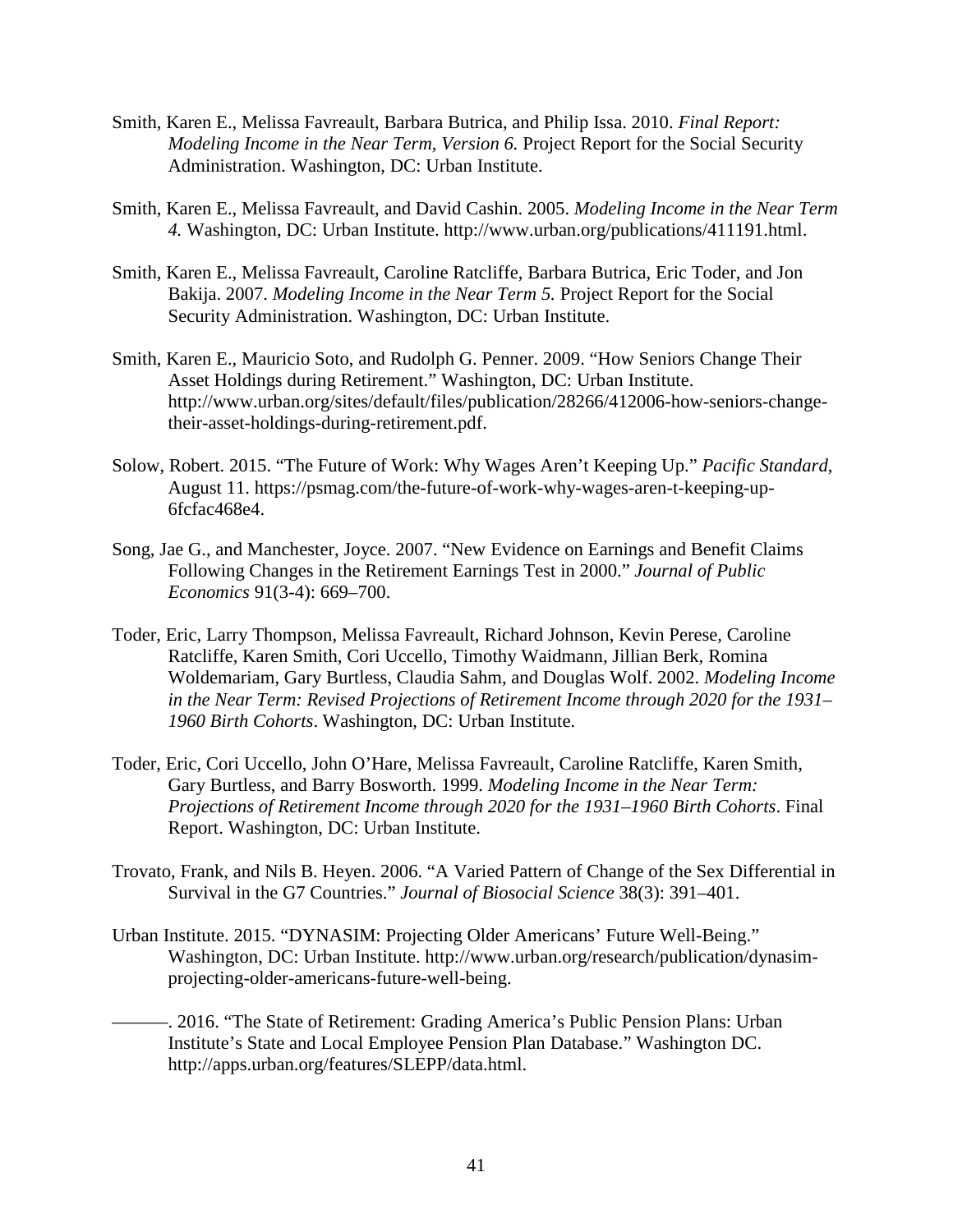- U.S. Census Bureau. 2017. "Quarterly Residential Vacancies and Homeownership, Second Quarter 2017." Washington, DC: U.S. Census Bureau. https://www.census.gov/housing/hvs/files/currenthvspress.pdf.
- VanDerhei, Jack, Sarah Holden, Luis Alonso, and Steven Bass. 2017. "401(k) Plan Asset Allocation, Account Balances, and Loan Activity in 2015." Issue Brief No. 436. Washington, DC: Employee Benefit Research Institute. https://www.ebri.org/pdf/briefspdf/EBRI\_IB\_436\_K-update.3Aug17.pdf.
- Wiatrowski, William J. 2004. "Medical and Retirement Plan Coverage: Exploring the Decline in Recent Years." *Monthly Labor Review*: 127(8): 29–36.
- Wolff, Edward N. 2016. "Household Wealth Trends in the United States, 1962 to 2013: What Happened over the Great Recession?" *Russell Sage Journal of the Social Sciences* 2(6): 24–43.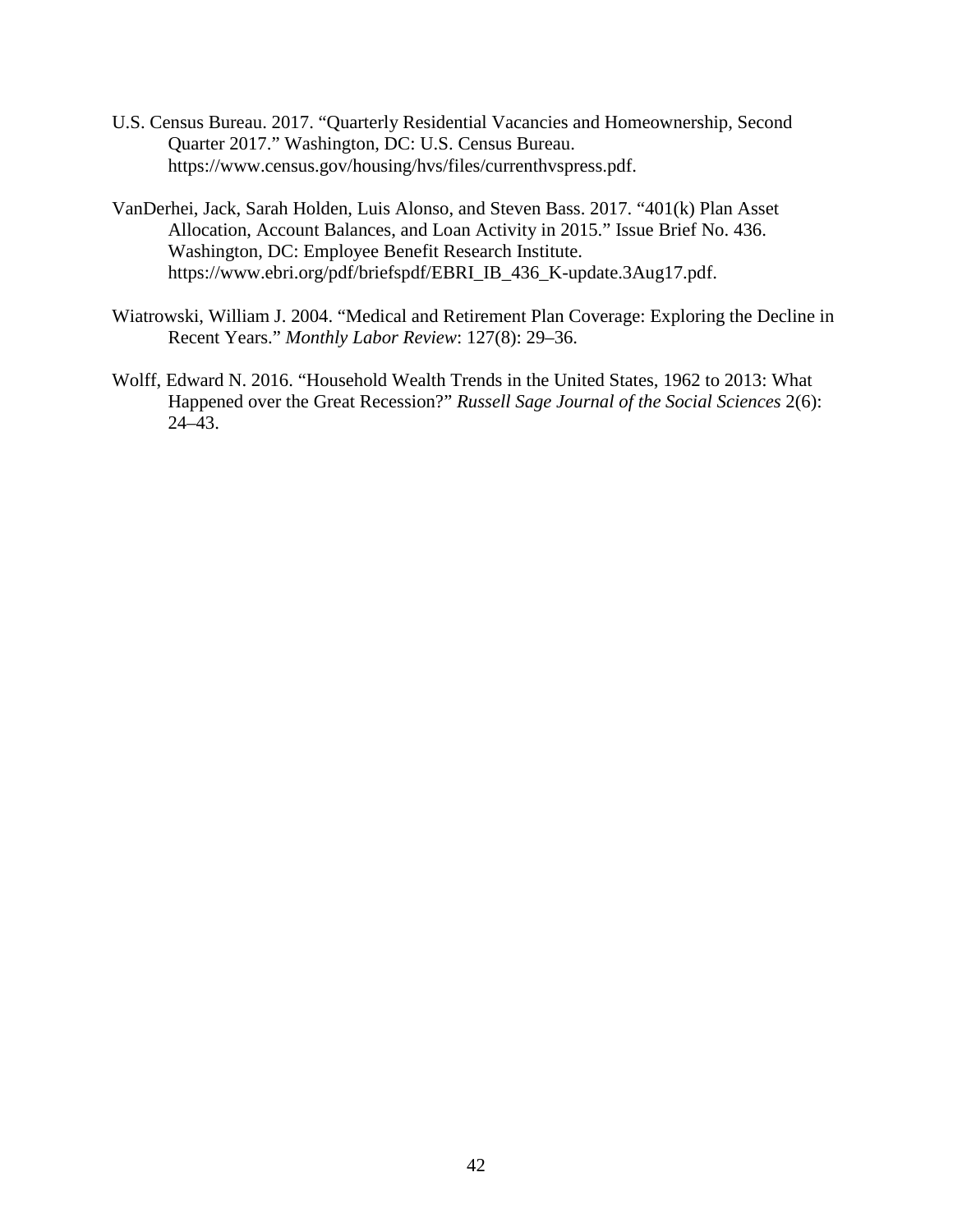

Figure 1. *Percentage of Men Ages 26 to 30 with a Four-Year College Degree, by Birth Cohort*

Source: Authors' estimates from the Annual Social and Economic (ASEC) supplement to the Current Population Survey (CPS).





Source: Authors' estimates from the Annual Social and Economic (ASEC) supplement to the Current Population Survey (CPS).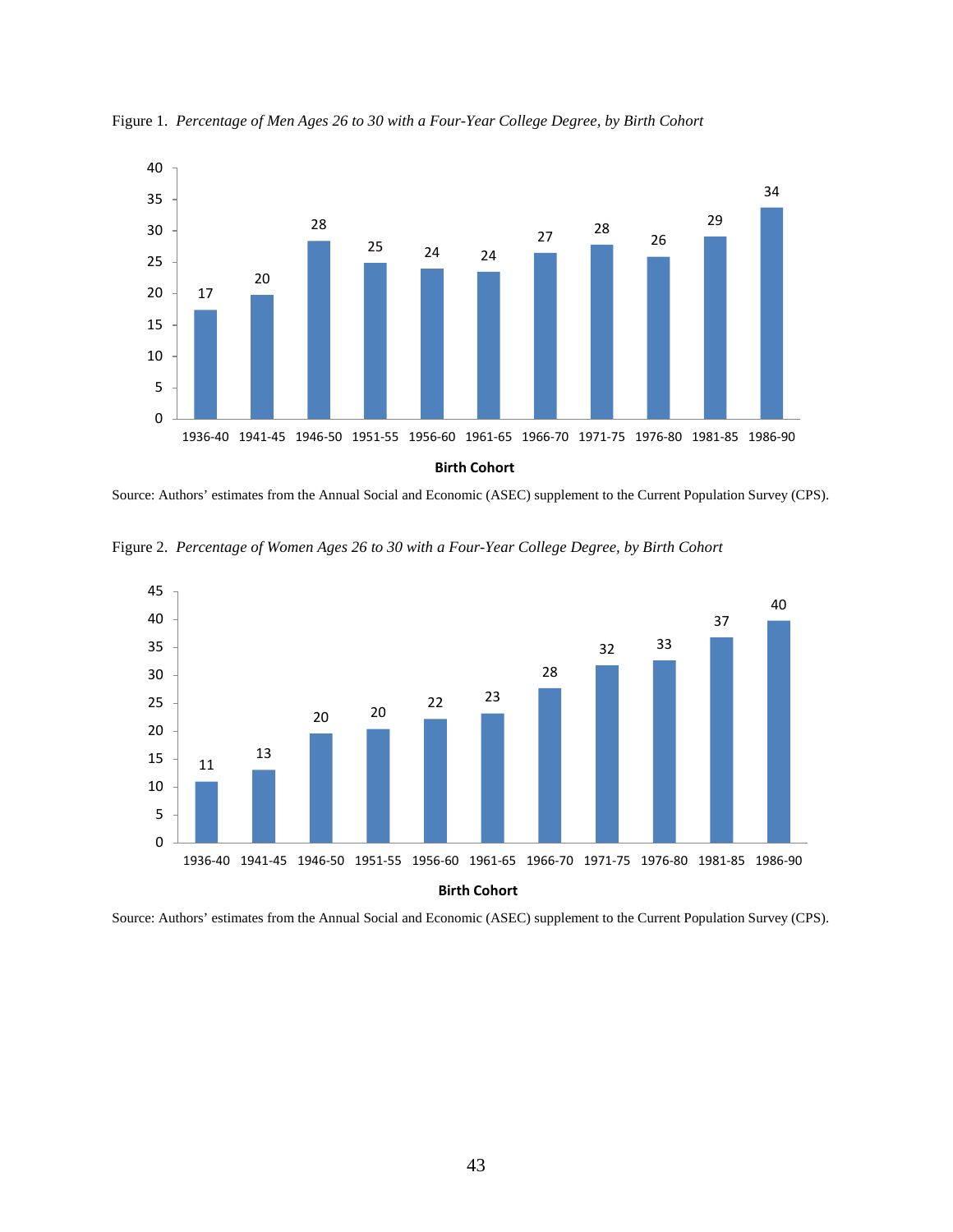

Figure 3. *Men's Labor Force Participation Rates, by Age and Birth Cohort (%)*

Source: Authors' estimates from the Annual Social and Economic (ASEC) supplement to the Current Population Survey (CPS). Note: The labor force participation rate is the share of the civilian noninstitutionalized population that is working or looking for work. Appendix Table 1 provides additional data.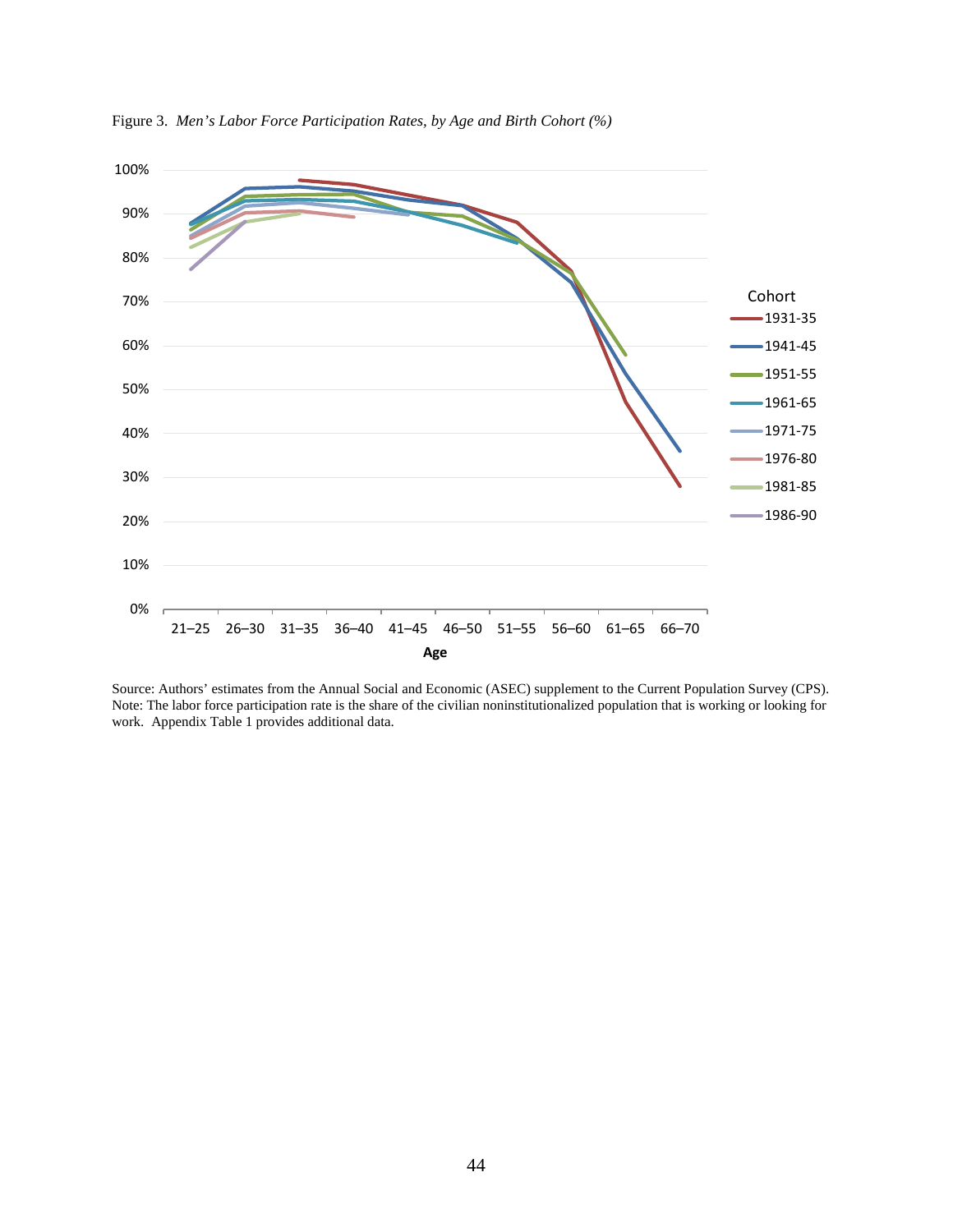

Figure 4. *Women's Labor Force Participation Rates, by Age and Birth Cohort (%)*

Source: Authors' estimates from the Annual Social and Economic (ASEC) supplement to the Current Population Survey (CPS). Note: The labor force participation rate is the share of the civilian noninstitutionalized population that is working or looking for work. Appendix Table 2 provides additional data.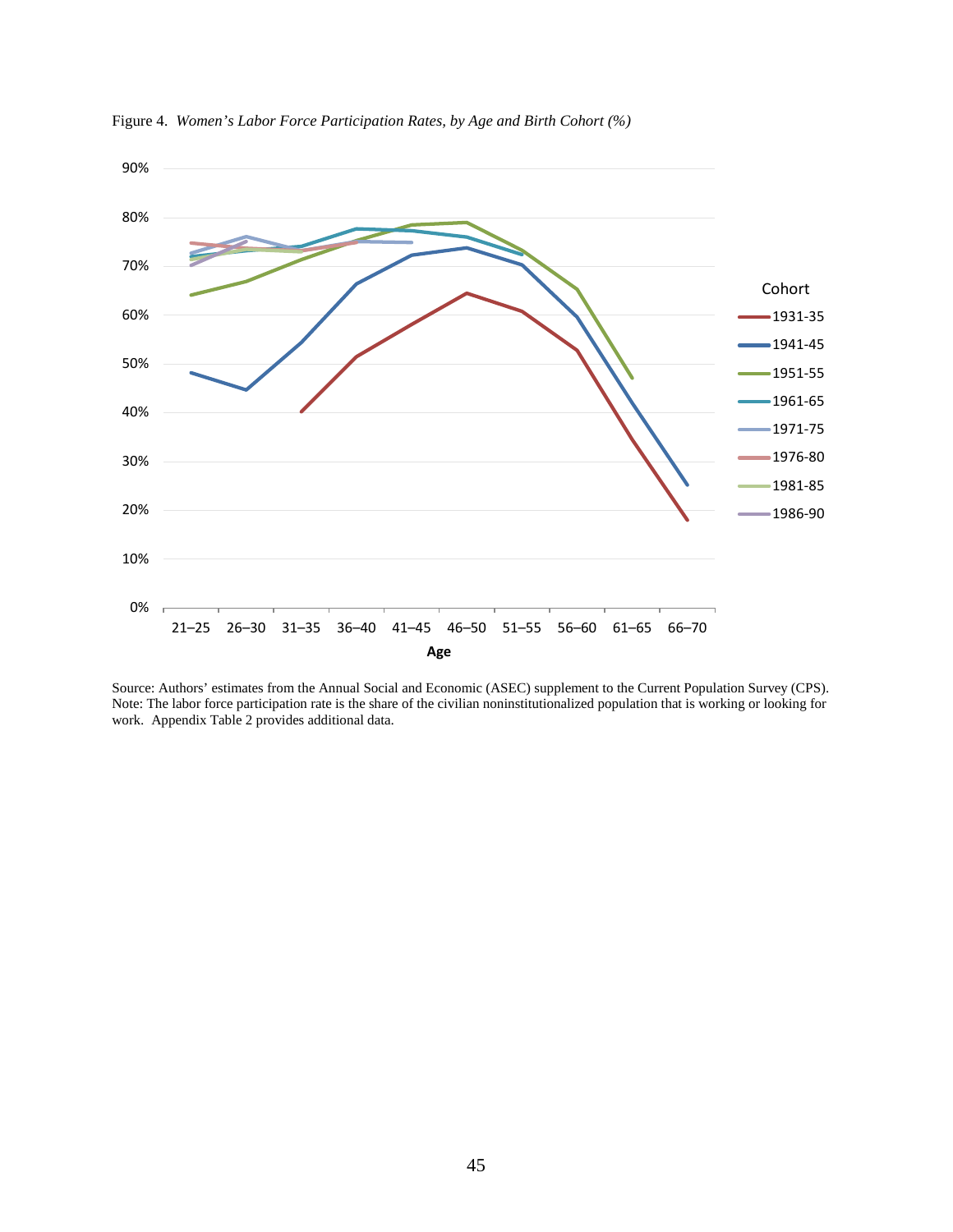

Figure 5. *Men's Full-Time Employment Rates, by Age and Birth Cohort (%)*

Source: Authors' estimates from the Annual Social and Economic (ASEC) supplement to the Current Population Survey (CPS). Note: The figure shows the percentage of civilian noninstitutionalized men employed full time. Appendix Table 3 provides additional data.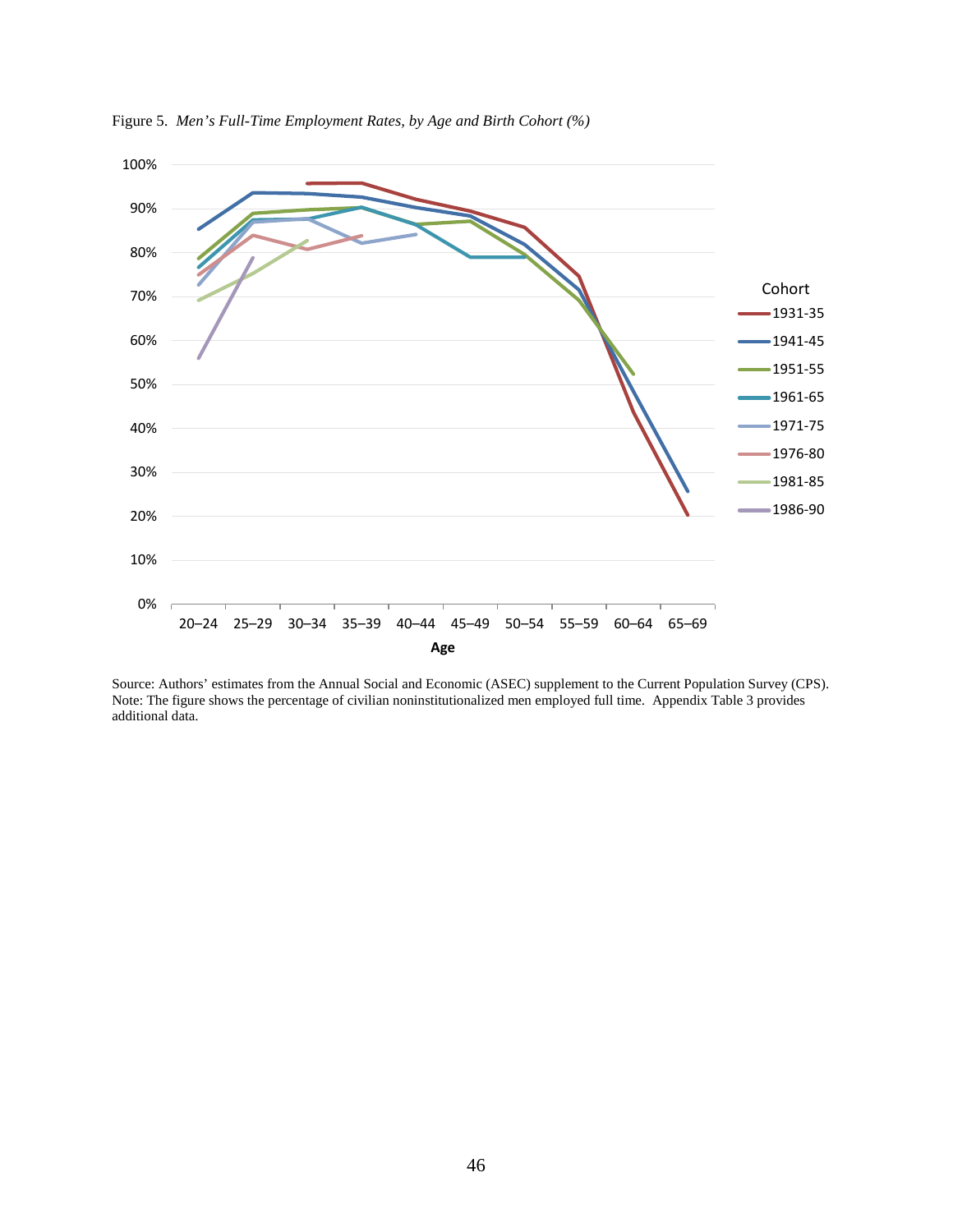

Figure 6. *Women's Full-Time Employment Rates, by Age and Birth Cohort (%)*

Source: Authors' estimates from the Annual Social and Economic (ASEC) supplement to the Current Population Survey (CPS). Note: The figure shows the percentage of civilian noninstitutionalized women employed full time. Appendix Table 4 provides additional data.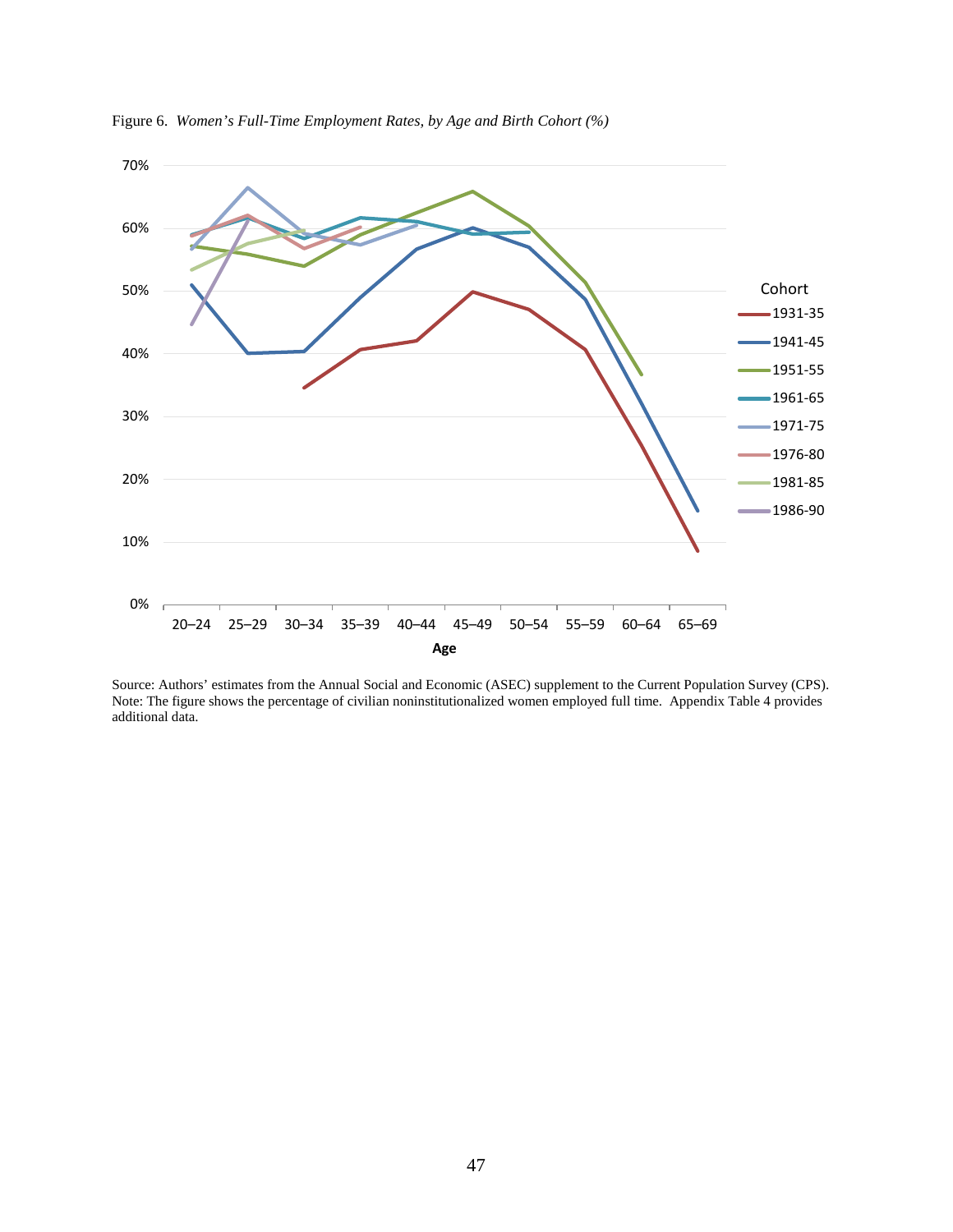

Figure 7. *Men's Median Inflation-Adjusted Earnings, Full-Time Workers, by Age and Birth Cohort*

Source: Authors' estimates from the Annual Social and Economic (ASEC) supplement to the Current Population Survey (CPS). Note: Estimates are reported in constant 2015 dollars. Appendix Table 5 provides additional data.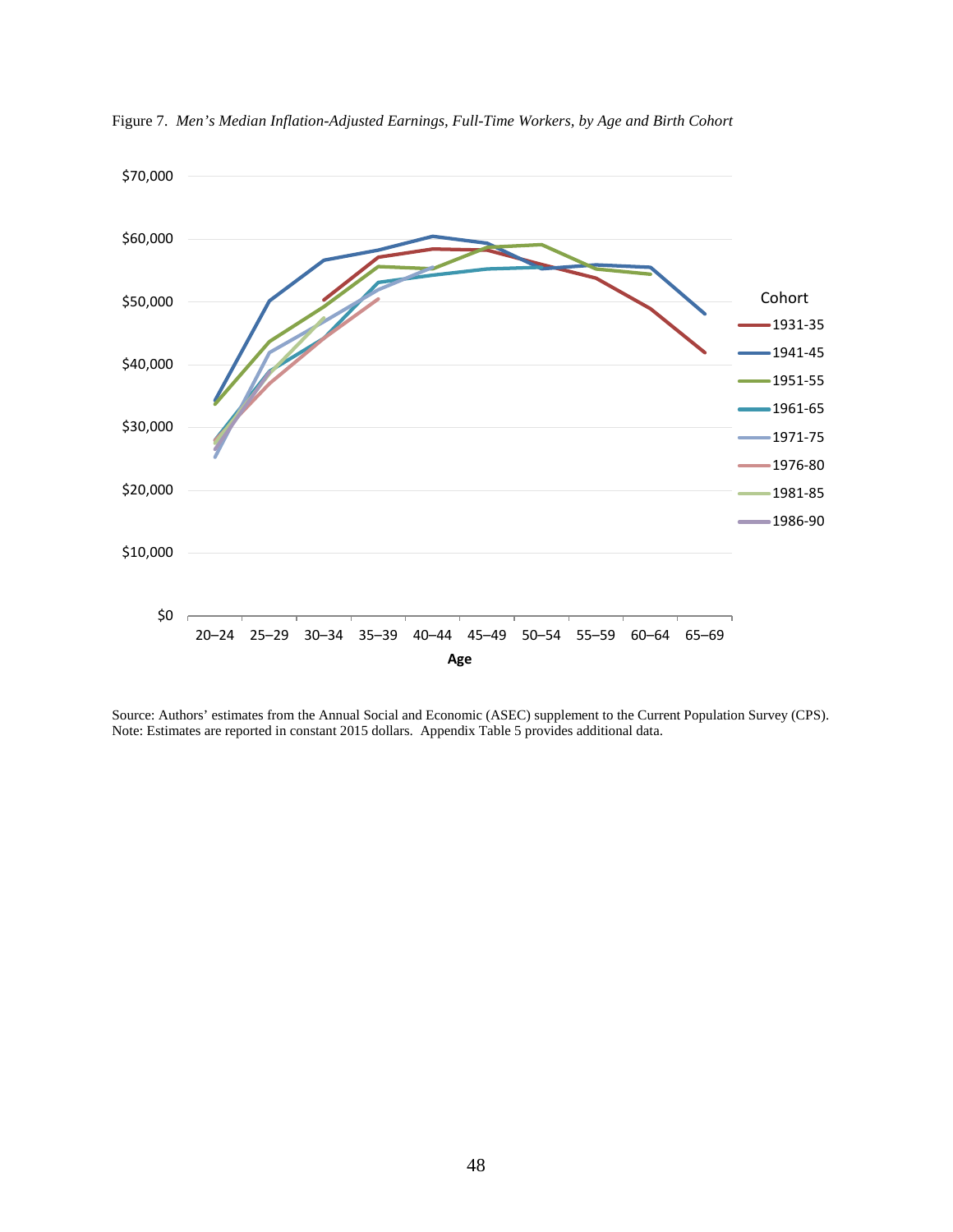

Figure 8. *Women's Median Inflation-Adjusted Earnings, Full-Time Workers, by Age and Birth Cohort*

Source: Authors' estimates from the Annual Social and Economic (ASEC) supplement to the Current Population Survey (CPS). Note: Estimates are reported in constant 2015 dollars. Appendix Table 6 provides additional data.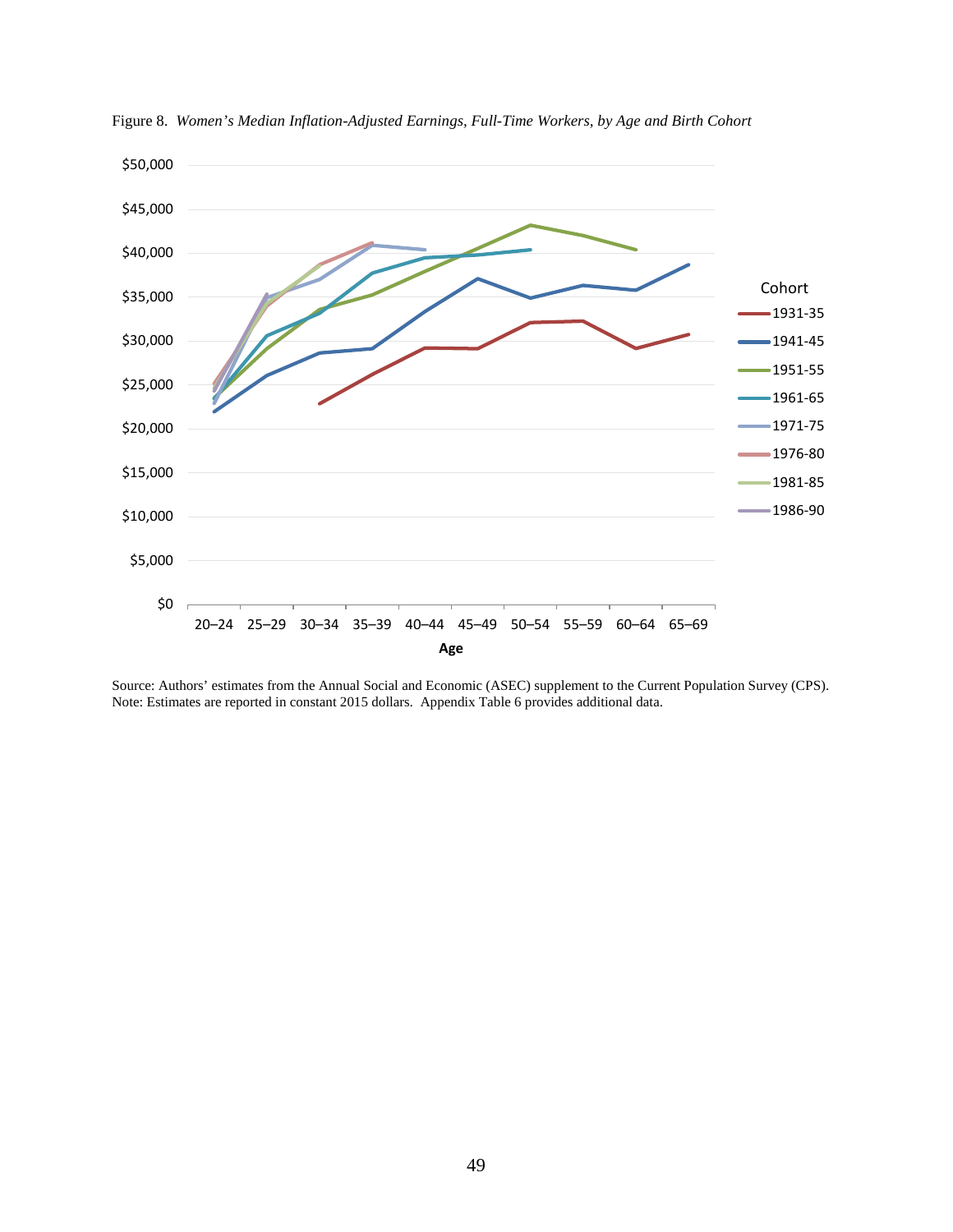

Figure 9. *Percentage of Full-Time Male Workers Participating in an Employer-Sponsored Retirement Plan, by Birth Cohort*

Source: Authors' estimates from the Annual Social and Economic (ASEC) supplement to the Current Population Survey (CPS). Note: The figure excludes 2016 data, because the CPS/ASEC appears to have underestimated retirement plan coverage since 2014. Appendix Table 7 provides additional data.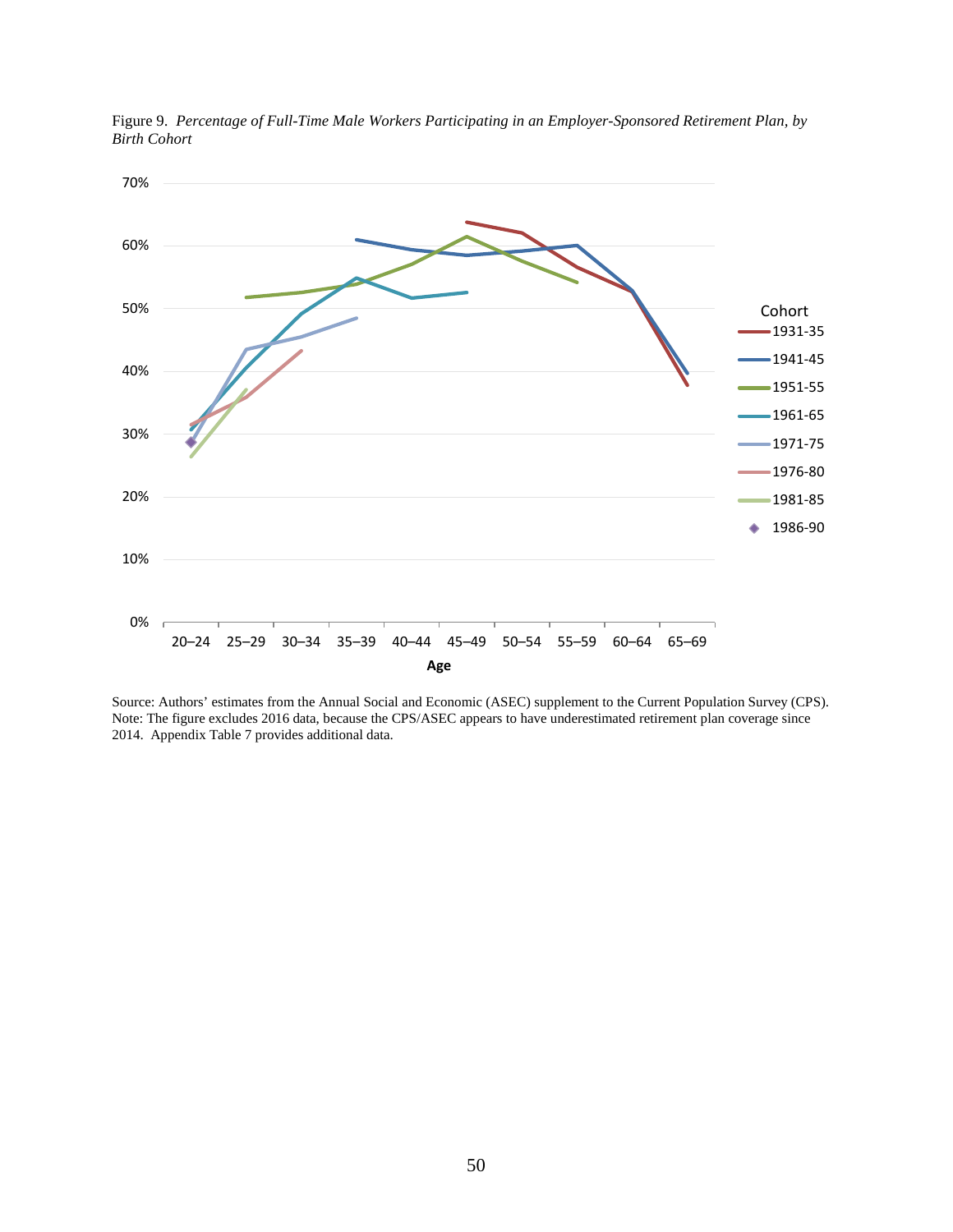

Figure 10. *Percentage of Full-Time Female Workers Participating in an Employer-Sponsored Retirement Plan, by Birth Cohort*

Source: Authors' estimates from the Annual Social and Economic (ASEC) supplement to the Current Population Survey (CPS). Note: The figure excludes 2016 data, because the CPS/ASEC appears to have underestimated retirement plan coverage since 2014. Appendix Table 8 provides additional data.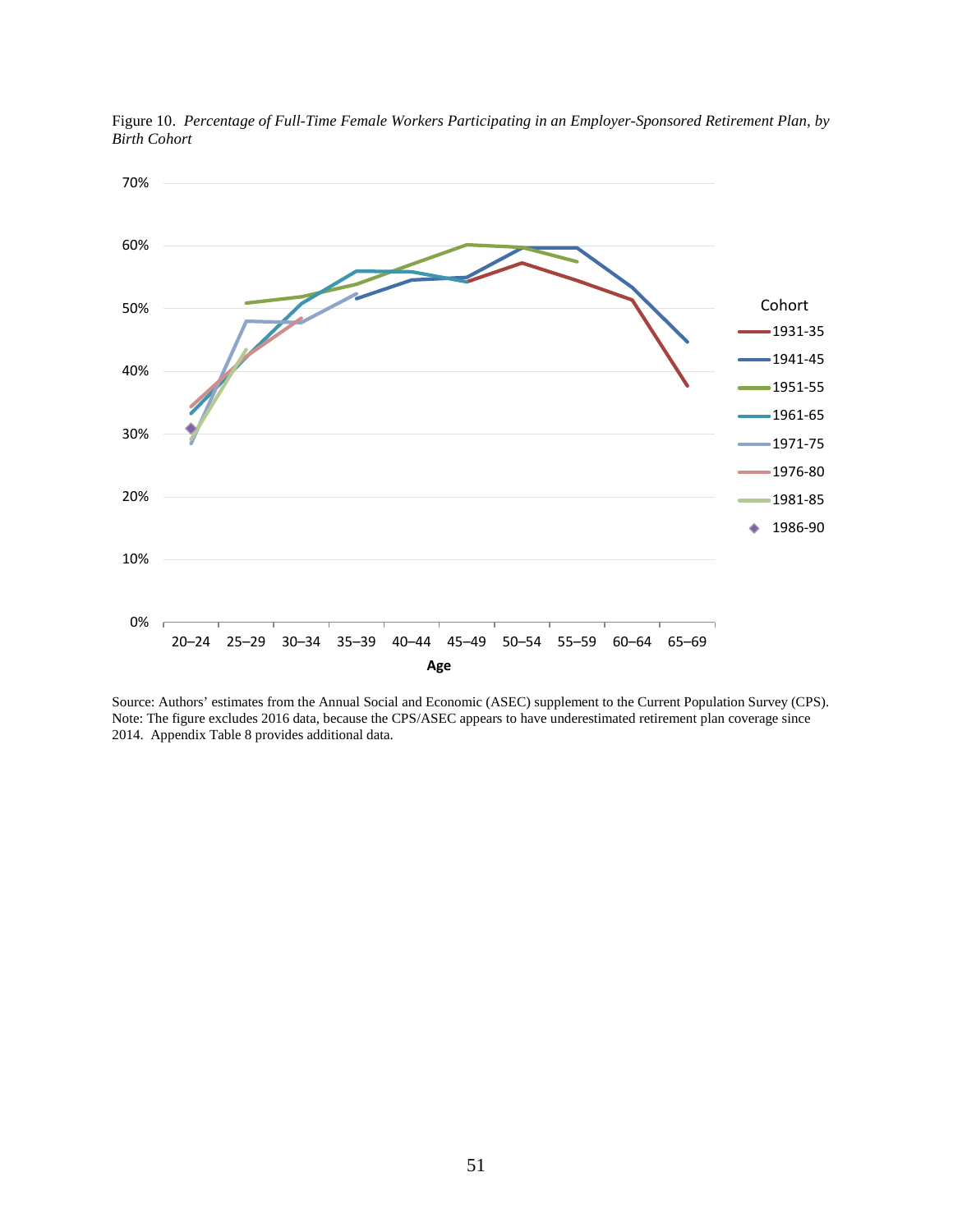

Figure 11. *Percentage of Men Married, by Age and Birth Cohort*

Source: Authors' estimates from the Annual Social and Economic (ASEC) supplement to the Current Population Survey (CPS). Note: Appendix Table 9 provides additional data.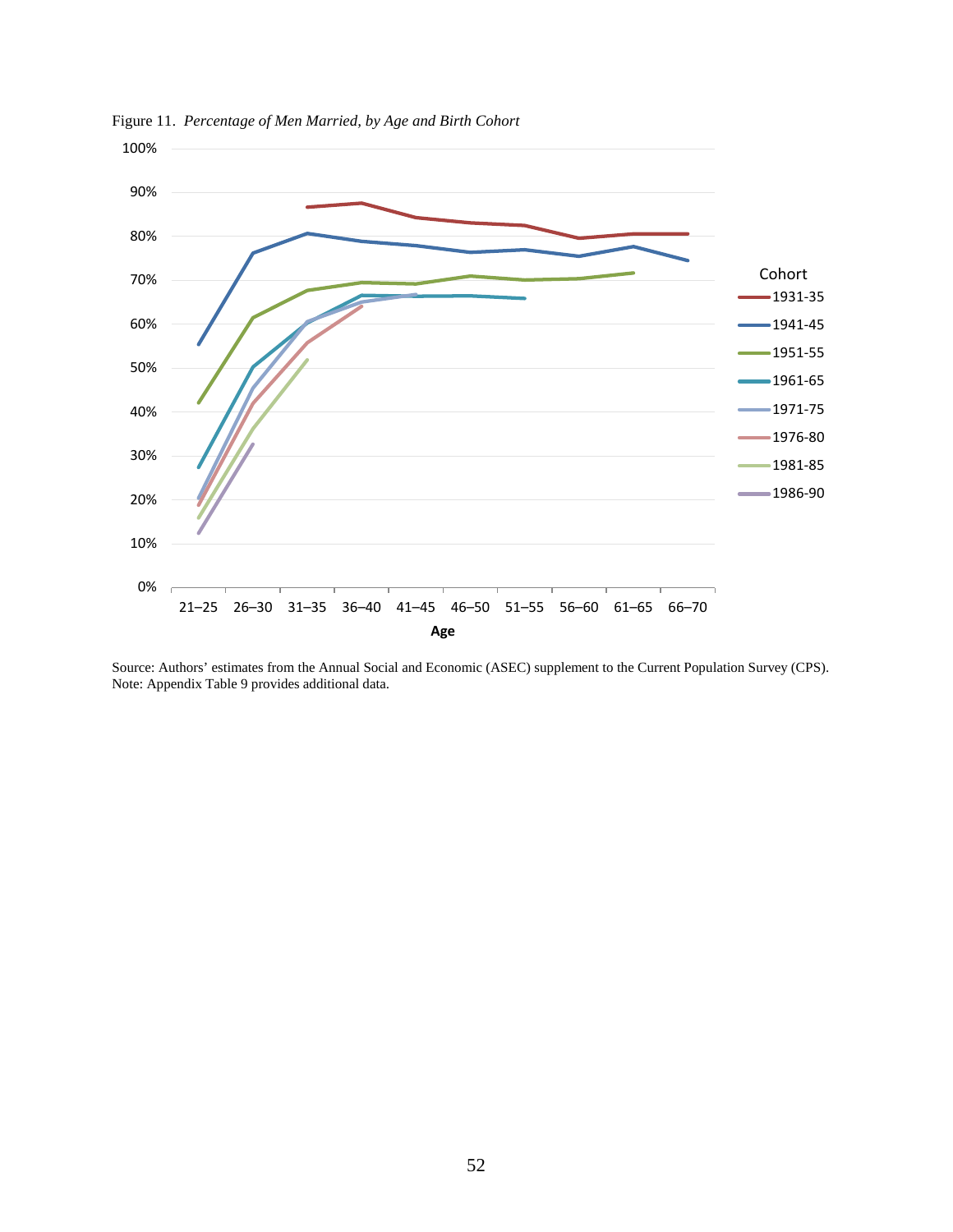

Figure 12. *Percentage of Women Married, by Age and Birth Cohort*

Source: Authors' estimates from the Annual Social and Economic (ASEC) supplement to the Current Population Survey (CPS). Note: Appendix Table 10 provides additional data.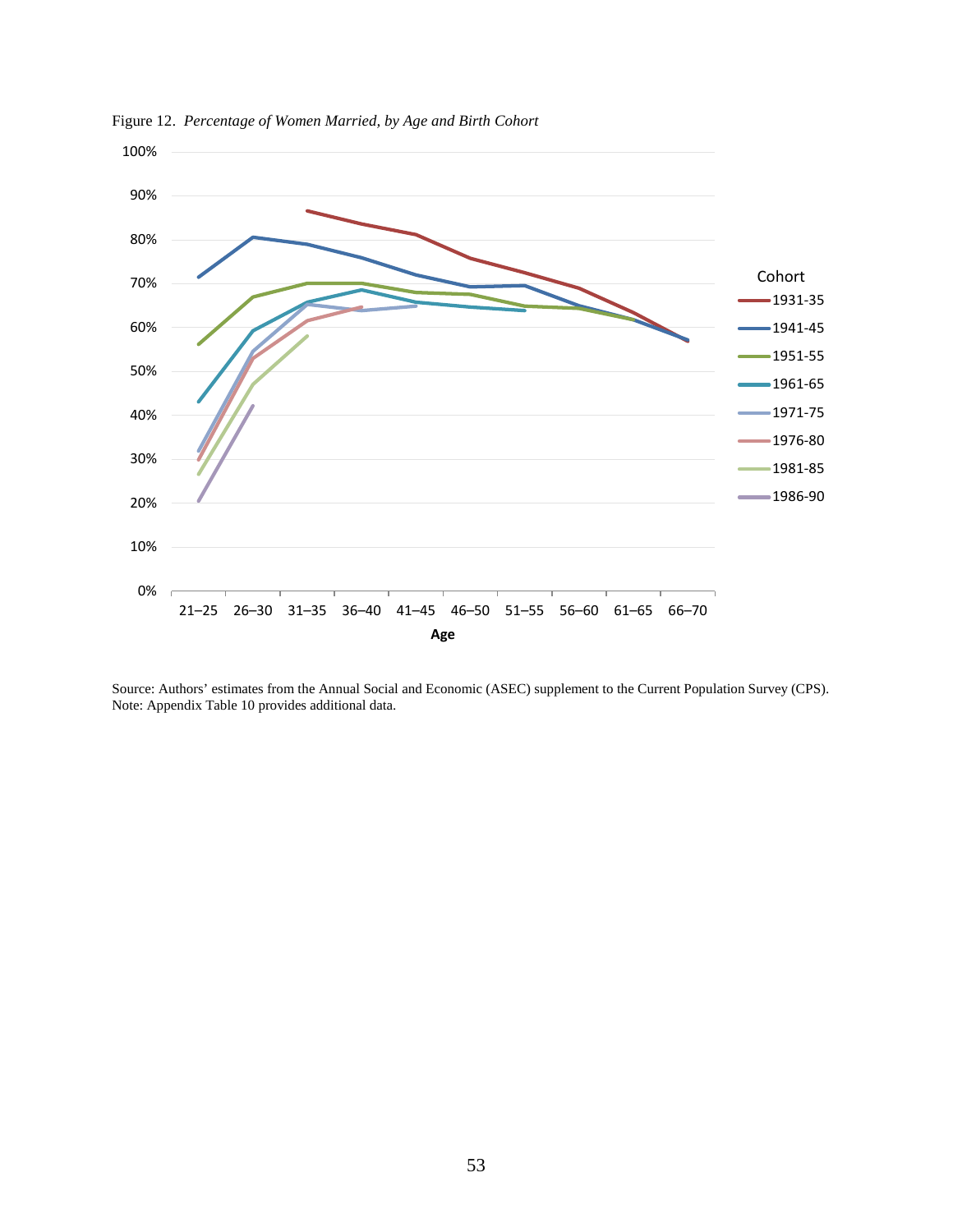

Figure 13. *Percentage of Adults Who Own a Home, by Age and Birth Cohort*

Source: Authors' estimates from the Annual Social and Economic (ASEC) supplement to the Current Population Survey (CPS). Note: Appendix Table 11 provides additional data.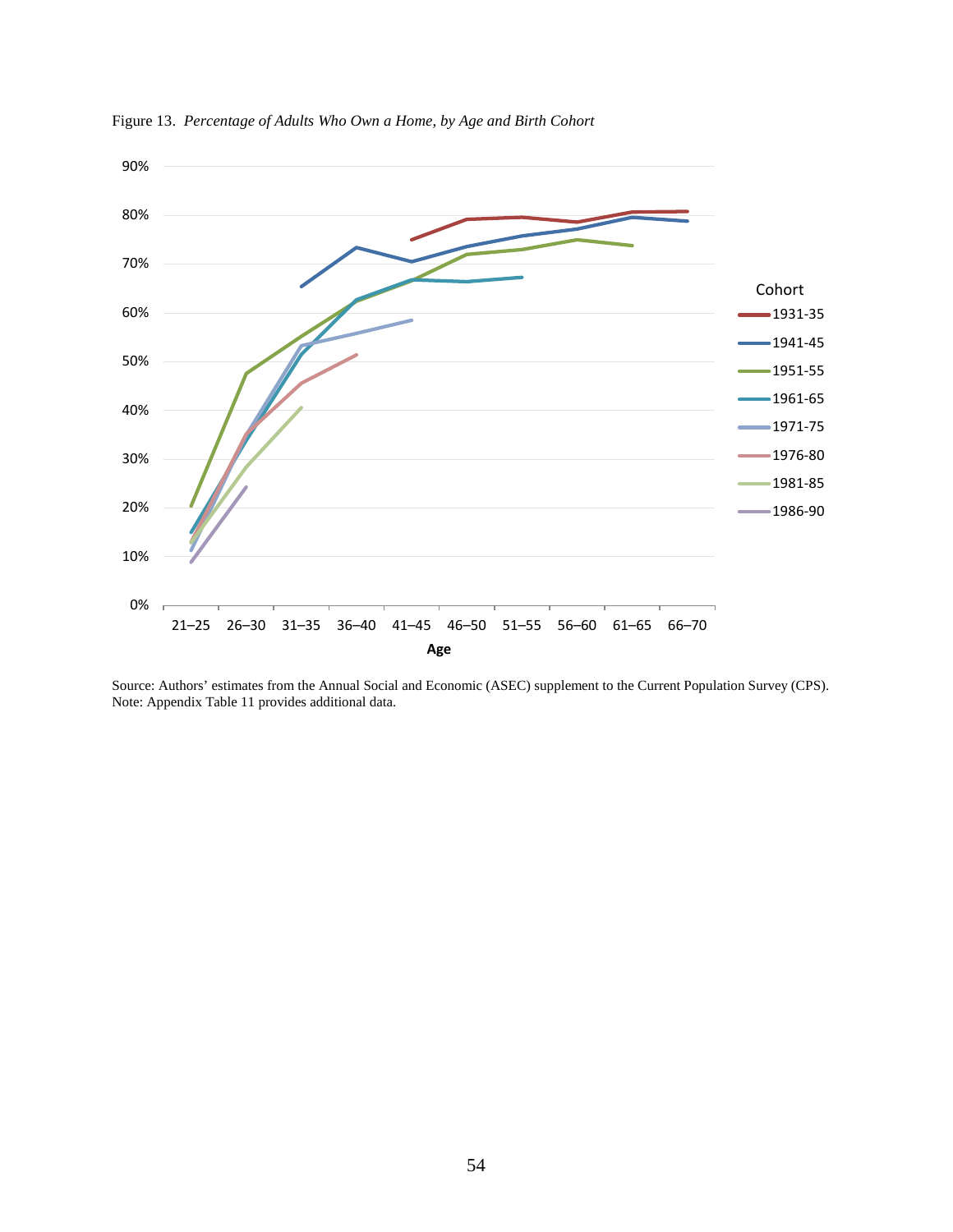

Figure 14. *Median Per Capita Inflation-Adjusted Household Net Worth by Age and Birth Cohort*

Source: Authors' tabulations from the Survey of Consumer Finances (SCF), 1983 to 2013. Note: Estimates are reported in constant 2015 dollars. The analysis divided household net worth by two for married adults. Appendix Table 12 provides additional data.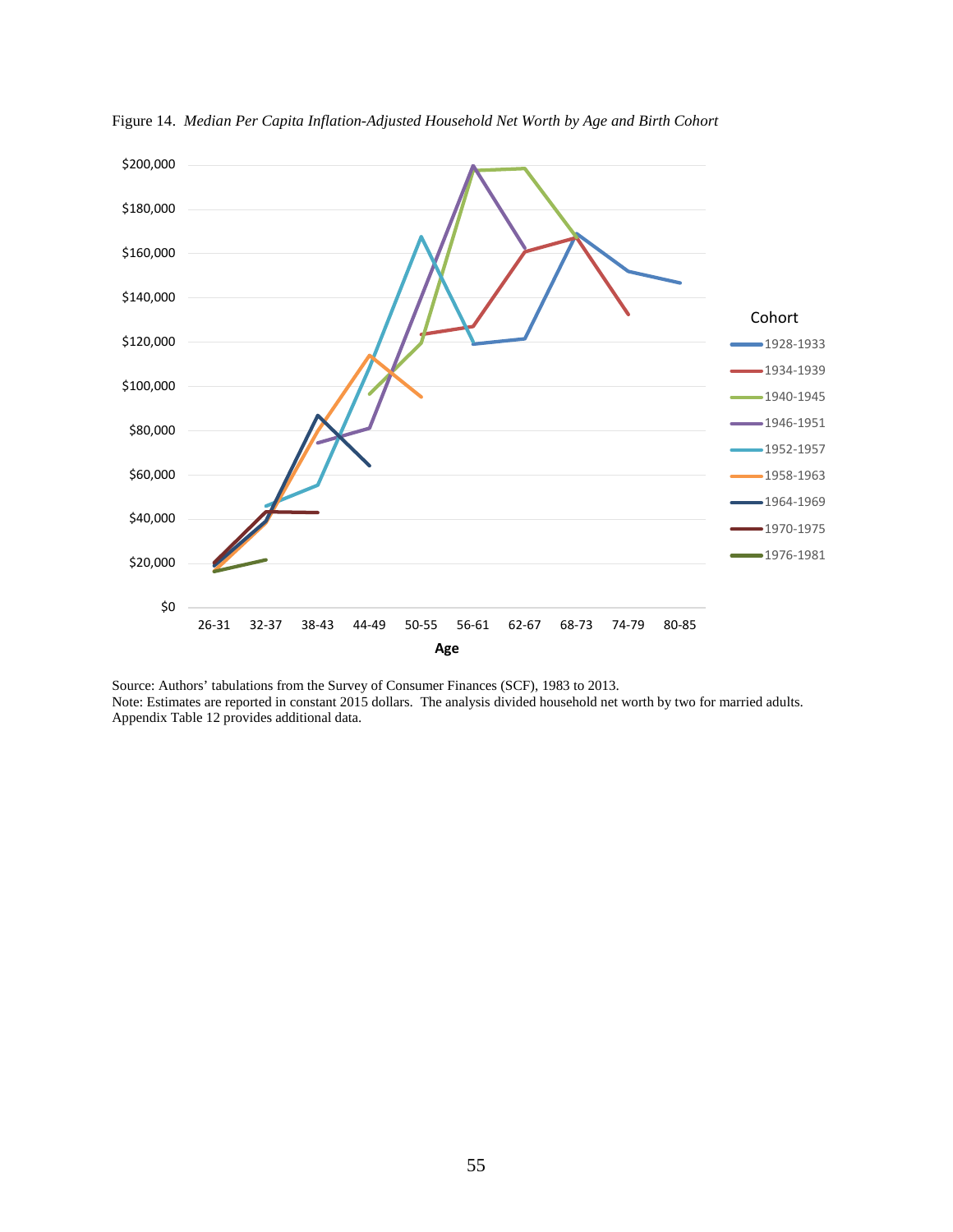

Figure 15. *Share of Adults with Financial Assets, by Age and Birth Cohort*

Source: Authors' tabulations from the Survey of Consumer Finances (SCF), 1983 to 2013. Note: Estimates include the value of retirement accounts. Appendix Table 13 provides additional data.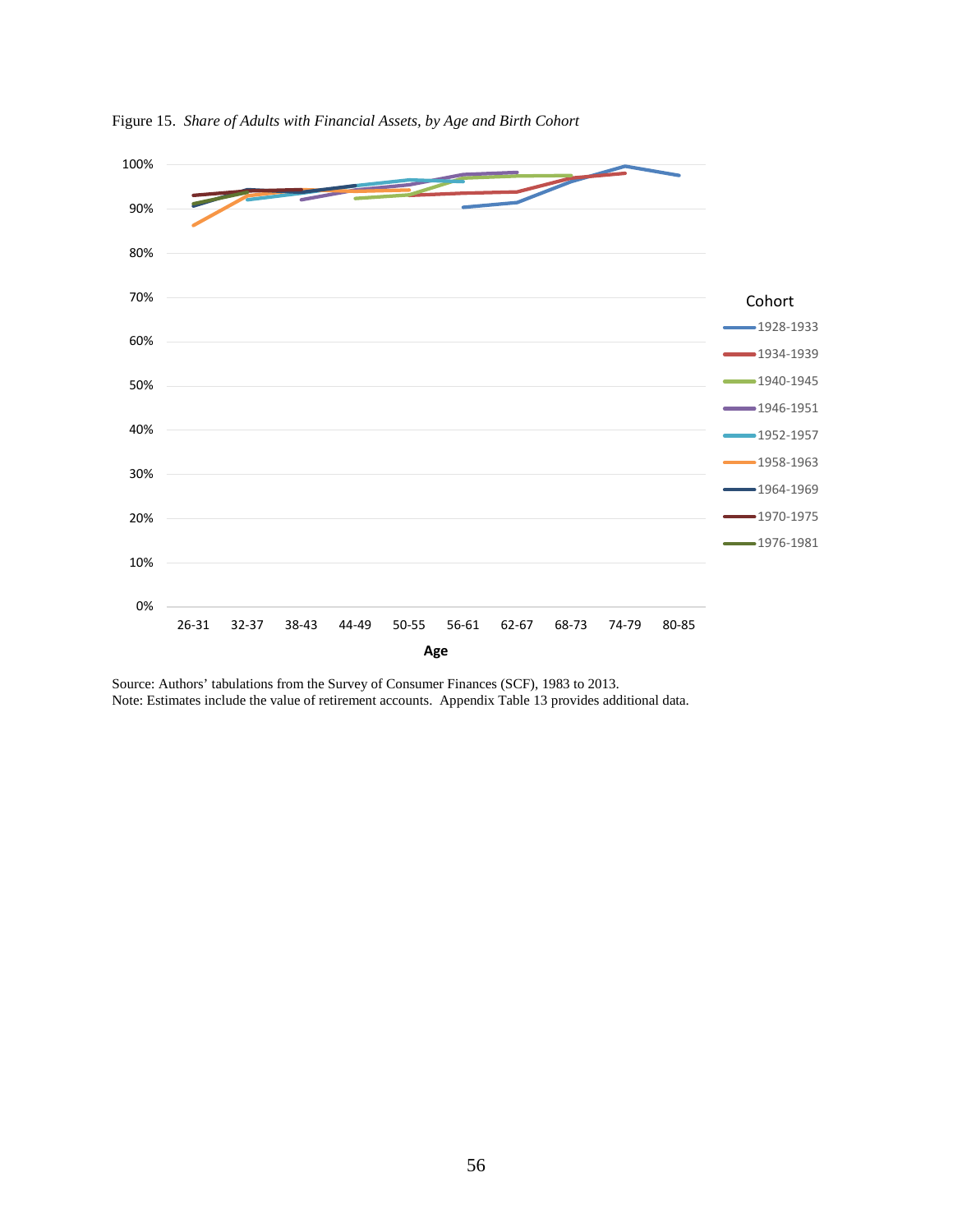

Figure 16. *Median Per Capita Inflation-Adjusted Value of Financial Assets for Adults with Positive Holdings, by Age and Birth Cohort*

Source: Authors' tabulations from the Survey of Consumer Finances (SCF), 1983 to 2013. Note: Estimates are reported in constant 2015 dollars and include the value of retirement accounts. The analysis divided the value of financial assets by two for married adults. Appendix Table 14 provides additional data.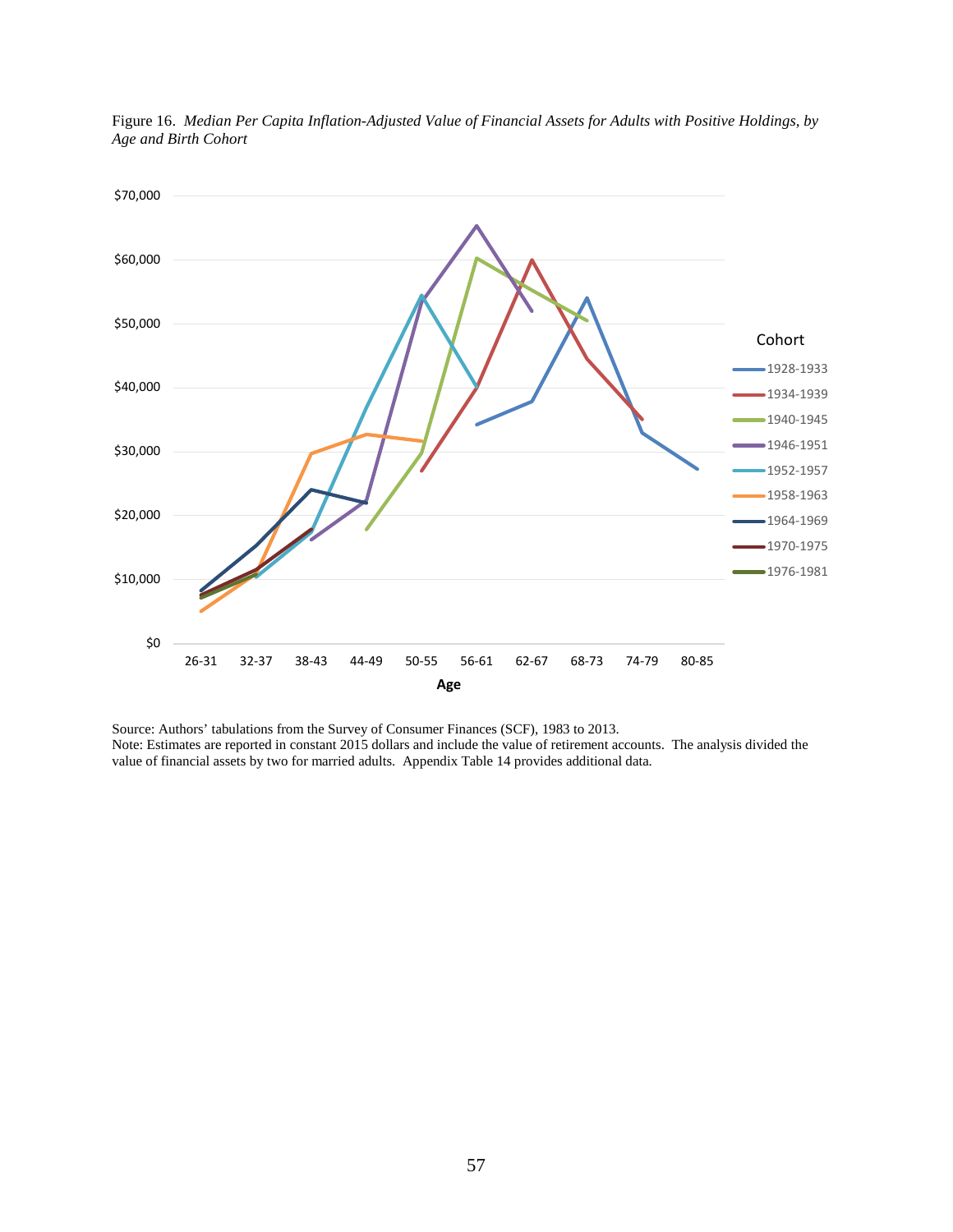

Figure 17. *Share of Adults with Retirement Accounts, by Age and Birth Cohort*

Source: Authors' tabulations from the Survey of Consumer Finances (SCF), 1983 to 2013. Note: Appendix Table 15 provides additional data.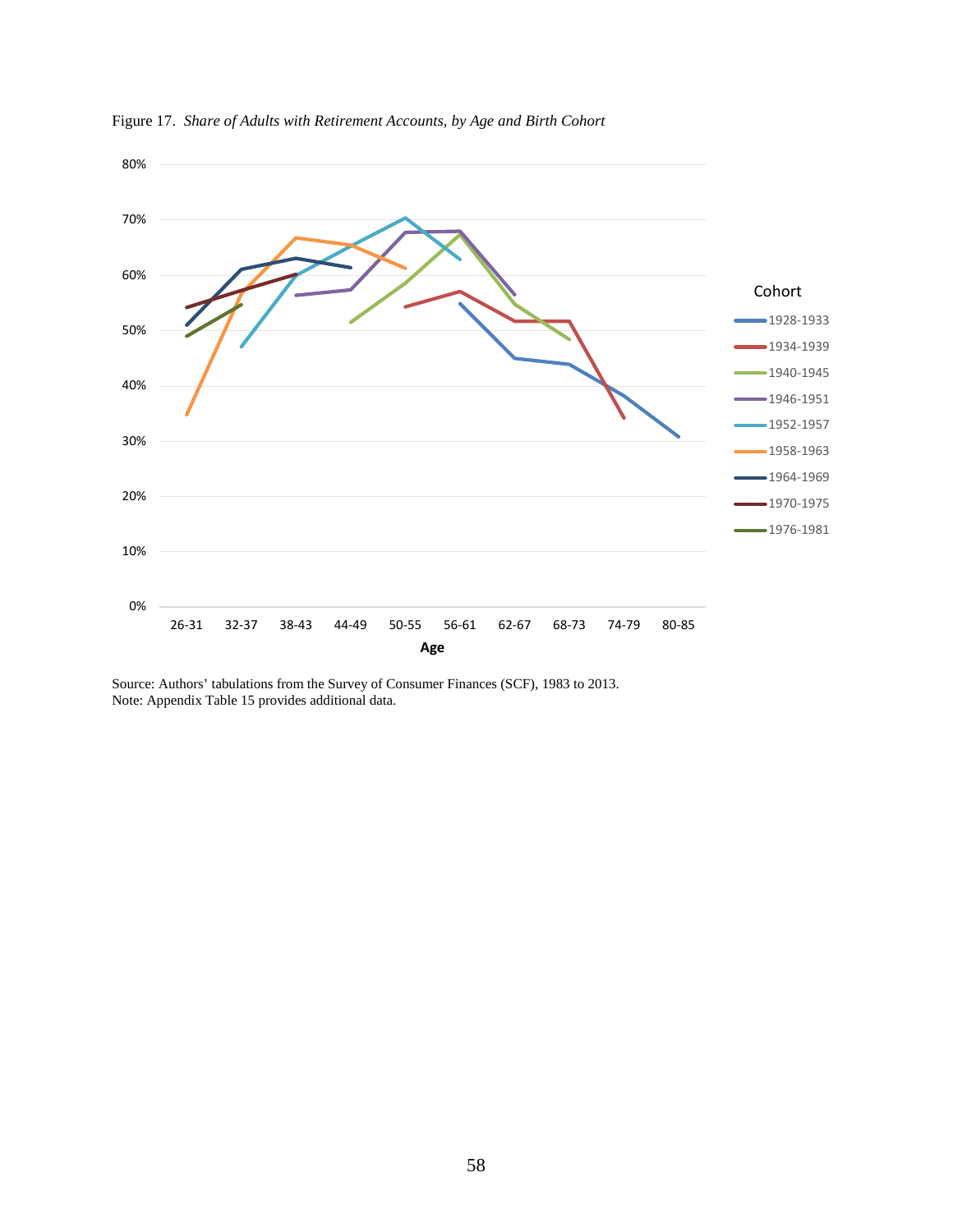

Figure 18. *Median Per Capita Inflation-Adjusted Value of Retirement Accounts for Accountholders, by Age and Birth Cohort*

Source: Authors' tabulations from the Survey of Consumer Finances (SCF), 1983 to 2013. Note: Estimates are reported in constant 2015 dollars. The analysis divided the value of retirement accounts by two for married adults. Appendix Table 16 provides additional data.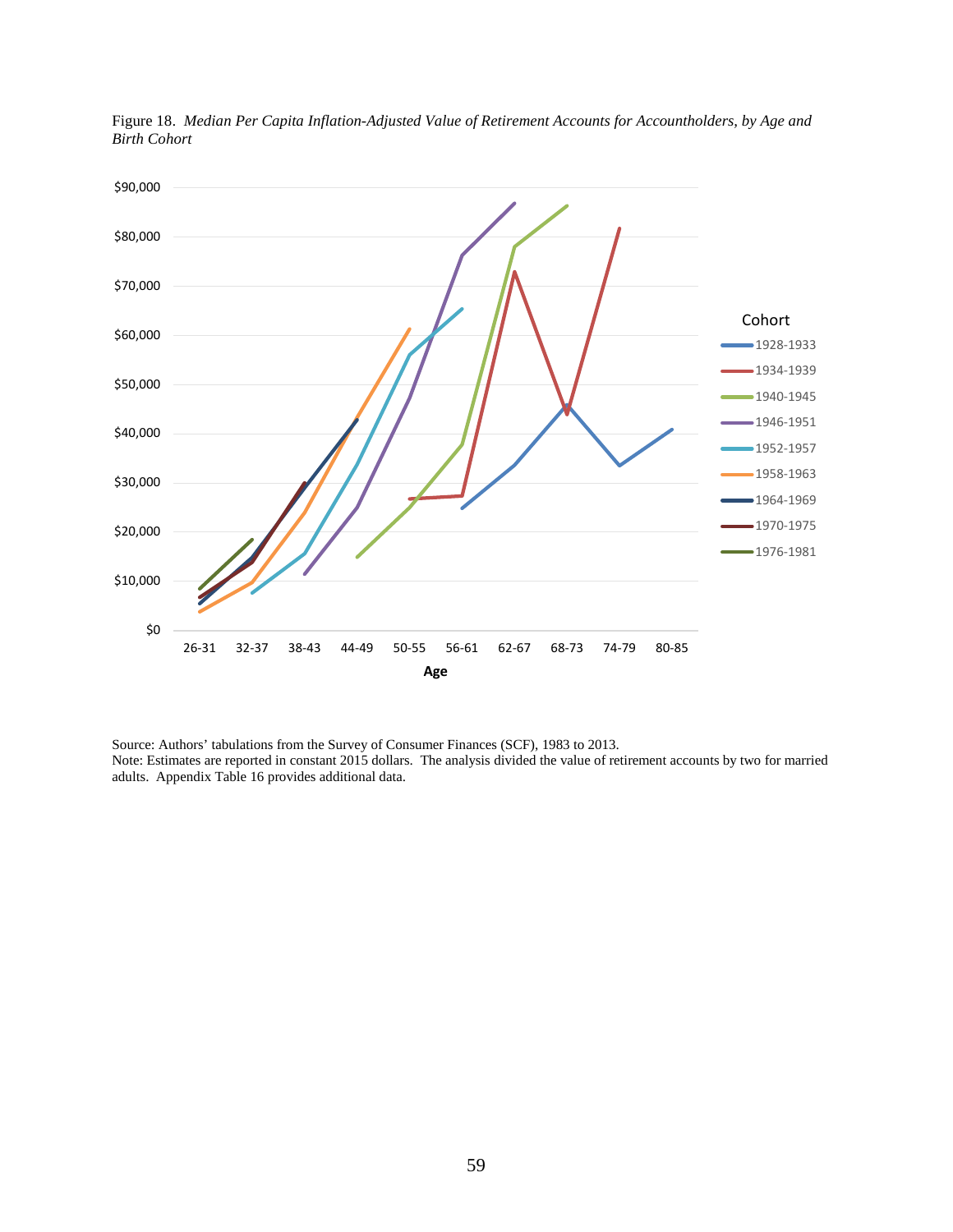

Figure 19. *Share of Adults with Housing Wealth, by Age and Birth Cohort*

Source: Authors' tabulations from the Survey of Consumer Finances (SCF), 1983 to 2013. Note: Estimates refer to gross housing wealth. Net housing wealth, or home equity, was negative for people whose housing debt exceeded their housing wealth. Appendix Table 17 provides additional data.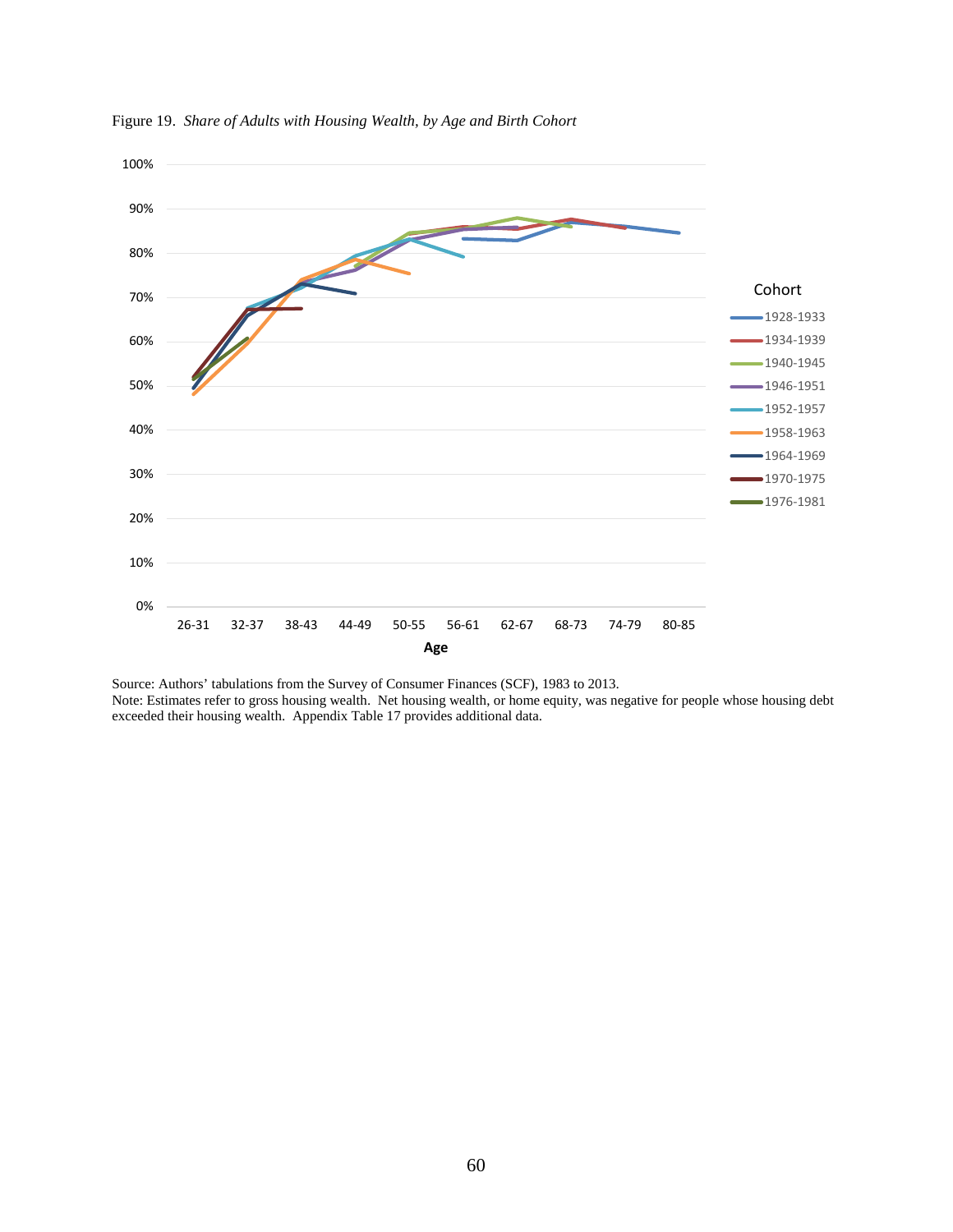

Figure 20. *Median Per Capita Inflation-Adjusted Value of Housing Wealth for Adults with Housing Wealth, by Age and Birth Cohort*

Source: Authors' tabulations from the Survey of Consumer Finances (SCF), 1983 to 2013. Note: Estimates are reported in constant 2015 dollars. The analysis divided housing wealth by two for married adults. Estimates refer to gross housing wealth. Net housing wealth, or home equity, was negative for people whose housing debt exceeded their housing wealth. Appendix Table 18 provides additional data.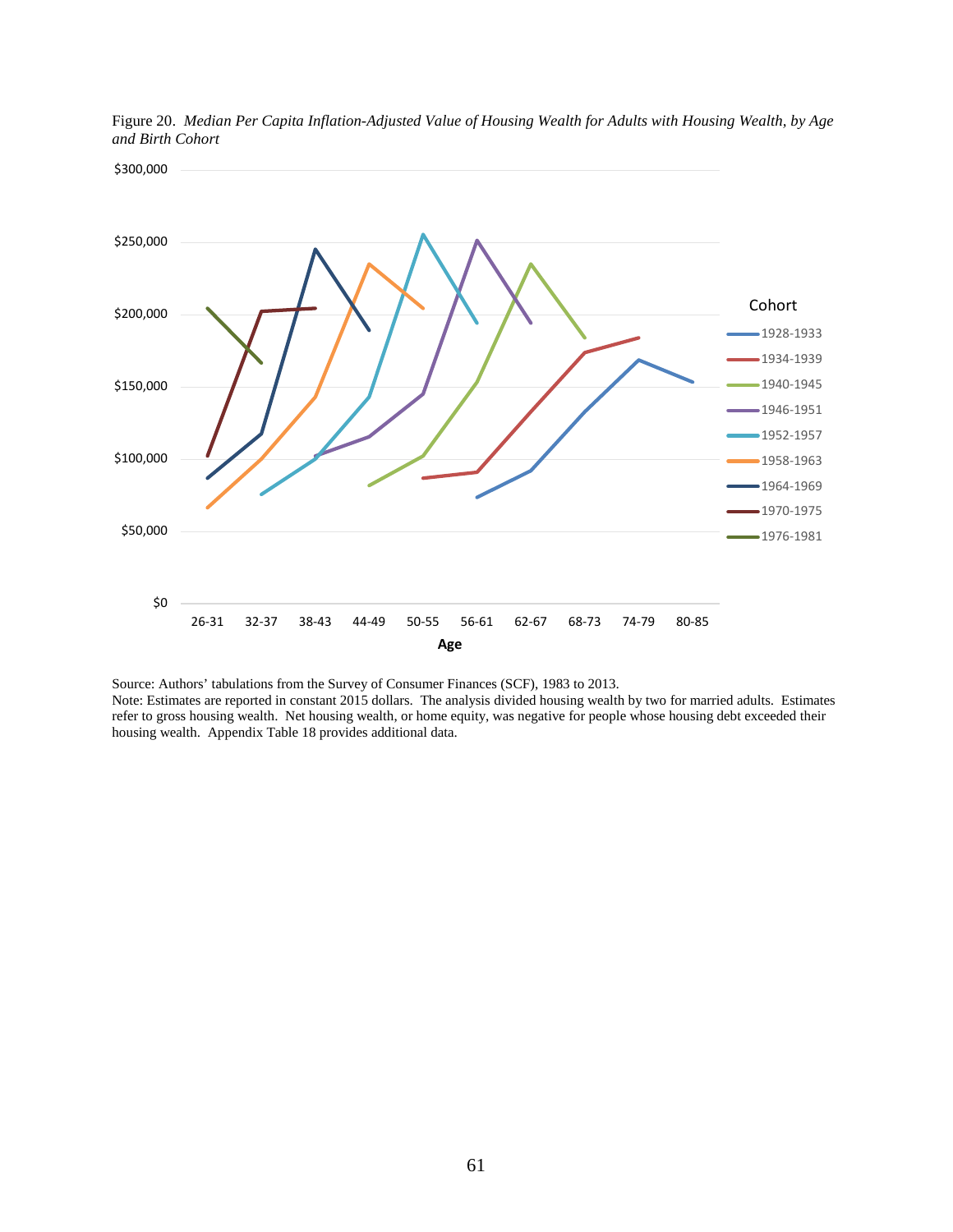

Figure 21. *Share of Adults with Outstanding Debt, by Age and Birth Cohort*

Source: Authors' tabulations from the Survey of Consumer Finances (SCF), 1983 to 2013. Note: Appendix Table 19 provides additional data.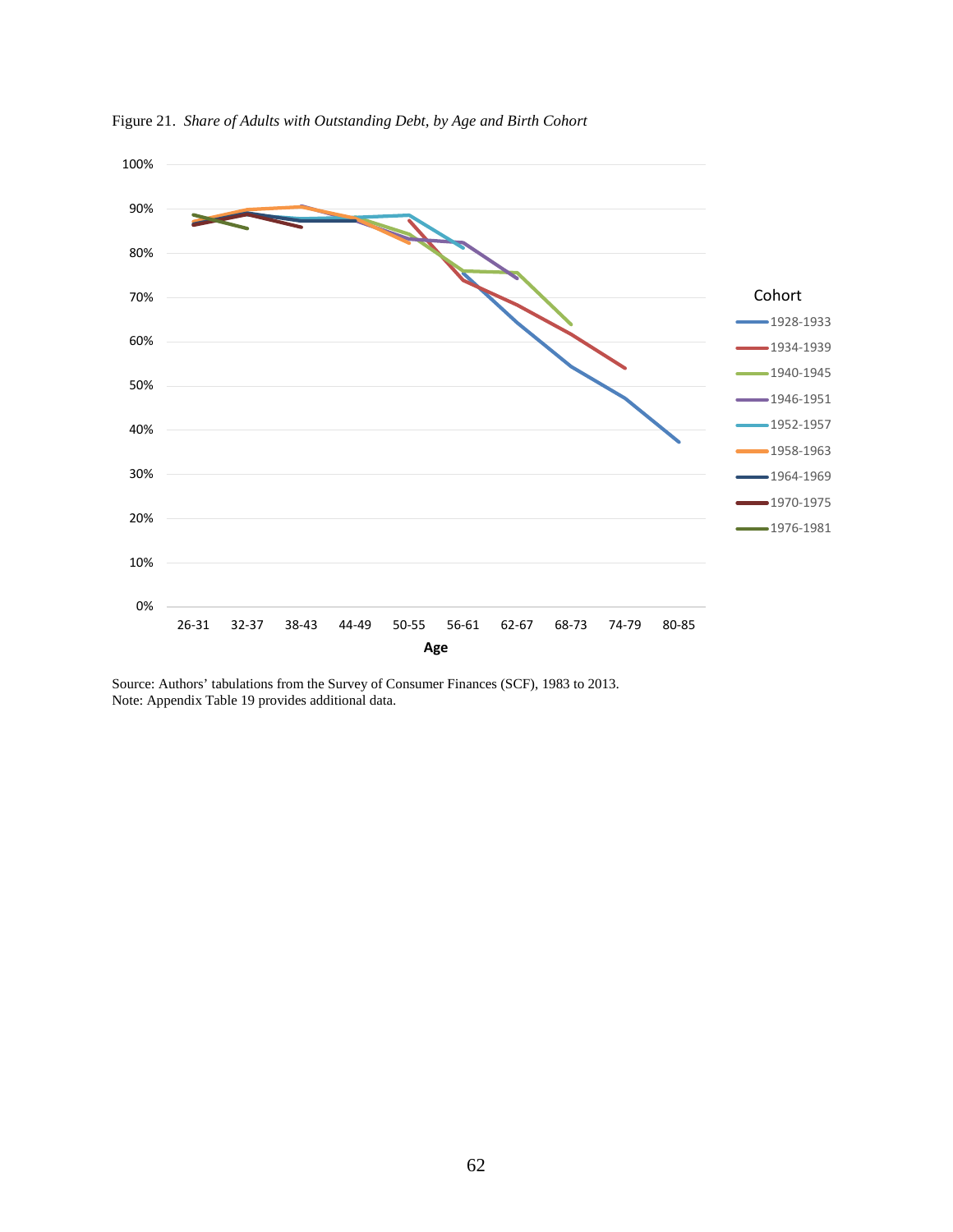

Figure 22. *Median Per Capita Inflation-Adjusted Value of Outstanding Debt for Debtholders, by Age and Birth Cohort*

Source: Authors' tabulations from the Survey of Consumer Finances (SCF), 1983 to 2013. Note: Estimates are reported in constant 2015 dollars. The analysis divided household debt by two for married adults. Appendix Table 20 provides additional data.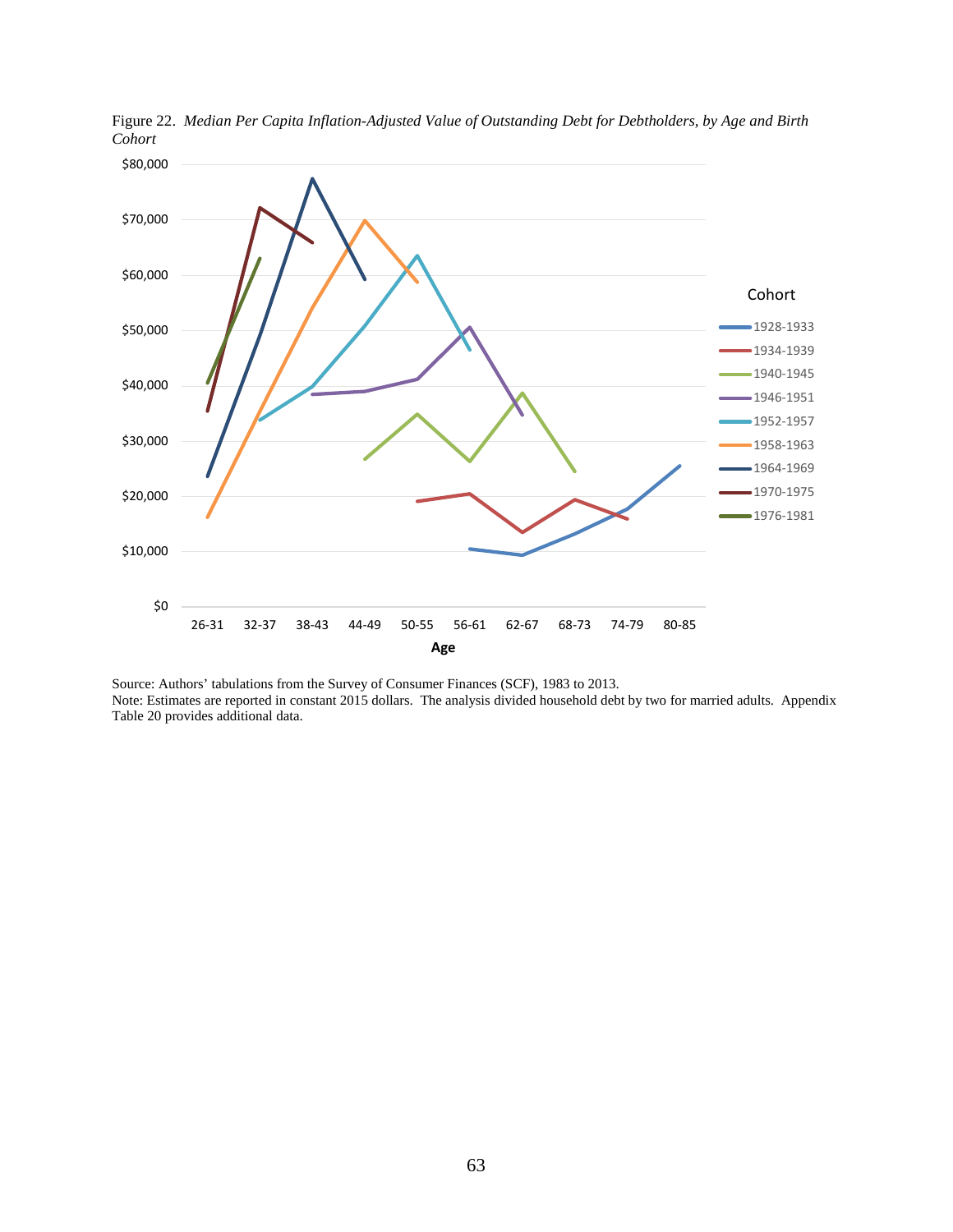|                                              | 1936-45 | 1946-55 | 1956-65 | 1966-75 | 1976-85 |
|----------------------------------------------|---------|---------|---------|---------|---------|
| <b>Traditional Income Measure</b>            |         |         |         |         |         |
| Men and Women                                |         |         |         |         |         |
| High wage growth (1.2 percent per year)      | 33,000  | 35,000  | 33,000  | 36,000  | 38,000  |
| Moderate wage growth (0.81 percent per year) | 33,000  | 35,000  | 33,000  | 34,000  | 36,000  |
| Low wage growth (0.70 percent per year)      | 33,000  | 35,000  | 33,000  | 34,000  | 35,000  |
| Men                                          |         |         |         |         |         |
| High wage growth (1.2 percent per year)      | 36,000  | 37,000  | 36,000  | 38,000  | 40,000  |
| Moderate wage growth (0.81 percent per year) | 36,000  | 37,000  | 35,000  | 36,000  | 37,000  |
| Low wage growth (0.70 percent per year)      | 36,000  | 37,000  | 35,000  | 36,000  | 36,000  |
| Women                                        |         |         |         |         |         |
| High wage growth (1.2 percent per year)      | 30,000  | 33,000  | 31,000  | 34,000  | 37,000  |
| Moderate wage growth (0.81 percent per year) | 30,000  | 33,000  | 31,000  | 32,000  | 34,000  |
| Low wage growth (0.70 percent per year)      | 30,000  | 33,000  | 30,000  | 32,000  | 33,000  |
| <b>Total Potential Income Measure</b>        |         |         |         |         |         |
| Men and Women                                |         |         |         |         |         |
| High wage growth (1.2 percent per year)      | 37,000  | 40,000  | 38,000  | 40,000  | 43,000  |
| Moderate wage growth (0.81 percent per year) | 37,000  | 40,000  | 37,000  | 38,000  | 39,000  |
| Low wage growth (0.70 percent per year)      | 37,000  | 40,000  | 37,000  | 37,000  | 38,000  |
| Men                                          |         |         |         |         |         |
| High wage growth (1.2 percent per year)      | 40,000  | 42,000  | 41,000  | 43,000  | 46,000  |
| Moderate wage growth (0.81 percent per year) | 40,000  | 42,000  | 40,000  | 41,000  | 42,000  |
| Low wage growth (0.70 percent per year)      | 40,000  | 42,000  | 40,000  | 40,000  | 41,000  |
| Women                                        |         |         |         |         |         |
| High wage growth (1.2 percent per year)      | 34,000  | 38,000  | 35,000  | 37,000  | 40,000  |
| Moderate wage growth (0.81 percent per year) | 34,000  | 38,000  | 35,000  | 35,000  | 37,000  |
| Low wage growth (0.70 percent per year)      | 34,000  | 38,000  | 34,000  | 35,000  | 36,000  |

Table 1. *Projected Median Per Capita Inflation-Adjusted Annual Family Income at Age 70 by Birth Cohort, Sex, and Wage Growth Assumption*

Source: Dynamic Simulation of Income Model 4, Run Numbers 942B, 942D, and 942E.

Note: Estimates are reported in constant 2015 dollars and rounded to the nearest \$1,000. The traditional income measure includes earnings, Social Security, DB pensions, SSI, interest, dividends, rent, and occasional withdrawals from retirement accounts. The total potential income measure includes earnings, Social Security, DB pensions, SSI, and the annual income from an actuarially fair annuity valued at 80 percent of financial assets, including retirement accounts. The analysis divides total household income by two for married adults.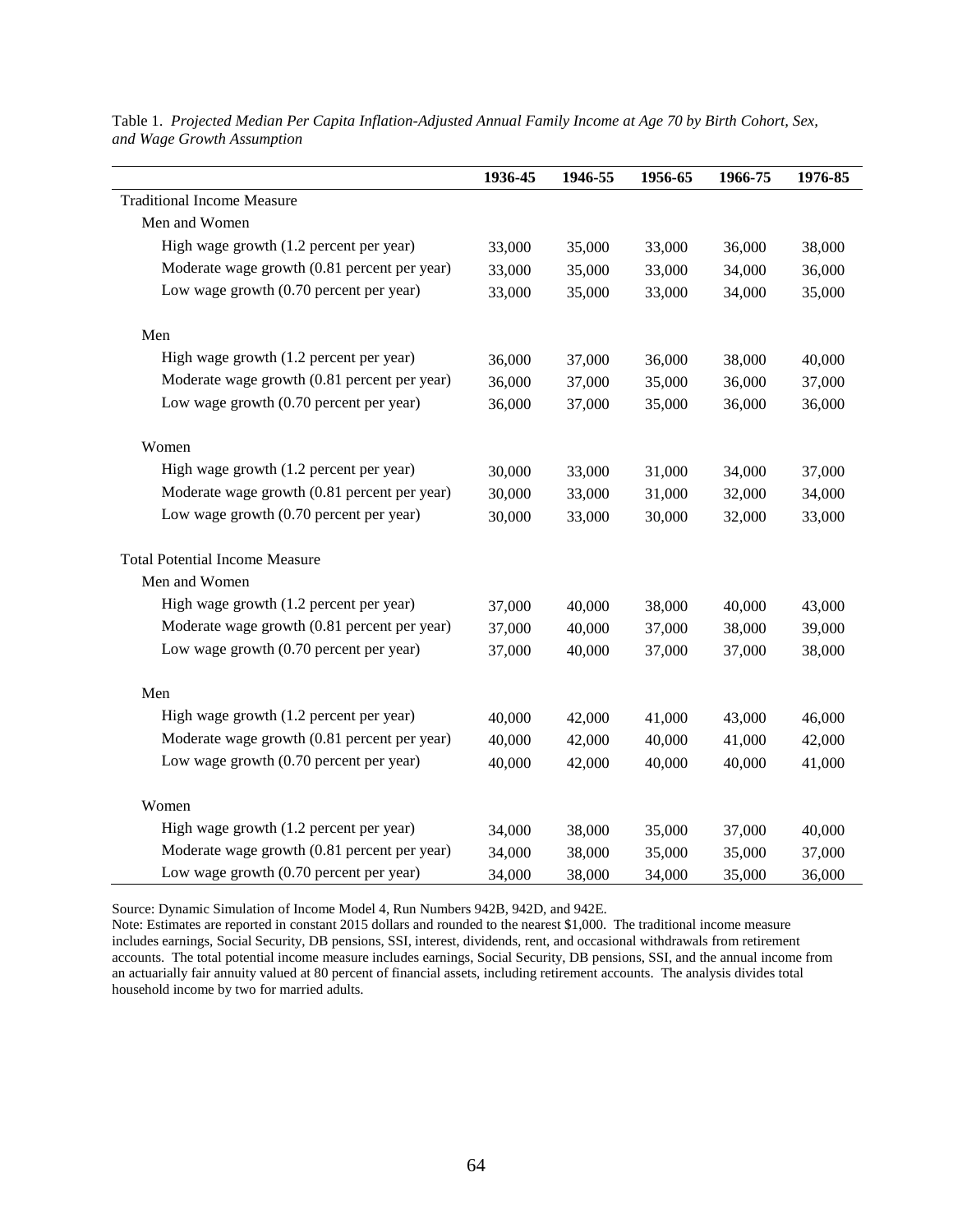|                              | 1936-45  | 1976-85  | <b>Difference</b> |
|------------------------------|----------|----------|-------------------|
| Bottom income quintile       |          |          |                   |
| Social Security income       | 8,300    | 10,100   | 1,800             |
| Earnings                     | 500      | 500      | $\Omega$          |
| Income from financial assets | 800      | 1,500    | 700               |
| DB pension income            | 600      | 200      | $-400$            |
| <b>SSI</b>                   | 500      | 200      | $-300$            |
| Total                        | 10,700   | 12,500   | 1,800             |
| Middle income quintile       |          |          |                   |
| Social Security income       | 15,800   | 21,500   | 5,700             |
| Earnings                     | 6,000    | 7,000    | 1,000             |
| Income from financial assets | 7,100    | 9,500    | 2,400             |
| DB pension income            | 7,800    | 1,100    | $-6,700$          |
| <b>SSI</b>                   | $\Omega$ | 0        | 0                 |
| Total                        | 36,700   | 39,100   | 2,400             |
| Top income quintile          |          |          |                   |
| Social Security income       | 18,000   | 26,600   | 8,600             |
| Earnings                     | 34,100   | 77,700   | 43,600            |
| Income from financial assets | 47,900   | 47,500   | $-400$            |
| DB pension income            | 25,500   | 4,700    | $-20,800$         |
| <b>SSI</b>                   | $\Omega$ | $\theta$ | $\Omega$          |
| Total                        | 125,500  | 156,500  | 31,000            |

Table 2. *Projected Mean Per Capita Inflation-Adjusted Annual Family Income at Age 70, by Income Type, Income Quintile, and Birth Cohort*

Source: Dynamic Simulation of Income Model 4, Run Numbers 942B, 942D, and 942E.

Note: Estimates are reported in constant 2015 dollars and rounded to the nearest \$100. The tables shows mean total potential income, which includes earnings, Social Security, DB pensions, SSI, and the annual income from an actuarially fair annuity valued at 80 percent of financial assets, including retirement accounts. The analysis divides total household income by two for married adults. The projections assumed that future wage growth averaged 0.81 percent per year.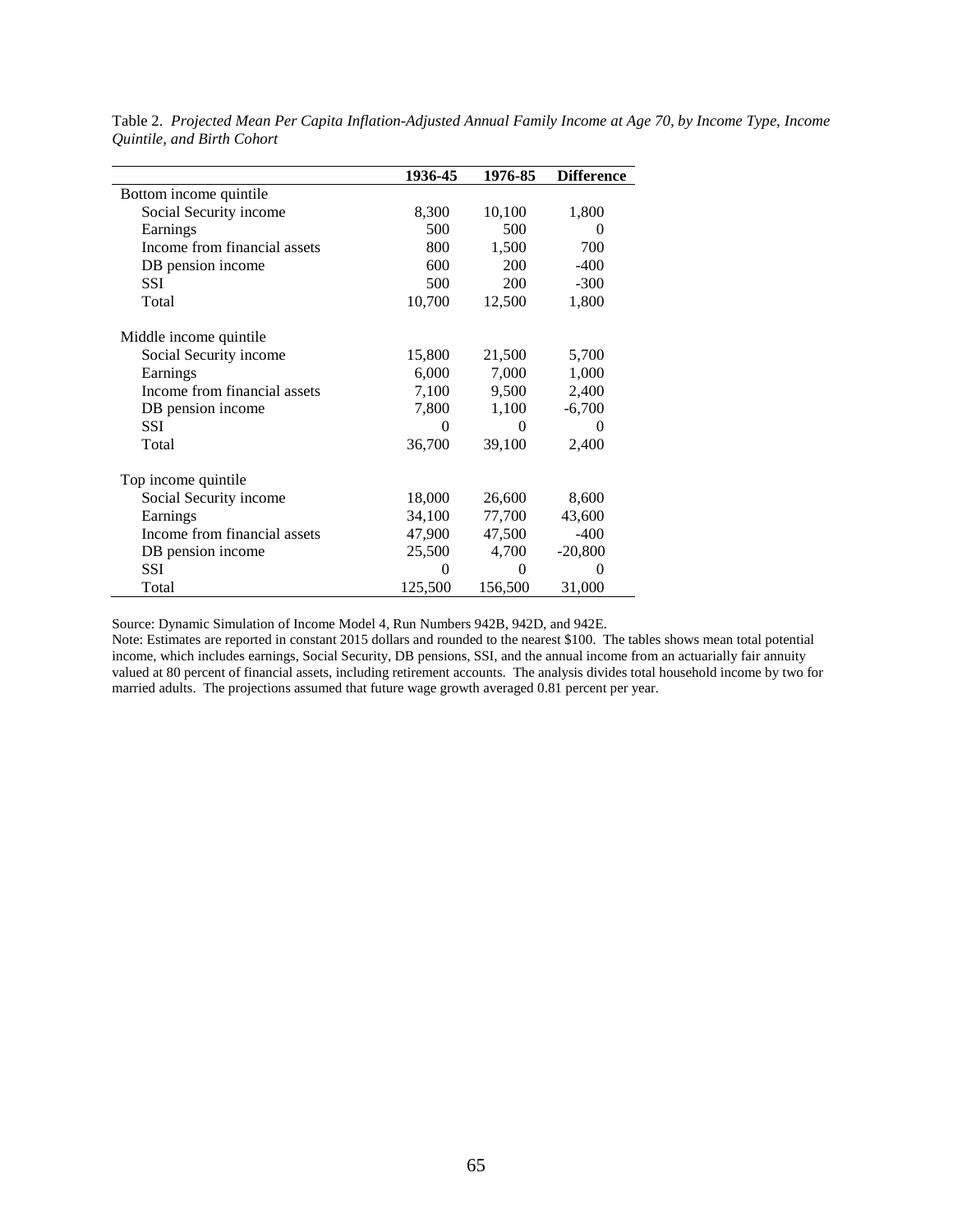|                                              | 1936-45 | 1946-55 | 1956-65 | 1966-75 | 1976-85 |
|----------------------------------------------|---------|---------|---------|---------|---------|
| Traditional income measure                   |         |         |         |         |         |
| High wage growth (1.2 percent per year)      | 38      | 39      | 36      | 42      | 44      |
| Moderate wage growth (0.81 percent per year) | 38      | 40      | 37      | 44      | 46      |
| Low wage growth $(0.70)$ percent per year)   | 38      | 39      | 37      | 45      | 47      |
| Total potential income measure               |         |         |         |         |         |
| High wage growth (1.2 percent per year)      | 32      | 33      | 30      | 37      | 38      |
| Moderate wage growth (0.81 percent per year) | 32      | 33      | 30      | 38      | 40      |
| Low wage growth $(0.70$ percent per year)    | 32      | 33      | 30      | 39      | 41      |

Table 3. *Percentage of Adults Whose Projected Age-70 Income Falls Short of a 75 Percent Replacement Rate, by Birth Cohort, Income Measure, and Wage Growth Assumption*

Source: Dynamic Simulation of Income Model 4, Run Numbers 942B, 942D, and 942E.

Note: Estimates are reported in constant 2015 dollars and rounded to the nearest \$1,000. The traditional income measure includes earnings, Social Security, DB pensions, SSI, interest, dividends, rent, and occasional withdrawals from retirement accounts. The total potential income measure includes earnings, Social Security, DB pensions, SSI, and the annual income from an actuarially fair annuity valued at 80 percent of financial assets, including retirement accounts. The analysis divides total household income by two for married adults.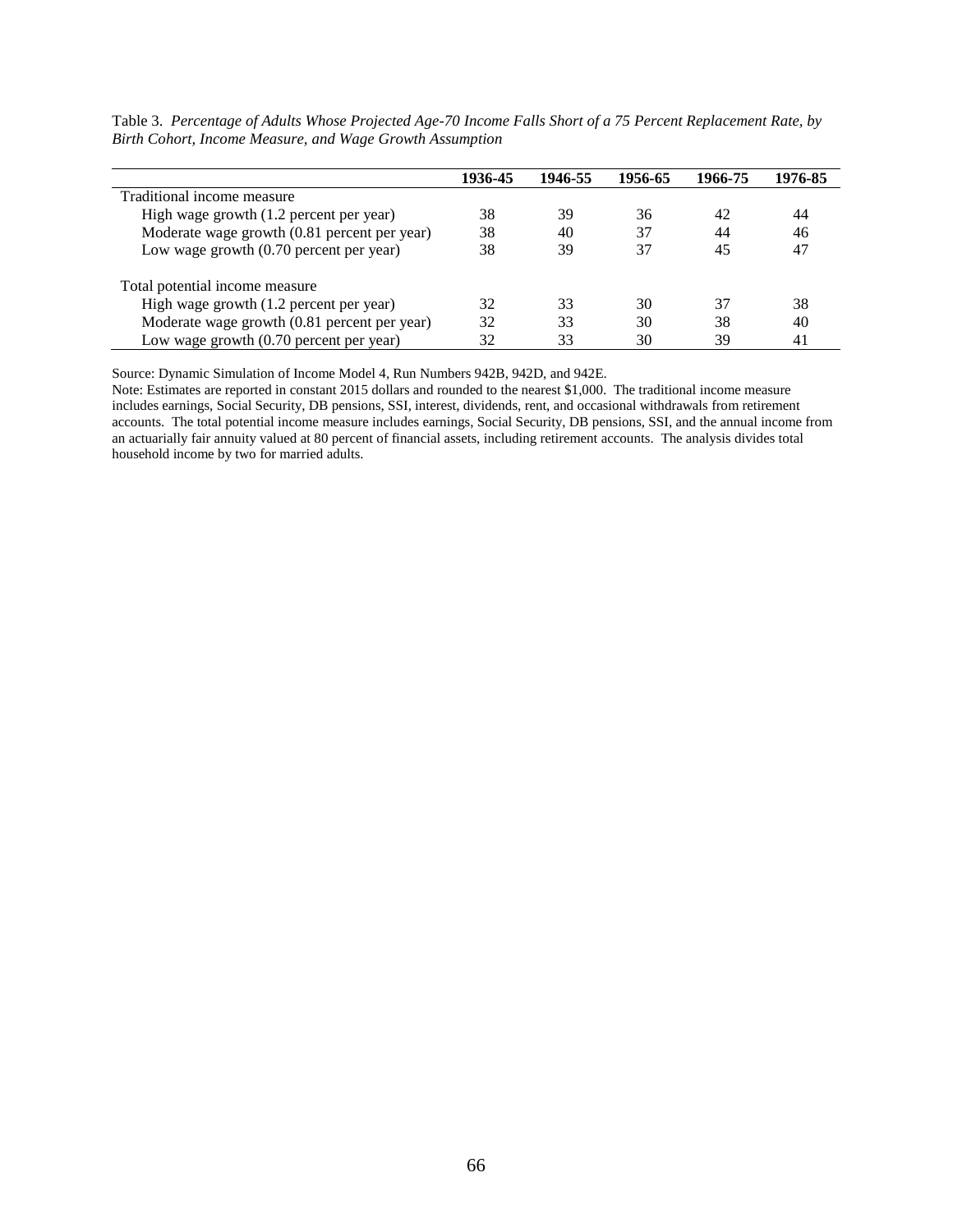|         | Age       |           |           |       |       |           |       |       |       |       |
|---------|-----------|-----------|-----------|-------|-------|-----------|-------|-------|-------|-------|
|         | $21 - 25$ | $26 - 30$ | $31 - 35$ | 36-40 | 41-45 | $46 - 50$ | 51-55 | 56-60 | 61-65 | 65-70 |
| 1931-35 |           |           | 97.7      | 96.7  | 94.3  | 92.0      | 88.1  | 77.0  | 47.2  | 28.0  |
| 1936-40 |           | 97.3      | 97.2      | 95.5  | 94.2  | 92.1      | 87.4  | 75.4  | 50.4  | 29.1  |
| 1941-45 | 87.9      | 95.8      | 96.2      | 95.2  | 93.2  | 91.9      | 84.4  | 74.4  | 53.6  | 36.0  |
| 1946-50 | 84.7      | 94.6      | 96.5      | 94.4  | 93.6  | 90.5      | 85.3  | 75.0  | 54.5  | 33.9  |
| 1951-55 | 86.4      | 94.0      | 94.4      | 94.5  | 90.4  | 89.5      | 84.1  | 76.5  | 57.9  |       |
| 1956-60 | 87.3      | 93.6      | 93.4      | 91.6  | 91.7  | 89.0      | 83.5  | 75.6  |       |       |
| 1961-65 | 87.6      | 93.0      | 93.3      | 92.9  | 90.5  | 87.4      | 83.4  |       |       |       |
| 1966-70 | 85.6      | 92.8      | 93.5      | 91.7  | 89.3  | 87.4      |       |       |       |       |
| 1971-75 | 85.0      | 91.8      | 92.6      | 91.3  | 89.8  |           |       |       |       |       |
| 1976-80 | 84.5      | 90.3      | 90.7      | 89.3  |       |           |       |       |       |       |
| 1981-85 | 82.4      | 88.2      | 90.1      |       |       |           |       |       |       |       |
| 1986-90 | 77.4      | 88.3      |           |       |       |           |       |       |       |       |

Appendix Table 1. *Men's Labor Force Participation Rates, by Age and Birth Cohort (%)*

Source: Authors' estimates from the Annual Social and Economic (ASEC) supplement to the Current Population Survey (CPS). Note: The labor force participation rate is the share of the civilian noninstitutionalized population that is working or looking for work.

|  | Appendix Table 2. Women's Labor Force Participation Rates, by Age and Birth Cohort (%) |  |
|--|----------------------------------------------------------------------------------------|--|
|  |                                                                                        |  |

|         | Age       |           |           |         |       |           |       |       |       |           |  |
|---------|-----------|-----------|-----------|---------|-------|-----------|-------|-------|-------|-----------|--|
|         | $21 - 25$ | $26 - 30$ | $31 - 35$ | $36-40$ | 41-45 | $46 - 50$ | 51-55 | 56-60 | 61-65 | $65 - 70$ |  |
| 1931-35 |           |           | 40.2      | 51.5    | 58.1  | 64.5      | 60.8  | 52.8  | 34.5  | 18.0      |  |
| 1936-40 |           | 37.4      | 46.9      | 58.4    | 67.0  | 68.1      | 64.9  | 55.9  | 37.3  | 20.8      |  |
| 1941-45 | 48.2      | 44.7      | 54.4      | 66.4    | 72.3  | 73.8      | 70.3  | 59.6  | 42.0  | 25.2      |  |
| 1946-50 | 55.5      | 57.1      | 66.9      | 72.8    | 78.1  | 77.3      | 72.4  | 63.5  | 47.0  | 25.7      |  |
| 1951-55 | 64.1      | 66.9      | 71.4      | 75.3    | 78.5  | 79.0      | 73.3  | 65.3  | 47.1  |           |  |
| 1956-60 | 69.3      | 70.9      | 73.6      | 76.9    | 79.1  | 77.2      | 72.3  | 65.6  |       |           |  |
| 1961-65 | 72.0      | 73.2      | 74.1      | 77.7    | 77.3  | 76.0      | 72.4  |       |       |           |  |
| 1966-70 | 70.8      | 75.1      | 75.7      | 74.7    | 76.7  | 75.3      |       |       |       |           |  |
| 1971-75 | 72.7      | 76.1      | 73.2      | 75.1    | 74.9  |           |       |       |       |           |  |
| 1976-80 | 74.8      | 73.7      | 73.2      | 74.9    |       |           |       |       |       |           |  |
| 1981-85 | 71.4      | 73.5      | 73.0      |         |       |           |       |       |       |           |  |
| 1986-90 | 70.2      | 75.1      |           |         |       |           |       |       |       |           |  |

Source: Authors' estimates from the Annual Social and Economic (ASEC) supplement to the Current Population Survey (CPS). Note: The labor force participation rate is the share of the civilian noninstitutionalized population that is working or looking for work.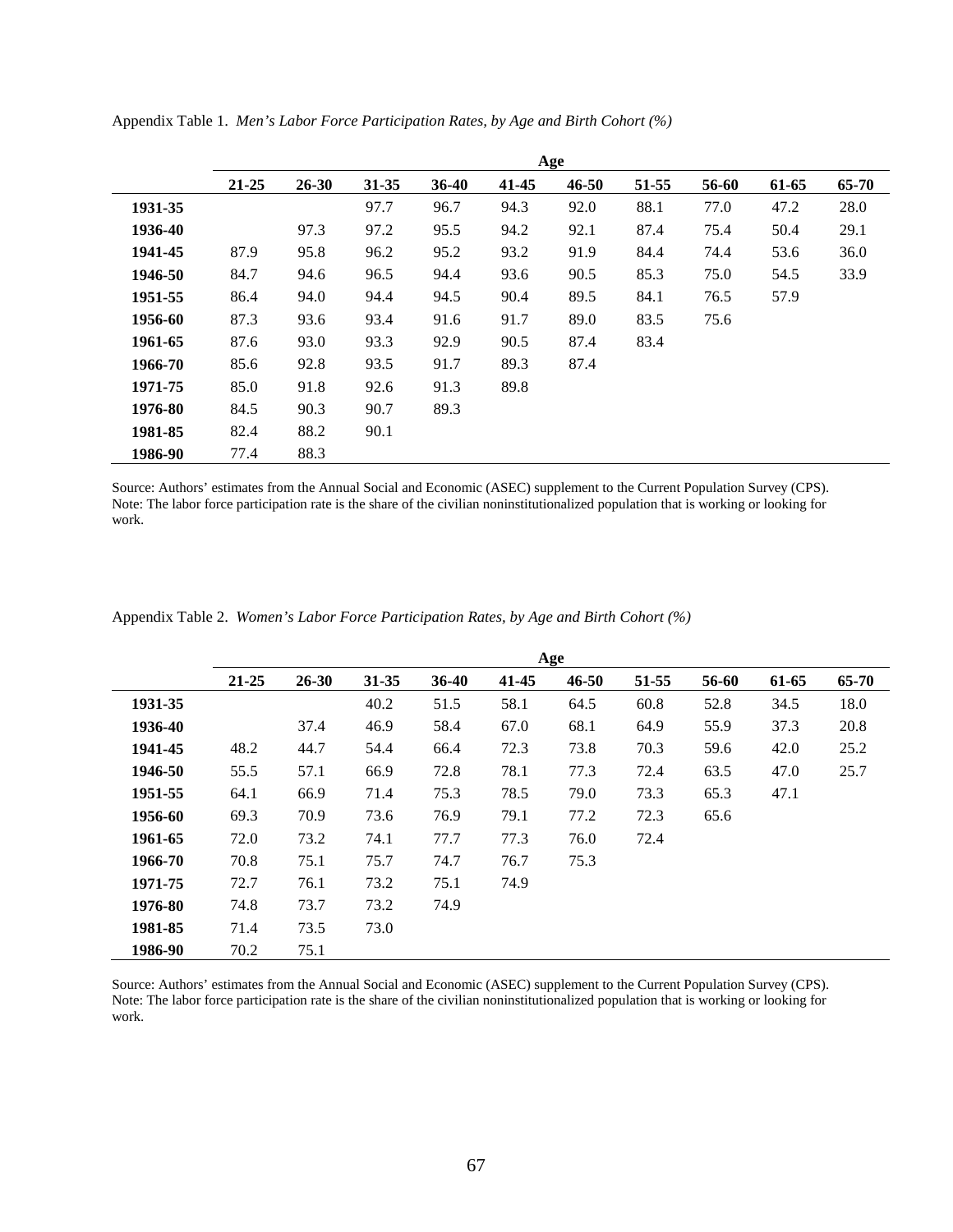|         | Age       |           |           |           |           |           |           |           |           |           |  |
|---------|-----------|-----------|-----------|-----------|-----------|-----------|-----------|-----------|-----------|-----------|--|
|         | $20 - 24$ | $25 - 29$ | $30 - 34$ | $35 - 39$ | $40 - 44$ | $45 - 49$ | $50 - 54$ | $55 - 59$ | $60 - 64$ | $65 - 69$ |  |
| 1931-35 |           |           | 95.8      | 95.9      | 92.2      | 89.5      | 85.8      | 74.7      | 43.7      | 20.3      |  |
| 1936-40 |           | 94.4      | 95.7      | 93.1      | 92.1      | 88.2      | 83.4      | 71.0      | 46.3      | 21.7      |  |
| 1941-45 | 85.4      | 93.7      | 93.5      | 92.7      | 90.3      | 88.4      | 81.9      | 71.6      | 48.4      | 25.7      |  |
| 1946-50 | 79.8      | 90.5      | 93.1      | 90.2      | 90.0      | 87.8      | 82.6      | 71.2      | 48.2      | 26.4      |  |
| 1951-55 | 78.7      | 89.0      | 89.8      | 90.3      | 86.5      | 87.2      | 79.6      | 69.2      | 52.4      |           |  |
| 1956-60 | 81.0      | 87.3      | 88.9      | 87.9      | 89.3      | 85.4      | 75.7      | 70.5      |           |           |  |
| 1961-65 | 76.7      | 87.5      | 87.7      | 90.4      | 86.4      | 79.0      | 79.0      |           |           |           |  |
| 1966-70 | 76.1      | 85.2      | 90.3      | 87.7      | 80.7      | 82.3      |           |           |           |           |  |
| 1971-75 | 72.7      | 87.0      | 87.8      | 82.2      | 84.2      |           |           |           |           |           |  |
| 1976-80 | 75.0      | 84.0      | 80.8      | 83.9      |           |           |           |           |           |           |  |
| 1981-85 | 69.2      | 75.3      | 82.8      |           |           |           |           |           |           |           |  |
| 1986-90 | 56.0      | 78.9      |           |           |           |           |           |           |           |           |  |
|         |           |           |           |           |           |           |           |           |           |           |  |

Appendix Table 3. *Men's Full-Time Employment Rates (%)*

Source: Authors' estimates from the Annual Social and Economic (ASEC) supplement to the Current Population Survey (CPS). Note: The table shows the percentage of civilian noninstitutionalized men employed full time.

| Appendix Table 4. Women's Full-Time Employment Rates (%) |
|----------------------------------------------------------|
|----------------------------------------------------------|

|         | Age       |           |           |           |           |           |           |           |           |           |  |
|---------|-----------|-----------|-----------|-----------|-----------|-----------|-----------|-----------|-----------|-----------|--|
|         | $20 - 24$ | $25 - 29$ | $30 - 34$ | $35 - 39$ | $40 - 44$ | $45 - 49$ | $50 - 54$ | $55 - 59$ | $60 - 64$ | $65 - 69$ |  |
| 1931-35 |           |           | 34.6      | 40.7      | 42.1      | 49.9      | 47.1      | 40.7      | 25.4      | 8.6       |  |
| 1936-40 |           | 36.1      | 37.1      | 43.4      | 51.0      | 54.0      | 52.5      | 45.3      | 27.8      | 12.3      |  |
| 1941-45 | 51.0      | 40.1      | 40.4      | 49.0      | 56.7      | 60.1      | 57.0      | 48.7      | 32.1      | 15.0      |  |
| 1946-50 | 56.3      | 49.6      | 50.4      | 55.0      | 61.9      | 63.2      | 61.4      | 51.5      | 35.4      | 15.8      |  |
| 1951-55 | 57.2      | 55.9      | 54.0      | 59.0      | 62.5      | 65.9      | 60.4      | 51.4      | 36.7      |           |  |
| 1956-60 | 60.7      | 57.8      | 58.4      | 59.2      | 63.9      | 63.8      | 57.4      | 54.1      |           |           |  |
| 1961-65 | 59.0      | 61.7      | 58.4      | 61.7      | 61.1      | 59.1      | 59.4      |           |           |           |  |
| 1966-70 | 59.4      | 61.8      | 62.5      | 59.7      | 59.0      | 60.6      |           |           |           |           |  |
| 1971-75 | 56.7      | 66.5      | 59.2      | 57.4      | 60.5      |           |           |           |           |           |  |
| 1976-80 | 58.8      | 62.1      | 56.8      | 60.2      |           |           |           |           |           |           |  |
| 1981-85 | 53.4      | 57.6      | 59.7      |           |           |           |           |           |           |           |  |
| 1986-90 | 44.7      | 61.2      |           |           |           |           |           |           |           |           |  |

Source: Authors' estimates from the Annual Social and Economic (ASEC) supplement to the Current Population Survey (CPS). Note: The table shows the percentage of civilian noninstitutionalized women employed full time.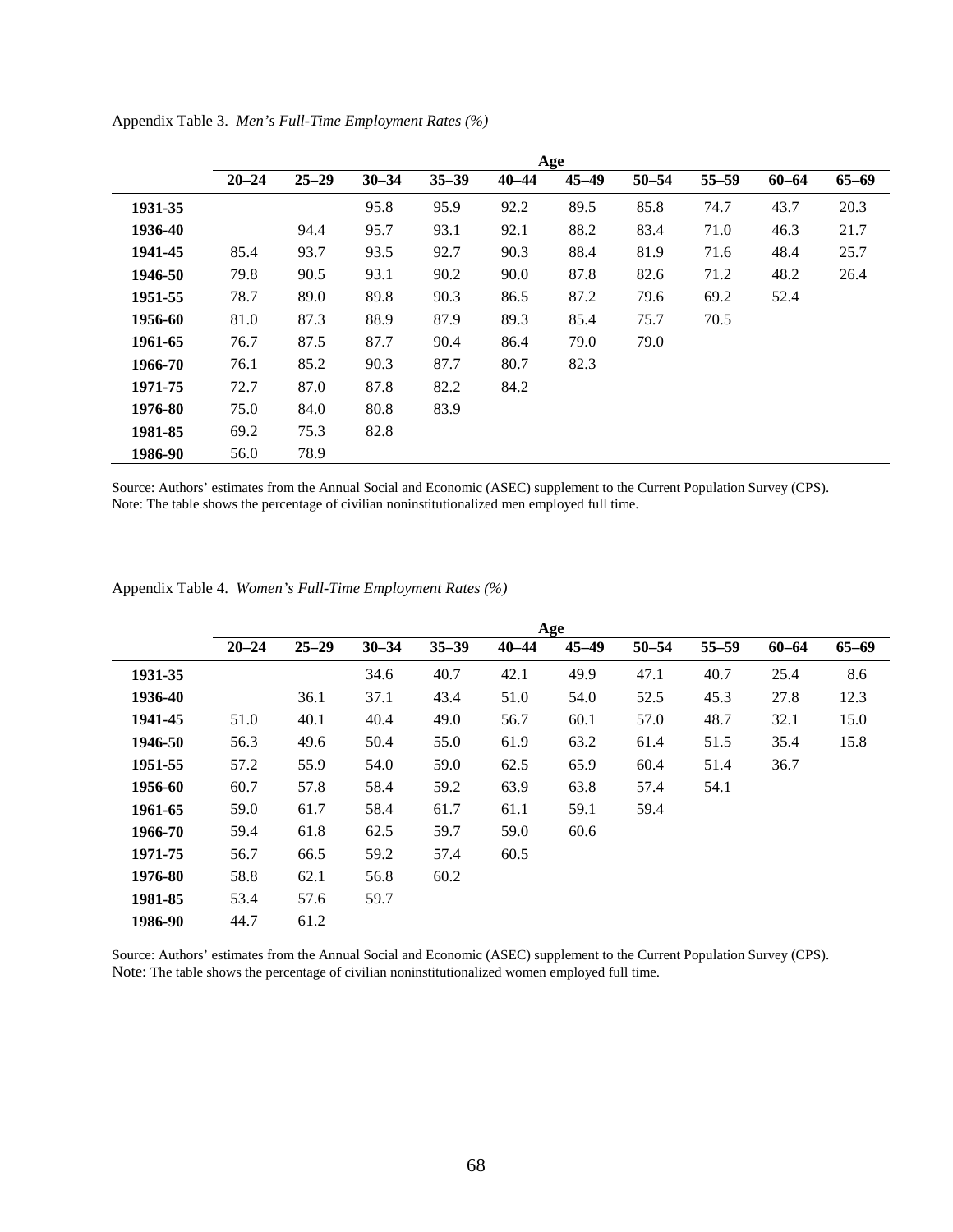|         | Age       |           |           |           |           |           |           |           |           |           |  |
|---------|-----------|-----------|-----------|-----------|-----------|-----------|-----------|-----------|-----------|-----------|--|
|         | $20 - 24$ | $25 - 29$ | $30 - 34$ | $35 - 39$ | $40 - 44$ | $45 - 49$ | $50 - 54$ | $55 - 59$ | $60 - 64$ | $65 - 69$ |  |
| 1931-35 |           |           | 50,300    | 57,100    | 58,500    | 58,300    | 56,000    | 53,800    | 48,900    | 41,900    |  |
| 1936-40 |           | 45,800    | 55,900    | 58,500    | 58,300    | 59,100    | 57,500    | 52,200    | 48,900    | 43,700    |  |
| 1941-45 | 34,300    | 50,200    | 56,700    | 58,300    | 60,500    | 59,400    | 55,300    | 55,900    | 55,500    | 48,100    |  |
| 1946-50 | 37,300    | 47,400    | 52,500    | 57,700    | 58,300    | 58,500    | 62,900    | 59,200    | 55,300    | 54,700    |  |
| 1951-55 | 33,700    | 43,700    | 49,300    | 55,700    | 55,300    | 58,700    | 59,200    | 55,300    | 54,400    |           |  |
| 1956-60 | 32,100    | 41,400    | 47,300    | 50,600    | 55,900    | 56,800    | 55,300    | 55,500    |           |           |  |
| 1961-65 | 28,000    | 39,000    | 44,300    | 53,100    | 54,300    | 55,300    | 55,500    |           |           |           |  |
| 1966-70 | 27,800    | 37,100    | 48,900    | 51,100    | 53,100    | 55,500    |           |           |           |           |  |
| 1971-75 | 25,300    | 41,900    | 46,900    | 52,000    | 55,500    |           |           |           |           |           |  |
| 1976-80 | 28,000    | 37,000    | 44,200    | 50,500    |           |           |           |           |           |           |  |
| 1981-85 | 27,500    | 38,600    | 47,500    |           |           |           |           |           |           |           |  |
| 1986-90 | 26,500    | 38,900    |           |           |           |           |           |           |           |           |  |

Appendix Table 5. *Men's Median Earnings in Inflation-Adjusted 2015 Dollars, Full-Time Workers, by Age and Birth Cohort*

Source: Authors' estimates from the Annual Social and Economic (ASEC) supplement to the Current Population Survey (CPS). Note: Estimates are rounded to the nearest \$100.

|         | Age       |           |           |           |           |           |           |           |           |           |  |
|---------|-----------|-----------|-----------|-----------|-----------|-----------|-----------|-----------|-----------|-----------|--|
|         | $20 - 24$ | $25 - 29$ | $30 - 34$ | $35 - 39$ | $40 - 44$ | $45 - 49$ | $50 - 54$ | $55 - 59$ | $60 - 64$ | $65 - 69$ |  |
| 1931-35 |           |           | 22,900    | 26,200    | 29,200    | 29,100    | 32,100    | 32,300    | 29,200    | 30,800    |  |
| 1936-40 |           | 21,400    | 25,700    | 27,400    | 29,100    | 32,300    | 33,400    | 31,600    | 33,600    | 29,600    |  |
| 1941-45 | 22,000    | 26,100    | 28,700    | 29,100    | 33,400    | 37,100    | 34,900    | 36,300    | 35,800    | 38,700    |  |
| 1946-50 | 23,700    | 29,200    | 29,600    | 33,600    | 37,100    | 36,400    | 40,500    | 39,500    | 39,800    | 40,400    |  |
| 1951-55 | 23,500    | 29,100    | 33,600    | 35,300    | 37,900    | 40,500    | 43,200    | 42,000    | 40,400    |           |  |
| 1956-60 | 23,300    | 31,400    | 33,400    | 34,800    | 38,200    | 39,500    | 42,000    | 40,400    |           |           |  |
| 1961-65 | 23,400    | 30,600    | 33,200    | 37,700    | 39,500    | 39,800    | 40,400    |           |           |           |  |
| 1966-70 | 23,300    | 31,600    | 36,300    | 38,900    | 39,800    | 41,100    |           |           |           |           |  |
| 1971-75 | 22,900    | 35,000    | 37,000    | 40,900    | 40,400    |           |           |           |           |           |  |
| 1976-80 | 25,200    | 34,000    | 38,700    | 41,200    |           |           |           |           |           |           |  |
| 1981-85 | 24,700    | 34,300    | 38,600    |           |           |           |           |           |           |           |  |
| 1986-90 | 24,300    | 35,300    |           |           |           |           |           |           |           |           |  |

Appendix Table 6. *Women's Median Earnings in Inflation-Adjusted 2015 Dollars, Full-Time Workers, by Age and Birth Cohort*

Source: Authors' estimates from the Annual Social and Economic (ASEC) supplement to the Current Population Survey (CPS). Note: Estimates are rounded to the nearest \$100.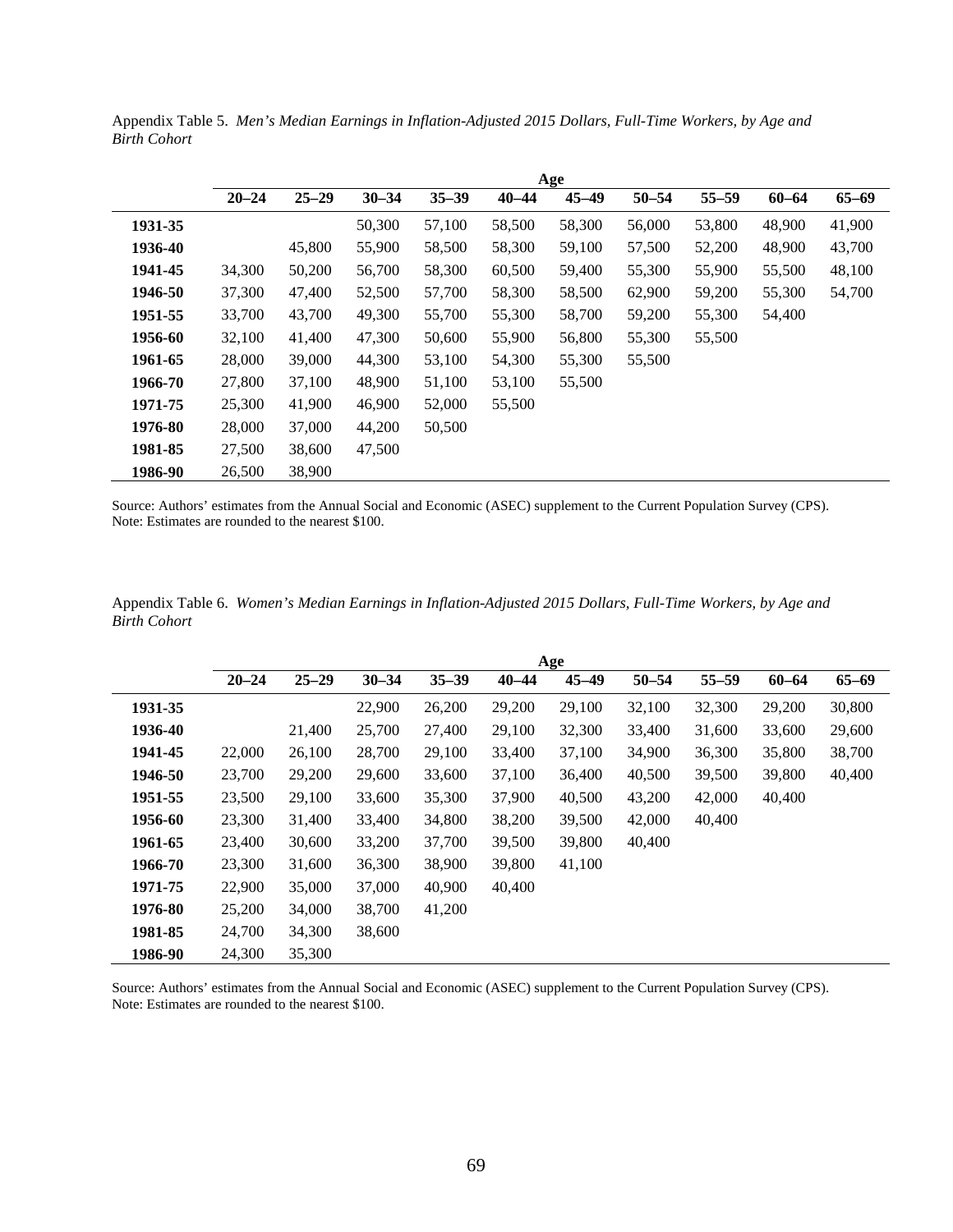|         | Age       |           |           |           |           |           |           |           |           |           |  |
|---------|-----------|-----------|-----------|-----------|-----------|-----------|-----------|-----------|-----------|-----------|--|
|         | $20 - 24$ | $25 - 29$ | $30 - 34$ | $35 - 39$ | $40 - 44$ | $45 - 49$ | $50 - 54$ | $55 - 59$ | $60 - 64$ | $65 - 69$ |  |
| 1931-35 |           |           |           |           |           | 63.8      | 62.1      | 56.6      | 52.7      | 37.8      |  |
| 1936-40 |           |           |           |           | 60.2      | 62.1      | 58.8      | 57.5      | 50.6      | 35.6      |  |
| 1941-45 |           |           |           | 61.0      | 59.4      | 58.5      | 59.2      | 60.1      | 52.9      | 39.7      |  |
| 1946-50 |           |           | 57.8      | 59.8      | 58.3      | 60.5      | 61.8      | 56.9      | 53.0      | 34.3      |  |
| 1951-55 |           | 51.8      | 52.6      | 53.9      | 57.1      | 61.5      | 57.6      | 54.2      | 42.2      |           |  |
| 1956-60 | 40.9      | 44.2      | 48.8      | 55.1      | 58.5      | 54.7      | 53.5      | 46.1      |           |           |  |
| 1961-65 | 30.7      | 40.6      | 49.2      | 54.9      | 51.7      | 52.6      | 43.4      |           |           |           |  |
| 1966-70 | 27.6      | 39.9      | 50.6      | 49.3      | 50.4      | 41.8      |           |           |           |           |  |
| 1971-75 | 28.6      | 43.5      | 45.5      | 48.5      | 40.1      |           |           |           |           |           |  |
| 1976-80 | 31.5      | 35.9      | 43.3      | 38.6      |           |           |           |           |           |           |  |
| 1981-85 | 26.4      | 37.1      | 35.5      |           |           |           |           |           |           |           |  |
| 1986-90 | 28.7      | 31.1      |           |           |           |           |           |           |           |           |  |

Appendix Table 7. *Percentage of Full-Time Male Workers Participating in an Employer-Sponsored Retirement Plan, by Age and Birth Cohort*

Source: Authors' estimates from the Annual Social and Economic (ASEC) supplement to the Current Population Survey (CPS).

|         | Age       |           |           |           |           |           |           |           |           |           |
|---------|-----------|-----------|-----------|-----------|-----------|-----------|-----------|-----------|-----------|-----------|
|         | $20 - 24$ | $25 - 29$ | $30 - 34$ | $35 - 39$ | $40 - 44$ | $45 - 49$ | $50 - 54$ | $55 - 59$ | $60 - 64$ | $65 - 69$ |
| 1931-35 |           |           |           |           |           | 54.3      | 57.3      | 54.5      | 51.4      | 37.7      |
| 1936-40 |           |           |           |           | 54.6      | 54.7      | 54.1      | 55.2      | 55.7      | 38.5      |
| 1941-45 |           |           |           | 51.6      | 54.6      | 55.0      | 59.7      | 59.7      | 53.4      | 44.7      |
| 1946-50 |           |           | 52.9      | 53.5      | 55.2      | 59.9      | 63.4      | 61.5      | 55.7      | 42.7      |
| 1951-55 |           | 50.9      | 51.9      | 53.9      | 57.1      | 60.2      | 59.8      | 57.5      | 46.6      |           |
| 1956-60 | 39.1      | 45.3      | 49.4      | 53.8      | 57.8      | 57.4      | 56.1      | 50.0      |           |           |
| 1961-65 | 33.3      | 42.3      | 50.8      | 56.0      | 55.9      | 54.3      | 47.3      |           |           |           |
| 1966-70 | 29.2      | 46.2      | 51.7      | 50.8      | 52.5      | 46.2      |           |           |           |           |
| 1971-75 | 28.5      | 48.0      | 47.8      | 52.4      | 42.0      |           |           |           |           |           |
| 1976-80 | 34.4      | 42.4      | 48.5      | 40.5      |           |           |           |           |           |           |
| 1981-85 | 29.2      | 43.5      | 37.6      |           |           |           |           |           |           |           |
| 1986-90 | 30.9      | 32.5      |           |           |           |           |           |           |           |           |

Appendix Table 8. *Percentage of Full-Time Female Workers Participating in an Employer-Sponsored Retirement Plan, by Age and Birth Cohort*

Source: Authors' estimates from the Annual Social and Economic (ASEC) supplement to the Current Population Survey (CPS).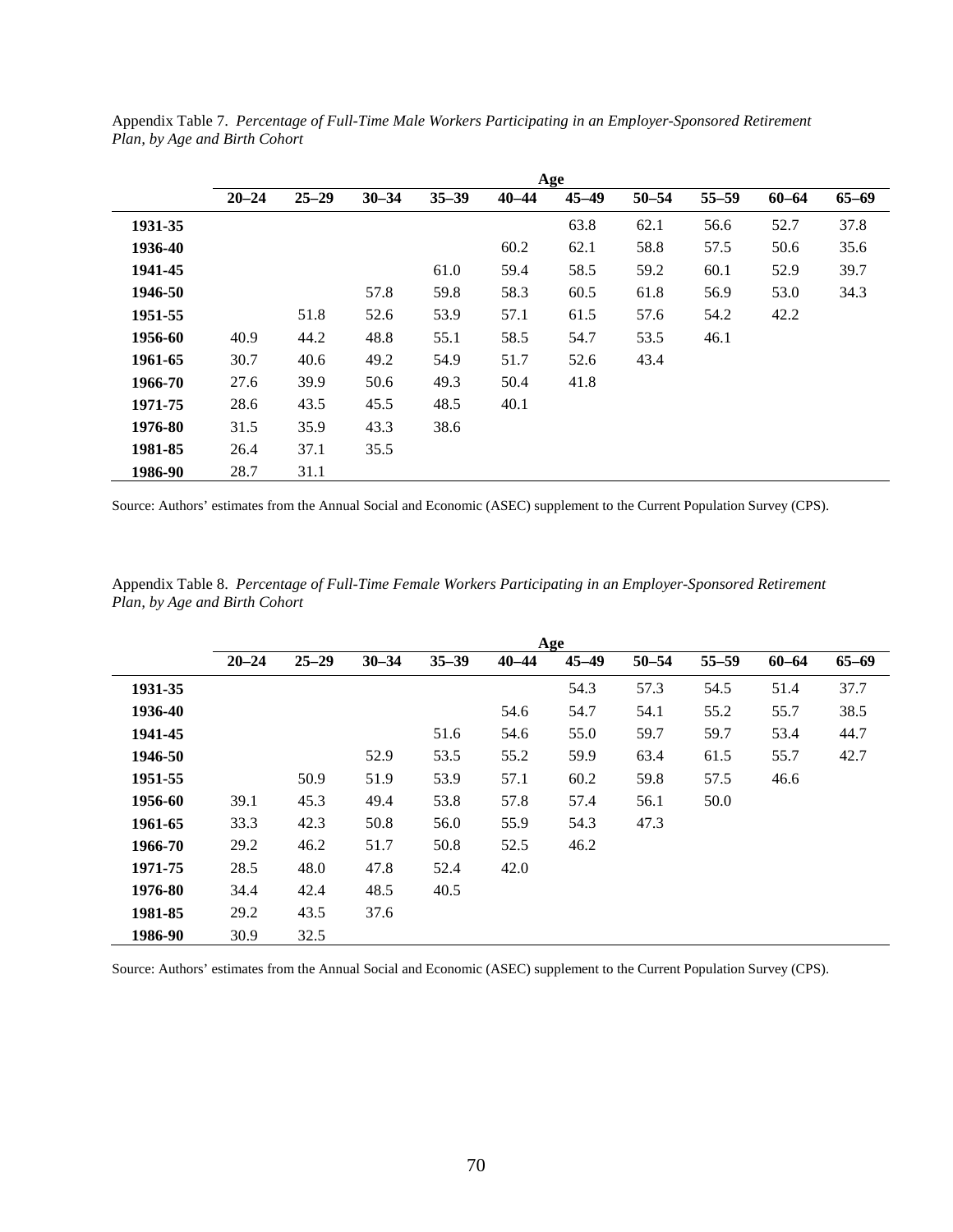|         | Age   |           |           |       |       |           |       |       |       |       |
|---------|-------|-----------|-----------|-------|-------|-----------|-------|-------|-------|-------|
|         | 21-25 | $26 - 30$ | $31 - 35$ | 36-40 | 41-45 | $46 - 50$ | 51-55 | 56-60 | 61-65 | 65-70 |
| 1931-35 |       |           | 86.7      | 87.6  | 84.3  | 83.1      | 82.5  | 79.6  | 80.6  | 80.6  |
| 1936-40 |       | 80.0      | 84.3      | 84.6  | 80.2  | 80.7      | 79.7  | 80.8  | 77.4  | 76.4  |
| 1941-45 | 55.4  | 76.2      | 80.7      | 78.9  | 77.9  | 76.4      | 77.0  | 75.5  | 77.7  | 74.5  |
| 1946-50 | 49.5  | 71.0      | 73.9      | 75.8  | 75.1  | 76.4      | 76.0  | 75.1  | 73.8  | 73.8  |
| 1951-55 | 42.1  | 61.5      | 67.7      | 69.5  | 69.2  | 71.0      | 70.1  | 70.4  | 71.7  |       |
| 1956-60 | 34.1  | 54.1      | 62.1      | 66.2  | 70.1  | 68.2      | 69.5  | 68.0  |       |       |
| 1961-65 | 27.4  | 50.3      | 60.3      | 66.6  | 66.4  | 66.5      | 65.9  |       |       |       |
| 1966-70 | 22.2  | 46.1      | 61.6      | 65.4  | 65.3  | 64.8      |       |       |       |       |
| 1971-75 | 20.4  | 45.5      | 60.6      | 65.1  | 66.8  |           |       |       |       |       |
| 1976-80 | 18.8  | 42.0      | 55.8      | 64.1  |       |           |       |       |       |       |
| 1981-85 | 15.9  | 36.2      | 51.9      |       |       |           |       |       |       |       |
| 1986-90 | 12.4  | 32.7      |           |       |       |           |       |       |       |       |

Appendix Table 9. *Percentage of Men Married, by Age and Birth Cohort*

Source: Authors' estimates from the Annual Social and Economic (ASEC) supplement to the Current Population Survey (CPS).

Appendix Table 10. *Percentage of Women Married, by Age and Birth Cohort*

|         | Age       |           |       |         |       |           |       |       |       |       |  |
|---------|-----------|-----------|-------|---------|-------|-----------|-------|-------|-------|-------|--|
|         | $21 - 25$ | $26 - 30$ | 31-35 | $36-40$ | 41-45 | $46 - 50$ | 51-55 | 56-60 | 61-65 | 65-70 |  |
| 1931-35 |           |           | 86.6  | 83.6    | 81.2  | 75.8      | 72.5  | 69.0  | 63.4  | 56.9  |  |
| 1936-40 |           | 85.9      | 83.6  | 78.9    | 75.5  | 72.8      | 71.1  | 68.2  | 63.0  | 58.0  |  |
| 1941-45 | 71.5      | 80.6      | 79.0  | 75.9    | 72.0  | 69.3      | 69.6  | 65.0  | 61.8  | 57.2  |  |
| 1946-50 | 64.8      | 75.4      | 72.9  | 72.2    | 70.0  | 69.6      | 66.7  | 64.5  | 61.5  | 57.7  |  |
| 1951-55 | 56.2      | 67.0      | 70.1  | 70.1    | 68.0  | 67.6      | 64.9  | 64.4  | 61.8  |       |  |
| 1956-60 | 47.6      | 62.3      | 67.3  | 68.1    | 68.4  | 66.6      | 64.6  | 62.4  |       |       |  |
| 1961-65 | 43.1      | 59.3      | 65.8  | 68.6    | 65.8  | 64.7      | 63.9  |       |       |       |  |
| 1966-70 | 36.4      | 56.2      | 65.6  | 65.9    | 66.4  | 65.6      |       |       |       |       |  |
| 1971-75 | 31.9      | 54.6      | 65.3  | 63.9    | 64.9  |           |       |       |       |       |  |
| 1976-80 | 29.9      | 53.0      | 61.6  | 64.7    |       |           |       |       |       |       |  |
| 1981-85 | 26.6      | 47.1      | 58.1  |         |       |           |       |       |       |       |  |
| 1986-90 | 20.5      | 42.2      |       |         |       |           |       |       |       |       |  |

Source: Authors' estimates from the Annual Social and Economic (ASEC) supplement to the Current Population Survey (CPS).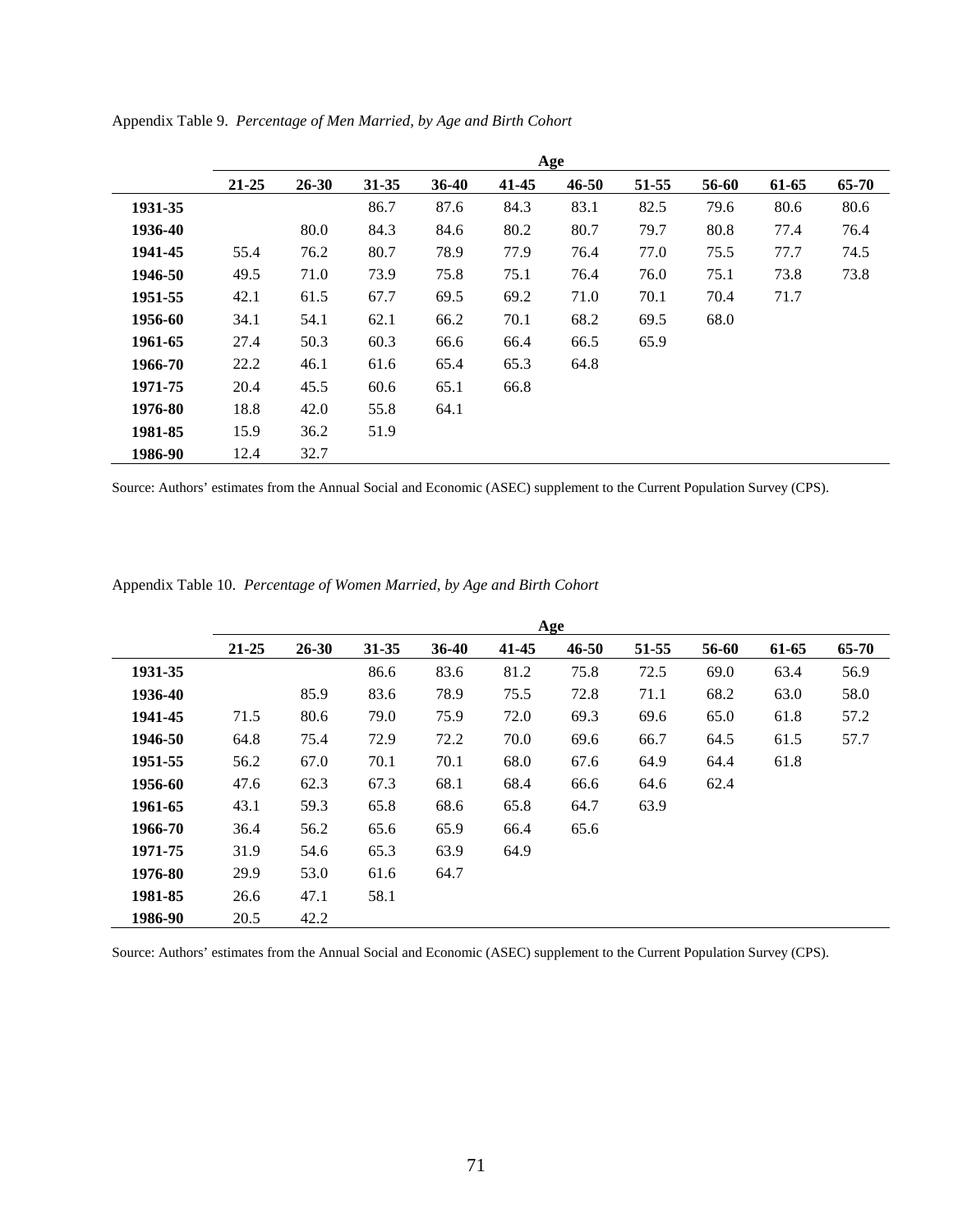|         |           | Age       |           |           |           |           |       |       |       |       |  |  |  |
|---------|-----------|-----------|-----------|-----------|-----------|-----------|-------|-------|-------|-------|--|--|--|
|         | $21 - 25$ | $26 - 30$ | $31 - 35$ | $36 - 40$ | $41 - 45$ | $46 - 50$ | 51-55 | 56-60 | 61-65 | 65-70 |  |  |  |
| 1931-35 |           |           |           |           | 75.0      | 79.2      | 79.6  | 78.6  | 80.7  | 80.8  |  |  |  |
| 1936-40 |           |           |           | 71.5      | 76.7      | 75.0      | 76.8  | 78.4  | 78.3  | 78.1  |  |  |  |
| 1941-45 |           |           | 65.4      | 73.4      | 70.5      | 73.6      | 75.8  | 77.2  | 79.6  | 78.8  |  |  |  |
| 1946-50 |           | 49.1      | 64.3      | 66.1      | 69.3      | 73.1      | 75.9  | 78.0  | 77.1  | 76.8  |  |  |  |
| 1951-55 | 20.4      | 47.6      | 55.2      | 62.4      | 66.6      | 72.0      | 73.0  | 75.0  | 73.8  |       |  |  |  |
| 1956-60 | 21.4      | 38.0      | 51.5      | 60.5      | 68.9      | 70.4      | 70.5  | 71.8  |       |       |  |  |  |
| 1961-65 | 15.0      | 33.9      | 51.5      | 62.7      | 66.8      | 66.4      | 67.3  |       |       |       |  |  |  |
| 1966-70 | 11.9      | 33.7      | 53.8      | 62.0      | 63.2      | 61.6      |       |       |       |       |  |  |  |
| 1971-75 | 11.3      | 35.0      | 53.3      | 55.8      | 58.5      |           |       |       |       |       |  |  |  |
| 1976-80 | 13.0      | 35.2      | 45.6      | 51.4      |           |           |       |       |       |       |  |  |  |
| 1981-85 | 12.9      | 28.4      | 40.6      |           |           |           |       |       |       |       |  |  |  |
| 1986-90 | 8.9       | 24.3      |           |           |           |           |       |       |       |       |  |  |  |

Appendix Table 11. *Percentage of Adults Who Own a Home, by Age and Birth Cohort*

Source: Authors' estimates from the Annual Social and Economic (ASEC) supplement to the Current Population Survey (CPS).

Appendix Table 12. *Median Per Capita Inflation-Adjusted Household Net Worth by Age and Birth Cohort (\$)*

|         |        | Age       |        |         |         |         |           |         |         |         |  |  |  |
|---------|--------|-----------|--------|---------|---------|---------|-----------|---------|---------|---------|--|--|--|
|         | 26-31  | $32 - 37$ | 38-43  | 44-49   | 50-55   | 56-61   | $62 - 67$ | 68-73   | 74-79   | 80-85   |  |  |  |
| 1928-33 |        |           |        |         |         | 119,100 | 121,500   | 169,100 | 151,900 | 146,800 |  |  |  |
| 1934-39 |        |           |        |         | 123,500 | 127,100 | 160,900   | 167,200 | 132,500 |         |  |  |  |
| 1940-45 |        |           |        | 96,500  | 119,600 | 197,600 | 198,500   | 167,300 |         |         |  |  |  |
| 1946-51 |        |           | 74,500 | 81,200  | 140,300 | 199.800 | 162,500   |         |         |         |  |  |  |
| 1952-57 |        | 45,900    | 55,400 | 108,500 | 167,700 | 120,300 |           |         |         |         |  |  |  |
| 1958-63 | 16,500 | 38,400    | 79,900 | 114,000 | 95,200  |         |           |         |         |         |  |  |  |
| 1964-69 | 19,000 | 39,100    | 86,900 | 64,100  |         |         |           |         |         |         |  |  |  |
| 1970-75 | 20,300 | 43,300    | 43,000 |         |         |         |           |         |         |         |  |  |  |
| 1976-81 | 16,400 | 21,600    |        |         |         |         |           |         |         |         |  |  |  |
| 1982-87 | 9.500  |           |        |         |         |         |           |         |         |         |  |  |  |

Source: Authors' estimates from the Survey of Consumer Finances (SCF), 1983 to 2013.

Note: Estimates are reported in inflation-adjusted 2015 dollars, rounded to the nearest hundred dollars. The analysis divided total household new worth by two for married adults.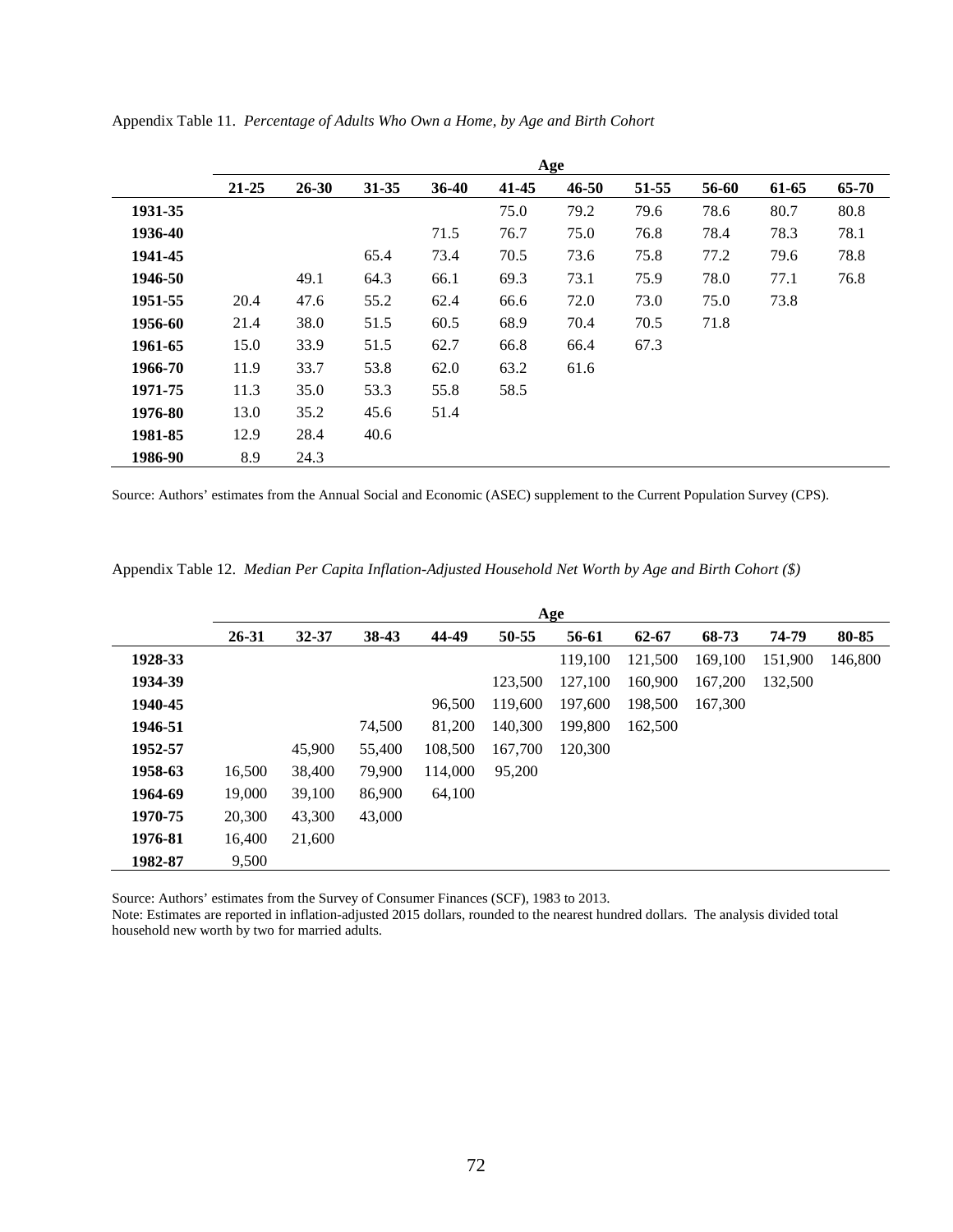|         |           | Age       |       |       |       |       |       |       |       |       |  |  |  |
|---------|-----------|-----------|-------|-------|-------|-------|-------|-------|-------|-------|--|--|--|
|         | $26 - 31$ | $32 - 37$ | 38-43 | 44-49 | 50-55 | 56-61 | 62-67 | 68-73 | 74-79 | 80-85 |  |  |  |
| 1928-33 |           |           |       |       |       | 90.4  | 91.5  | 96.2  | 99.7  | 97.6  |  |  |  |
| 1934-39 |           |           |       |       | 93.1  | 93.6  | 93.9  | 97.0  | 98.1  |       |  |  |  |
| 1940-45 |           |           |       | 92.4  | 93.2  | 97.0  | 97.5  | 97.6  |       |       |  |  |  |
| 1946-51 |           |           | 92.1  | 94.3  | 95.5  | 97.8  | 98.3  |       |       |       |  |  |  |
| 1952-57 |           | 92.1      | 93.6  | 95.3  | 96.6  | 96.2  |       |       |       |       |  |  |  |
| 1958-63 | 86.3      | 93.0      | 94.4  | 94.0  | 94.3  |       |       |       |       |       |  |  |  |
| 1964-69 | 90.7      | 94.4      | 93.8  | 95.3  |       |       |       |       |       |       |  |  |  |
| 1970-75 | 93.1      | 94.1      | 94.4  |       |       |       |       |       |       |       |  |  |  |
| 1976-81 | 91.2      | 93.8      |       |       |       |       |       |       |       |       |  |  |  |
| 1982-87 | 94.0      |           |       |       |       |       |       |       |       |       |  |  |  |

Appendix Table 13. *Percentage of Adults with Financial Assets, by Age and Birth Cohort*

Source: Authors' estimates from the Survey of Consumer Finances (SCF), 1983 to 2013. Note: Estimates include retirement accounts.

| Appendix Table 14. Median Per Capita Inflation-Adjusted Value of Household Financial Assets for Adults with |  |  |
|-------------------------------------------------------------------------------------------------------------|--|--|
| <i>Positive Holdings, by Age and Birth Cohort (\$)</i>                                                      |  |  |

|         |       |           |        |        |        | Age    |        |        |        |        |
|---------|-------|-----------|--------|--------|--------|--------|--------|--------|--------|--------|
|         | 26-31 | $32 - 37$ | 38-43  | 44-49  | 50-55  | 56-61  | 62-67  | 68-73  | 74-79  | 80-85  |
| 1928-33 |       |           |        |        |        | 34,200 | 37,900 | 54,000 | 32,900 | 27,300 |
| 1934-39 |       |           |        |        | 27,000 | 40,000 | 60,000 | 44,500 | 35,100 |        |
| 1940-45 |       |           |        | 17,800 | 29,800 | 60,200 | 55,200 | 50,500 |        |        |
| 1946-51 |       |           | 16,300 | 22,400 | 53,400 | 65,300 | 52,000 |        |        |        |
| 1952-57 |       | 10,400    | 17,400 | 36,900 | 54,400 | 40,100 |        |        |        |        |
| 1958-63 | 5,100 | 11,000    | 29,700 | 32,700 | 31,700 |        |        |        |        |        |
| 1964-69 | 8,300 | 15,300    | 24,100 | 22,000 |        |        |        |        |        |        |
| 1970-75 | 7,600 | 11,600    | 17,900 |        |        |        |        |        |        |        |
| 1976-81 | 7,200 | 10,800    |        |        |        |        |        |        |        |        |
| 1982-87 | 4,900 |           |        |        |        |        |        |        |        |        |

Source: Authors' estimates from the Survey of Consumer Finances (SCF), 1983 to 2013.

Note: Estimates are reported in inflation-adjusted 2015 dollars, rounded to the nearest hundred dollars, and include the value of retirement accounts. The analysis divided the value of household financial assets by two for married adults.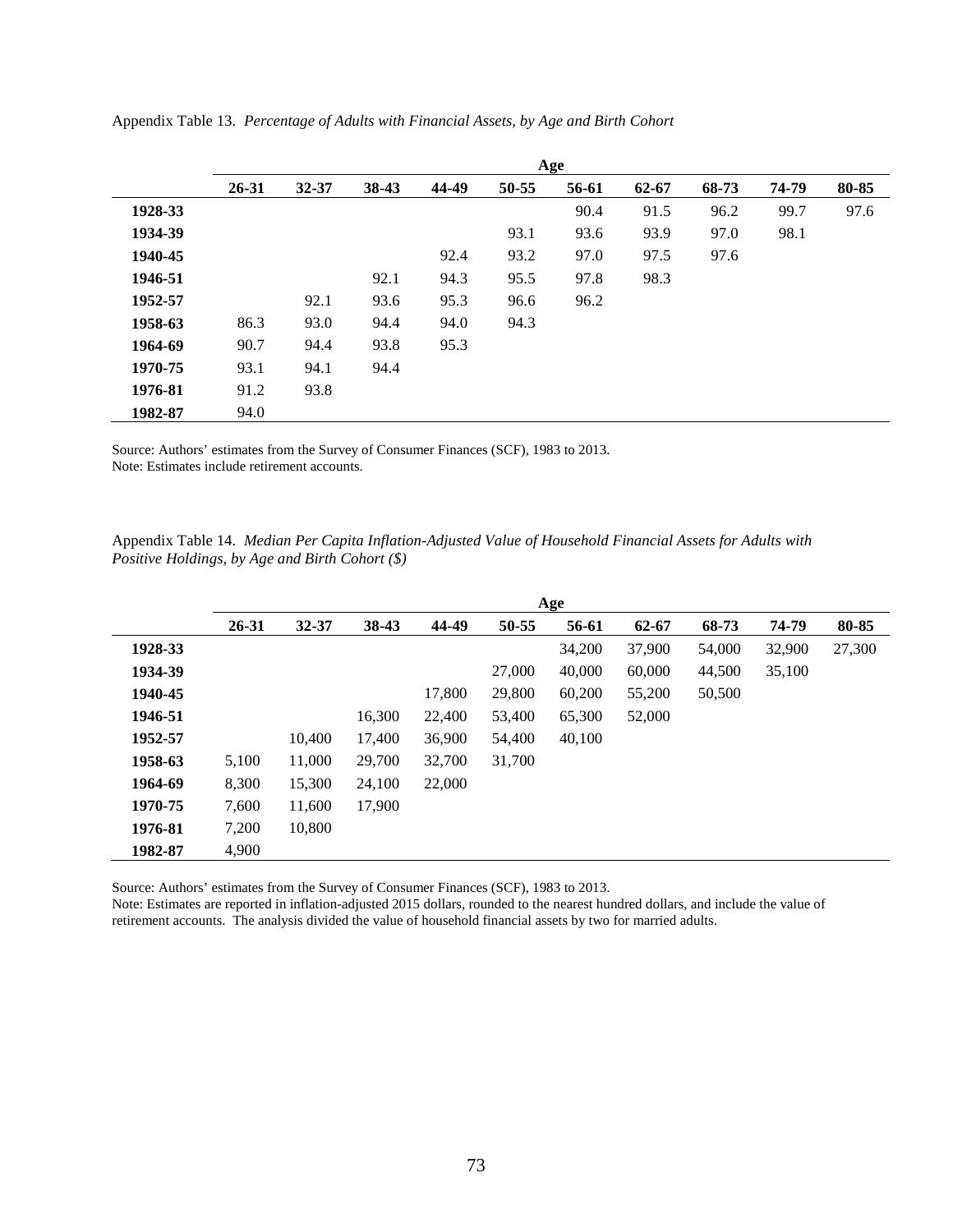|         |           |           |       |       |       | Age   |           |       |       |       |
|---------|-----------|-----------|-------|-------|-------|-------|-----------|-------|-------|-------|
|         | $26 - 31$ | $32 - 37$ | 38-43 | 44-49 | 50-55 | 56-61 | $62 - 67$ | 68-73 | 74-79 | 80-85 |
| 1928-33 |           |           |       |       |       | 54.9  | 45.0      | 43.9  | 38.2  | 30.8  |
| 1934-39 |           |           |       |       | 54.3  | 57.1  | 51.7      | 51.7  | 34.2  |       |
| 1940-45 |           |           |       | 51.5  | 58.6  | 67.4  | 54.8      | 48.4  |       |       |
| 1946-51 |           |           | 56.4  | 57.4  | 67.8  | 68.0  | 56.5      |       |       |       |
| 1952-57 |           | 47.1      | 60.0  | 65.3  | 70.4  | 62.9  |           |       |       |       |
| 1958-63 | 34.8      | 56.7      | 66.8  | 65.5  | 61.3  |       |           |       |       |       |
| 1964-69 | 51.0      | 61.1      | 63.1  | 61.4  |       |       |           |       |       |       |
| 1970-75 | 54.2      | 57.3      | 60.2  |       |       |       |           |       |       |       |
| 1976-81 | 49.0      | 54.7      |       |       |       |       |           |       |       |       |
| 1982-87 | 47.3      |           |       |       |       |       |           |       |       |       |

Appendix Table 15. *Percentage of Adults with a Retirement Account, by Age and Birth Cohort*

Source: Authors' estimates from the Survey of Consumer Finances (SCF), 1983 to 2013.

Appendix Table 16. *Median Per Capita Inflation-Adjusted Value of Household Retirement Accounts for Accountholders, by Age and Birth Cohort (\$)* 

|         |           | Age       |        |        |        |        |           |        |        |        |  |  |  |
|---------|-----------|-----------|--------|--------|--------|--------|-----------|--------|--------|--------|--|--|--|
|         | $26 - 31$ | $32 - 37$ | 38-43  | 44-49  | 50-55  | 56-61  | $62 - 67$ | 68-73  | 74-79  | 80-85  |  |  |  |
| 1928-33 |           |           |        |        |        | 24,900 | 33,600    | 45,900 | 33,500 | 40,900 |  |  |  |
| 1934-39 |           |           |        |        | 26,800 | 27,400 | 72,900    | 43,900 | 81,800 |        |  |  |  |
| 1940-45 |           |           |        | 14,900 | 25,000 | 37,800 | 78,000    | 86,400 |        |        |  |  |  |
| 1946-51 |           |           | 11,500 | 25,000 | 47,300 | 76,300 | 86,900    |        |        |        |  |  |  |
| 1952-57 |           | 7,600     | 15,600 | 33,800 | 56,100 | 65,400 |           |        |        |        |  |  |  |
| 1958-63 | 3,800     | 9,800     | 24,000 | 43,300 | 61,300 |        |           |        |        |        |  |  |  |
| 1964-69 | 5,500     | 14,900    | 29,000 | 42,800 |        |        |           |        |        |        |  |  |  |
| 1970-75 | 6,800     | 13,900    | 30,000 |        |        |        |           |        |        |        |  |  |  |
| 1976-81 | 8,500     | 18,500    |        |        |        |        |           |        |        |        |  |  |  |
| 1982-87 | 8,000     |           |        |        |        |        |           |        |        |        |  |  |  |

Source: Authors' estimates from the Survey of Consumer Finances (SCF), 1983 to 2013.

Note: Estimates are reported in inflation-adjusted 2015 dollars, rounded to the nearest hundred dollars. The analysis divided the value of household retirement accounts by two for married adults.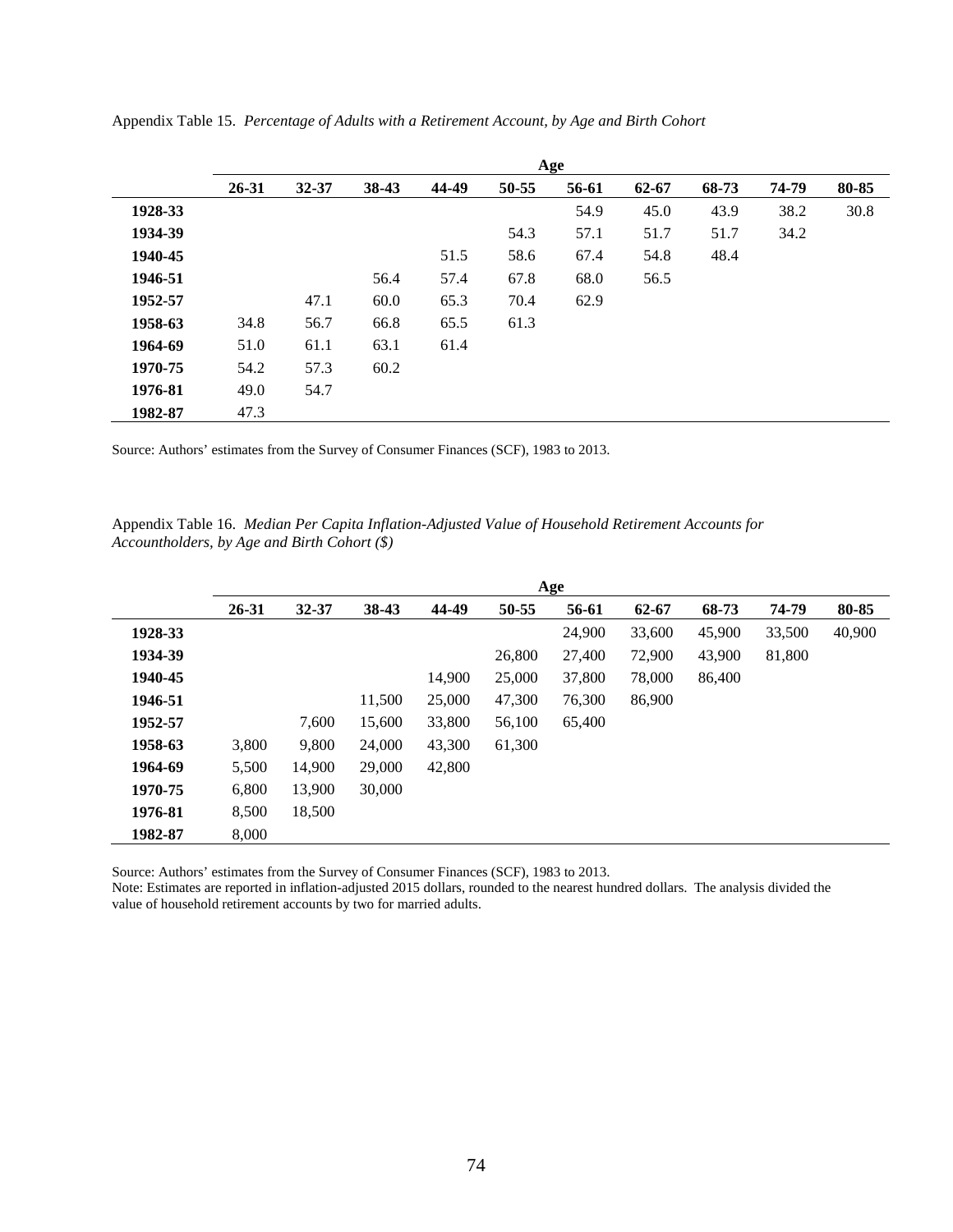|         |           |           |       |       |       | Age   |           |       |       |       |
|---------|-----------|-----------|-------|-------|-------|-------|-----------|-------|-------|-------|
|         | $26 - 31$ | $32 - 37$ | 38-43 | 44-49 | 50-55 | 56-61 | $62 - 67$ | 68-73 | 74-79 | 80-85 |
| 1928-33 |           |           |       |       |       | 83.3  | 82.9      | 87.0  | 86.1  | 84.6  |
| 1934-39 |           |           |       |       | 84.4  | 86.0  | 85.5      | 87.7  | 85.7  |       |
| 1940-45 |           |           |       | 77.1  | 84.6  | 85.5  | 88.0      | 86.0  |       |       |
| 1946-51 |           |           | 73.4  | 76.2  | 83.0  | 85.4  | 85.9      |       |       |       |
| 1952-57 |           | 67.6      | 72.2  | 79.4  | 83.2  | 79.2  |           |       |       |       |
| 1958-63 | 48.1      | 59.6      | 74.0  | 78.6  | 75.4  |       |           |       |       |       |
| 1964-69 | 49.5      | 65.9      | 73.1  | 70.9  |       |       |           |       |       |       |
| 1970-75 | 52.0      | 67.3      | 67.5  |       |       |       |           |       |       |       |
| 1976-81 | 51.5      | 60.8      |       |       |       |       |           |       |       |       |
| 1982-87 | 44.8      |           |       |       |       |       |           |       |       |       |

Appendix Table 17. *Percentage of Adults with Housing Wealth, by Age and Birth Cohort*

Source: Authors' estimates from the Survey of Consumer Finances (SCF), 1983 to 2013.

Note: Estimates refer to gross housing wealth. Net housing wealth, or home equity, was negative for people whose housing debt exceeded their housing wealth.

Appendix Table 18. *Median Per Capita Inflation-Adjusted Housing Wealth for Adults with Housing Wealth, by Age and Birth Cohort (\$)* 

|         |         | Age       |         |         |         |         |         |         |         |         |  |  |
|---------|---------|-----------|---------|---------|---------|---------|---------|---------|---------|---------|--|--|
|         | 26-31   | $32 - 37$ | 38-43   | 44-49   | 50-55   | 56-61   | 62-67   | 68-73   | 74-79   | 80-85   |  |  |
| 1928-33 |         |           |         |         |         | 73,600  | 92,000  | 132,900 | 168,600 | 153,300 |  |  |
| 1934-39 |         |           |         |         | 86,900  | 91,000  | 132,900 | 173,700 | 184,000 |         |  |  |
| 1940-45 |         |           |         | 81,800  | 102,200 | 153,300 | 235,100 | 184,000 |         |         |  |  |
| 1946-51 |         |           | 102,200 | 115.500 | 145,100 | 251,400 | 194.200 |         |         |         |  |  |
| 1952-57 |         | 75,600    | 100,200 | 143.100 | 255,500 | 194,200 |         |         |         |         |  |  |
| 1958-63 | 66,400  | 100,200   | 143,100 | 235,100 | 204,400 |         |         |         |         |         |  |  |
| 1964-69 | 86,900  | 117,500   | 245,300 | 189.100 |         |         |         |         |         |         |  |  |
| 1970-75 | 102,200 | 202,400   | 204,400 |         |         |         |         |         |         |         |  |  |
| 1976-81 | 204,400 | 166,600   |         |         |         |         |         |         |         |         |  |  |
| 1982-87 | 153.300 |           |         |         |         |         |         |         |         |         |  |  |

Source: Authors' estimates from the Survey of Consumer Finances (SCF), 1983 to 2013.

Note: Estimates are reported in inflation-adjusted 2015 dollars, rounded to the nearest hundred dollars. The analysis divided the value of housing wealth by two for married adults. Estimates refer to gross housing wealth. Net housing wealth, or home equity, was negative for people whose housing debt exceeded their housing wealth.